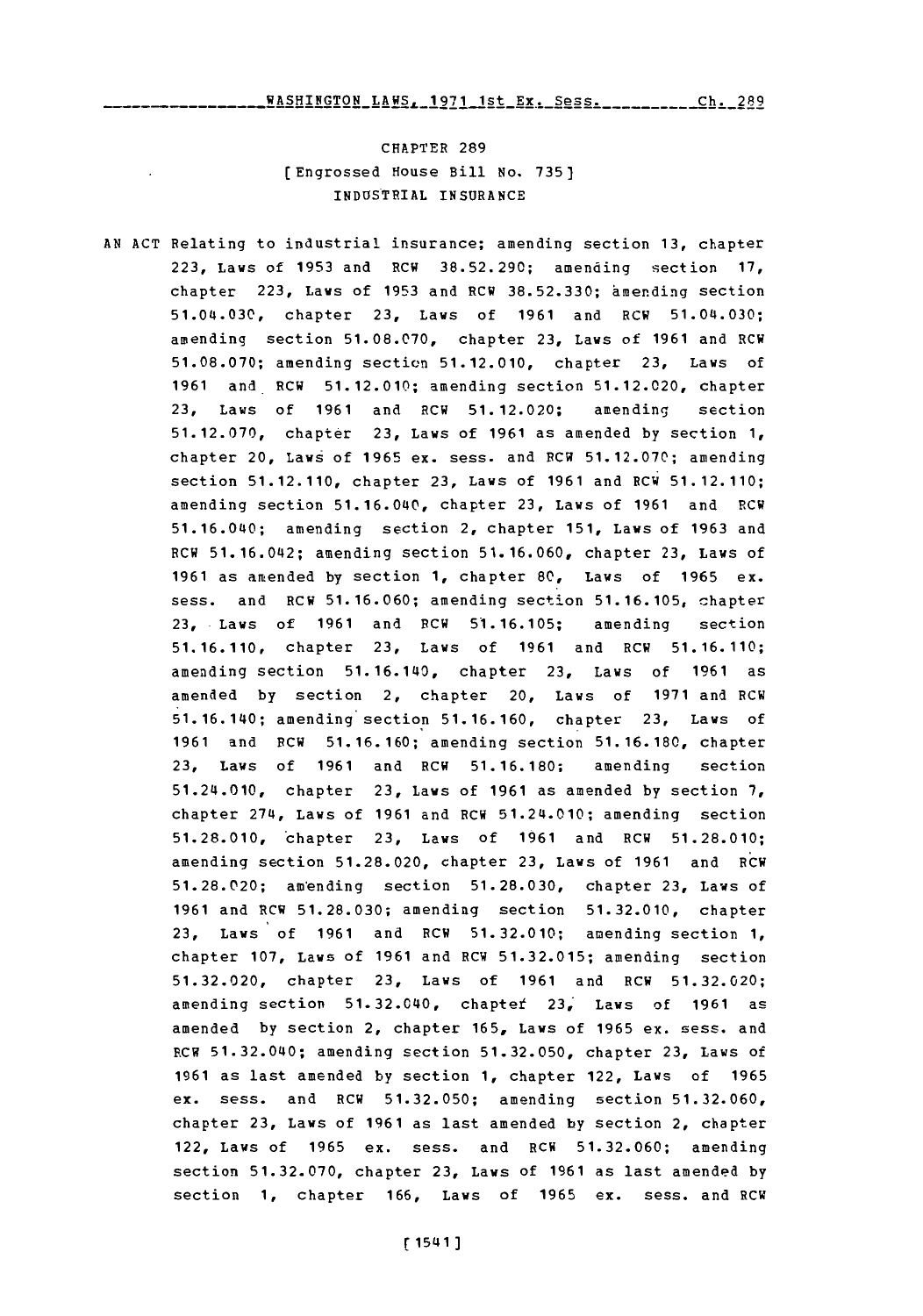**51.32.070;** amending section **51.32.080,** chapter **23,** Laws of **1961** as last amended **by** section **1,** chapter **165,** Laws of **1965** ex.sess. and RCW **51.32.080;** amending section **51.32.090,** chapter **23,** Laws of **1961** as last amended **by** *section* **3,** chapter 122, Laws of **1965** ex. sess. and RCW **51.32.090;** amending section **51.32.100,** chapter **23,** Laws of **1961** and RCW **51.32.100;** amending section 51.32.110, chapter 23, Laws of 1961 and RCW **51.32.110;** amending section 51.32.140, chapter **23,** Laws of **1961** and RCW 51.32.140; amending section **51.32.180,** chapter **23,** Laws of **1961** and RCW **51.32.180;** amending section **51.36.010,** chapter **23,** Laws of **1961** as amended **by** section 2, chapter **166,** Laws **of 1965** ex. sess. and' RCW **51.36.010;** amending section **51.36.020,** chapter **23,** Laws of **1961** as amended **by** section **3,** chapter **166,** Laws of **1965** ex. sess. and RCW **51.36.020;** amending section 51.44.070, chapter **23,** Laws of **1961** as amended **by** section **5,** chapter 274, Laws of **1961** and ROW 51.44.070; amending section 51.44.080, chapter **23,** Laws of **1961** and RCW 51.44.080; amending section 51.48.010, chapter **23,** Laws of **1961** and RCW 51.48.010; amending section 51.48.020, chapter **23,** Laws of **1961** and ROW 51.48.020; amending section **51.48.03.0,** chapter **23,** Laws of **1961** and RCW **51.48.030;** amending section 51.48.060, chapter **23,** Laws of **1961** and ROW **51.48.060;** amending section **51.52.010,** chapter **23,** Laws of **1961** as last amended **by** section **3,** chapter **165,** Laws of **1965** ex. sess. and RCW **51.52.010;** amending section **51.52.080,** chapter **23,** Laws of **1961** as amended **by** section 2, chapter 148, Laws of **1963** and RCW **51.52.080;** amending section **51.52.090,** chapter **23,** Laws of **1961** and **51.52.090;** amending section **6,** chapter 148, Laws of **1963** and RCW 51.52.104; amending section **51.52.106,** chapter **23,** Laws of **1961** as last amended by section 4, chapter 165, Laws of 1965 ex. sess. and RCW **51.52.106;** amending section **51.52.110,** chapter **2.3,** Laws of **1961** as amended **by** section 122, chapter **81,** Laws of **1971** and RCW **51.52.110;** amending section 14, chapter **207,** Laws-of **1953** and ROW **75.08.206;** adding new sections to chapter 51.04 RCW; adding new sections to chapter **51.08** RCW; adding a new section to chapter **51.12** RCW; adding new sections to chapter **51.16** RCW; adding a new section to chapter **51.28** ROW; adding new sections to chapter **51.32** RCW; adding new sections to chapter **51.36** ROW; adding new sections to chapter 51.44 RCW; adding new sections to chapter 51.48 RCW; adding a new section to chapter **51.98** RC1W; adding a new chapter to Title **51** RCW; repealing -section **51.16.010,** chapter **23,** Laws of **1961** and ROW **51.16.010;** repealing section **51.16.020,** chapter **23,** Laws of **1961,** section **6,** chapter 274, Lows of **1961** and RCW **51.16.020;**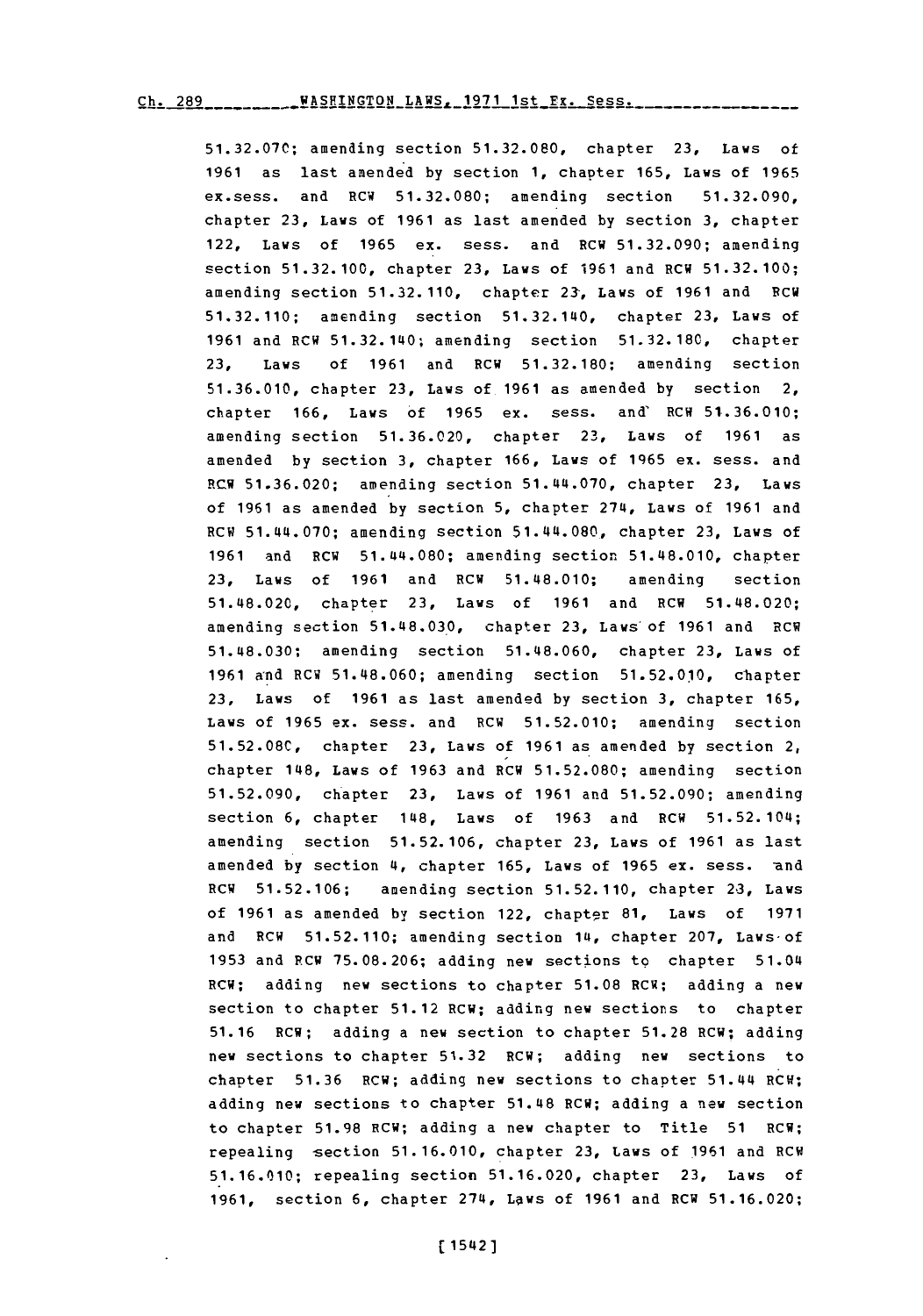repealing section 51.16.030, -chapter **23,** Laws of **1961** anid RCW **51.16.030;** repealing section **51.16.050,** chapter **23,** Laws of **1961** and RCW **51.16.050;** repealing section **51.16.080,** chapter **23,** Laws of **1961** and RCW **51.16.080;** prescribing penalties; providing an effective date; and declaring an emergency.

BE IT **ENACTED** BY **THE LEGISLATURE** OF THE **STATE** OF WASHINGTON:

section **1.** Section **51.08.070,** chapter **23,** Laws of **1961** and PCW **51.08.070** are each amended to read as follows:

"Employer" means any person, body of persons, corporate or otherwise, and the legal representatives of a deceased employer, all while engaged in this state in any ((extrahazardeus)) work covered by the provisions of this title, by way of trade or business, or who contracts with one or more workmen, the essence of which is the personal labor of such workman or workmen( $\tau$  in extrahazardous **work)).**

sec. 2. Section **51.12.010,** chapter **23,** Laws of **1961** and RCW **51.12.010** are each amended to read as follows:

There is a hazard in all employment ((7 but certain employments have come to be, and to be recognized as being inherently constantly dengerus, This title is intended to **apply** to **all** such inherently hazardous works and eecupations<sub>7</sub>)) and it is the purpose of this title to embrace all ((of them)) employments which are within the legislative jurisdiction of the state( $(r + in + the$  following enumeration<sub>7</sub> and they are intended to be embraced)) within the term "extrahazardous" wherever used in this title( $(r + \theta)$  wit:

Factories; mills and workshops where machinery is used; printing; electrotyping; photoengraving and stereotyping plants where machinery is used; foundries<sub>7</sub> blast furnaces<sub>7</sub> mines<sub>7</sub> wells<sub>7</sub> gas works; waterworks; reduction works; breweries; elevators; wharves; **dOekS7** dredges; sselters7 powder workt laundries oereaed **by** power; quarriesy engineering works; loggingy lumbering and shipbuilding operations; logging; street and interurban railroads; buildings being constructed, repaired, moved, or demolished; telegraph, telephone, electric light or power plnts or lifteS7 steam heating **or** power plants; steamboats; tugs; ferries; and railroads; installing and servicing radios and electrical refrigerators; general warehouse and sterage; teaming; truck driving; and motor delivery; including drivers and helpers; in connection with any occupation except agriculture: stage, taxicab and for hire driving: restaurants, taverns; clubs; and establishments; employees supplying service to the public in hotels; clubs furnishing sleeping accommodations; apartment hotels; janitors; chambermaids; porters; belimen; pinsetters; elevator operators and maintenance men employed in apartment houses, office buildings, stores, mercantile establishments; theaters and bowling alleys employing one or more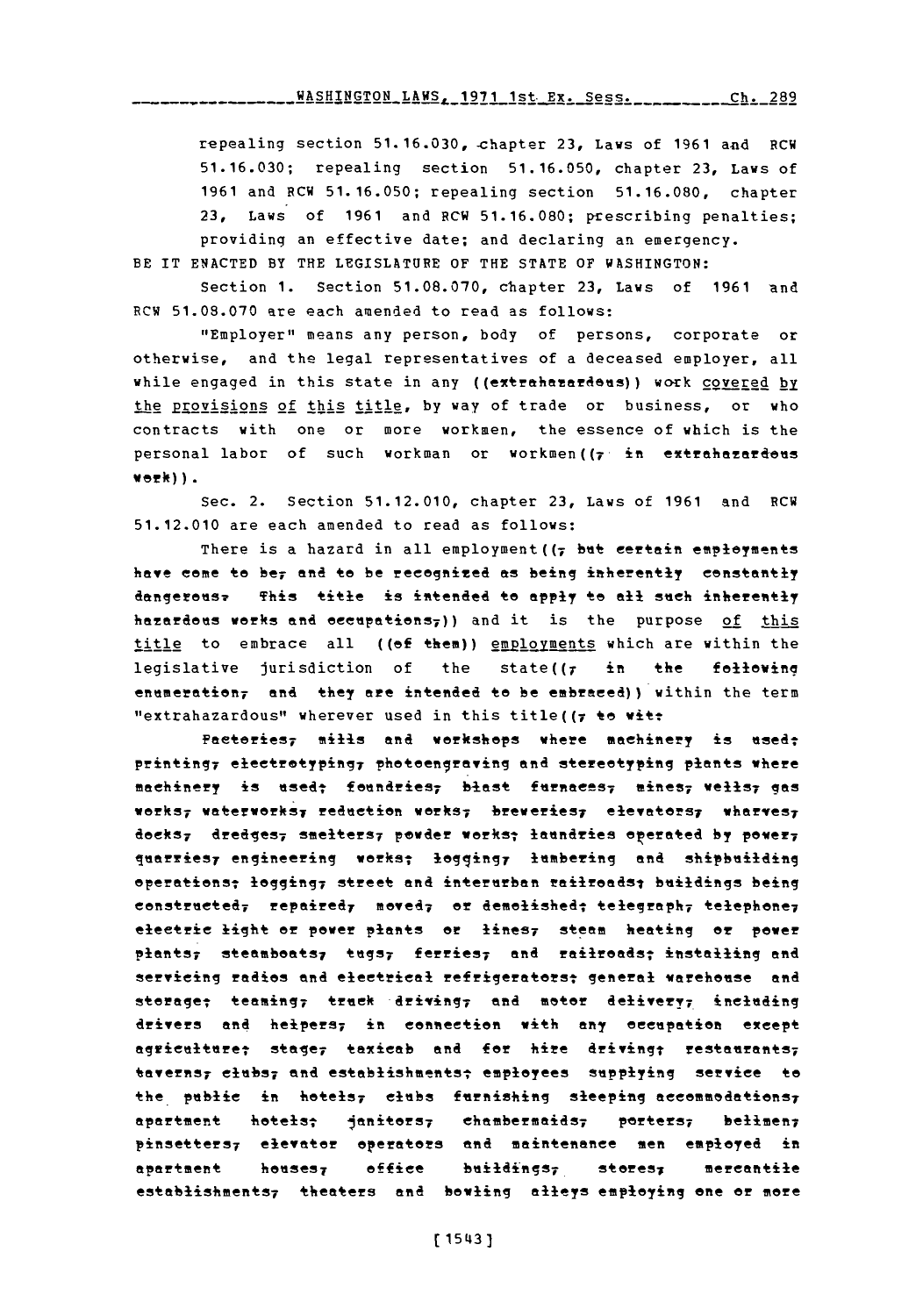employeest bankheses7 kitehens; and eating hoeses **in** connection **with** extrahazardees eccepations er conducted primarily for employees in extrahazardous occupations; transfer, drayage, and hauling; warehousing and transfer; fruit warehouse and packing houses; and work perfersed **by** salatied peace officers **of** the state7 the eeunties; and the municipal corporations)).

This title shall be liberally construed for the purpose of reducing to **a** minimum the suffering and economic loss arising from injuries and/or death occurring in the course of employment.

Sec. **3.** Section **51.12.020,** chapter **23,** Laws of **1961** and RCW **51.12.020** are each amended to read as follows:

The following are the only employments which shall not be deemed extrahazardous ((within the meaning, or be)) and thus not included ((in the enumeration **of** ReW 54742r9497 **to** Witt **using** power-driven eoffee grinders in wholesale or retail greeery sterest using power-driven washing machines in establishments selling washing machines at retail; using 'computing machines in offices; using power-driven taffy pullers in retail candy stores; using power-driven milk shakers in establishments operating **sdea** feentainsi using power-driven hair cutters in barber shops; using power-driven machinery in beauty parlors; using power-driven machinery in optical stores; private boarding houses; serving food or drink to the public or **to** members for eonsumption **on** the premises)) within the mandatory coverage **of** this title:

111 Any person employed as a domestic servant in a private home by an employer who has less than two employees reqularly employed forty or more hours a week in such employment.

121 Any person employed to do maintenance, repair, remodeling, or similar work in or about the private home of the employer which does not exceed ten consecutive work days.

J31 A person whose work is casual and the employment is not in the course of the trade, business, or profession of his employer.

141 Any person performing services in return for aid or sustenance **onlyL** received from any religious or charitable orgAnization.

151 Sole proprietors and partners.

161 Any employee whose cash remuneration paid or payable by the emplorer in any calendar year for agricultural labor is less than one hundred fifty dollars: PROVIDED, That the exemption contained in thig ubsecion shall expire and have no force or effect on December 31, 1972.

Sec. 4. Section **51.16.110,** chapter **23,** Laws of **1961** and RCH **51.16.110** are each amended to read as follows:

Every employer who shall enter into any business, or who shall resume operations in any work or plant after the final adjustment of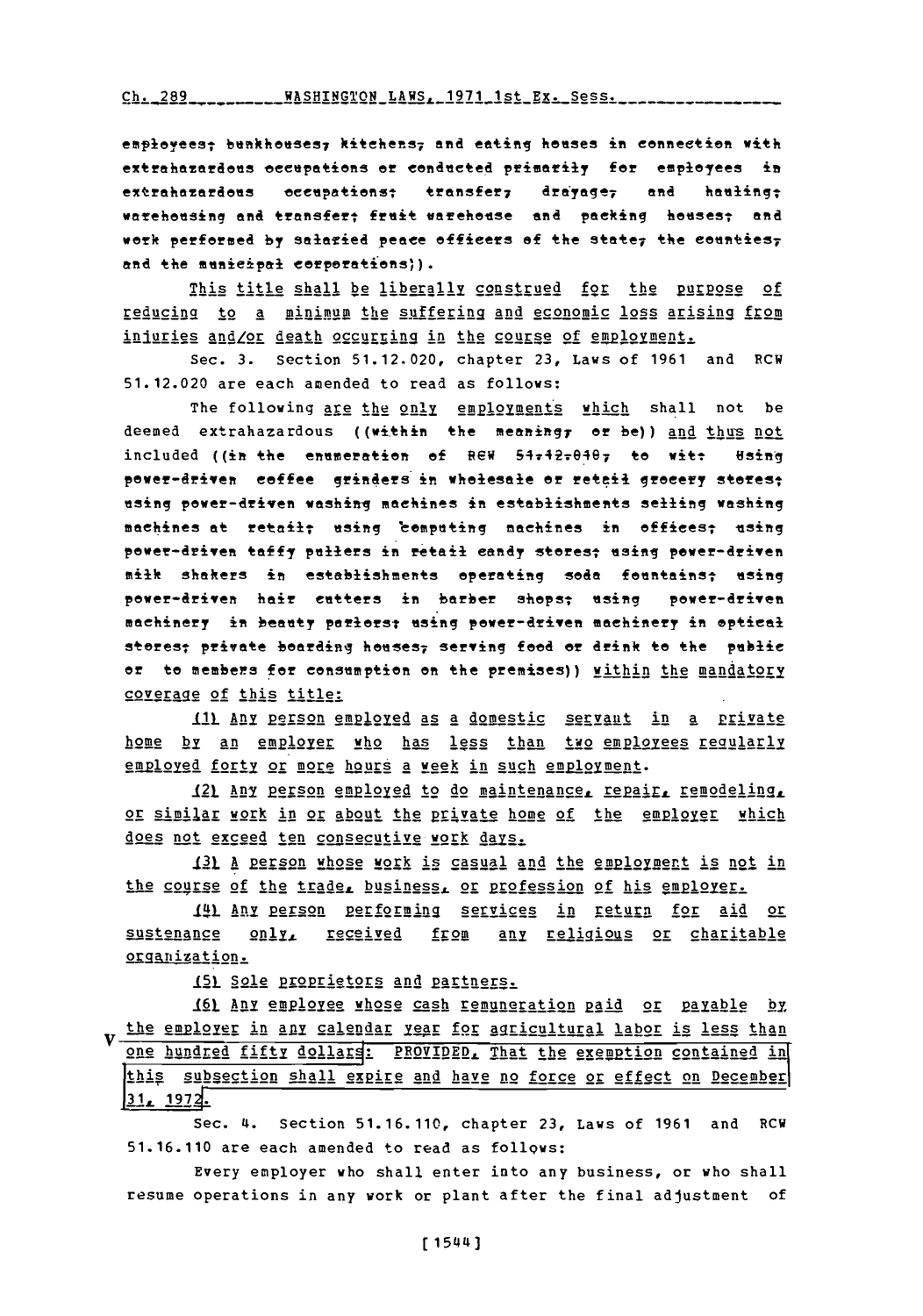<u>1ASHINGTON LAWS, 1971 1st Ex. Sess. . . . . . . . . . 289</u>

his payroll in connection therewith, shall, before so commencing or resuming operations, as the case may be, notify the director of such fact, accompanying such notification with a cash deposit in a sum equal to the estimated premiums ((on the estimate of his payroll and workmen hours)) for the first three calendar months of his proposed operations which shall remain on deposit subject to the other provisions of this section.

The director may, in his discretion and in lieu of such deposit, accept a bond, in an amount which he deems sufficient, to secure payment of premiums due or to become due to the accident fund and medical aid fund. The deposit or posting of a bond shall not relieve the employer from paying premiums ((te **the** accident find and medical aid fend based em his actual workmen heirs as provided **by FEW**  $54 - 46 - 040$  and  $54 - 46 - 060$ ) subsequently due.

Should the employer acquire sufficient assets to assure the payment of premiums due to the accident fund and the medical aid fund the director may, in his discretion, refund the deposit or cancel the bond.

**If** the employer ceases to be an employer under RCW **51.08.070,** the director shall, upon receipt of all payments due the accident fund and medical aid fund ((based on the actual workmen hours)), refund to the employer all deposits remaining to the employer's credit and shall cancel any bond given under this section.

((Every such employer shall **pay** the fell basic rate until such time as an experience rating in excess of a one<sub>r</sub> two, three, or four year period may be eompeted as **of a** first succeeding July 4st datey which said cost experience shall be computed in ascordance with the provisions of 86GI **54v46ve?@7 aft& shall be liable for a** premium of at least **'ewe** dollars per month irrespective ef the amount **of** his workmen hours reported during said month to the department: PROVIBEB, That where an employer **is** mow or has prer to Jamuary **47 49567 been** covered under the provisions of this title for a period ef at least two years and subsequent thereto the legal structure **of** such employer changes by way of incorporation, disincorporation, merger, consolidatien; transfer **of** stock ownership; or **by** amy ether means7 the director may continue, increase, or decrease such experience rating which existed prior to such change in the employer<sup>1</sup>s legal **strueturer) )**

**Sec. 5.** Section **51.28.010,** chapter **23,** Laws of **1961** and RC5 **51.28.010** are each amended to read as follows:

Whenever any accident occurs to any workman it shall be the duty **of** such **workman or someone in** his behalf **to** forthwith report such accident to his employer, superintendent or foreman in charge of the work, and of the employer to at once report such accident and the injury resulting therefrom to the department and also to any local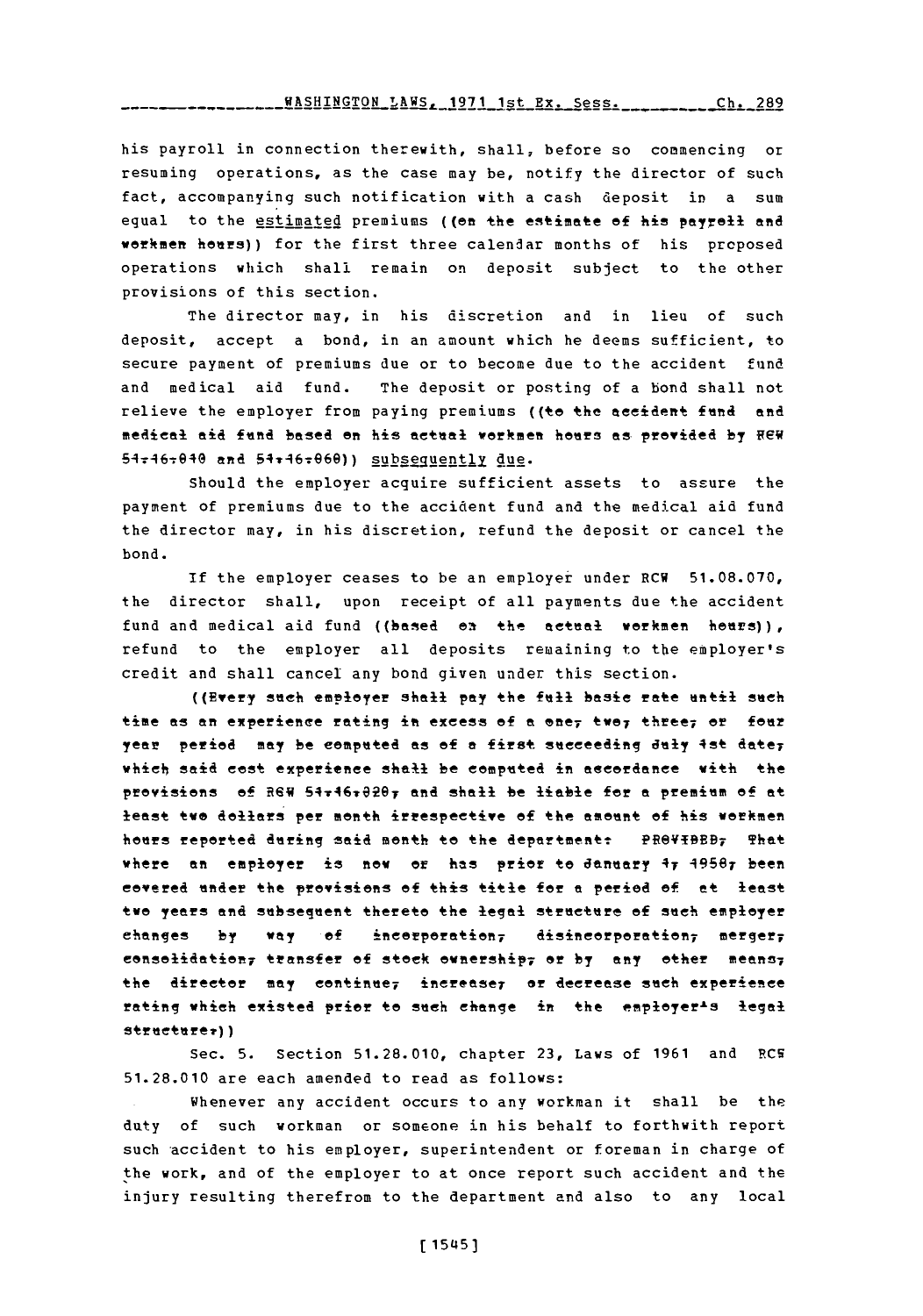**Ch. 289 WASHINGTON LAWS. 1971** 1st **Ex.** Sess.

representative of the department.

Upon receipt of such notice of accident. the director shall immediately forward to the workman and/or his dependents notification, in nontechnical language, of his rights under this title.

Sec. **6.** Section **51.28.030,** chapter **23,** Laws of **1961** and RCW **51.28.030** are each amended to read as follows:

Where death results from injury the parties entitled to compensation under this title, or someone in their behalf, shall make application for the same to the department, which application must be accompanied with proof of death and proof of relationship showing the parties to be entitled to compensation under this title, certificates of attending physician, if any, and suc.h proof as required **by** the rules of the department.

**UP2** receipt of notice of accident under RCW **51.28. 0 1 0 ,** the director shall immediately forward to the party or parties required to make application for compensation under this section, notification, in nontechnical language. of their rights under this title.

Sec. **7.** Section **51.32.050,** chapter **23,** Laws of **1961** as last amended **by** section **1,** chapter 122, Laws of **1965** ex. sess. and RtW **51.32.050** are each amended to read as follows:

**(1)** Where death results from the injury the expenses of burial not to exceed ((six hundred)) eight hundred dollars shall be paid to the undertaker conducting the funeral.

(2) **((if** +he workmne leaves a widow or invalid widevery **a** monthly payment of one hundred forty dollars, shall be made threughest the life of the **SUrviving** spOse? to cease at the end **of** the month in which remarriage occurs; and the surviving spouse shall else receive per month for each child **of** the deceased at the time any monthly payment is due the following payments: Por the youngest or only child<sub>7</sub> thirty-seven dollars<sub>7</sub> for the next or second youngest child, thirty-one dollars, and for each additional child, twenty-three dollars; but the total monthly payments shall not exceed two handred seventy-seven dollars and any deficit shall be deducted proportionately among the beneficiaries.)) A widow or invalid widower of a deceased workman shall receive monthly throughout his or her life the following sums:

Ial If there are no children of the deceased workman, sixty percent of the wages of the deceased workman but not less than one hundred eighty-five dollars.

**IJkI If** there is one child of the deceased workman, sixty-two percent of the wages of the deceased workman but not less than two hundred twenty-two dollars.

IGI If there are two children of the deceased workman.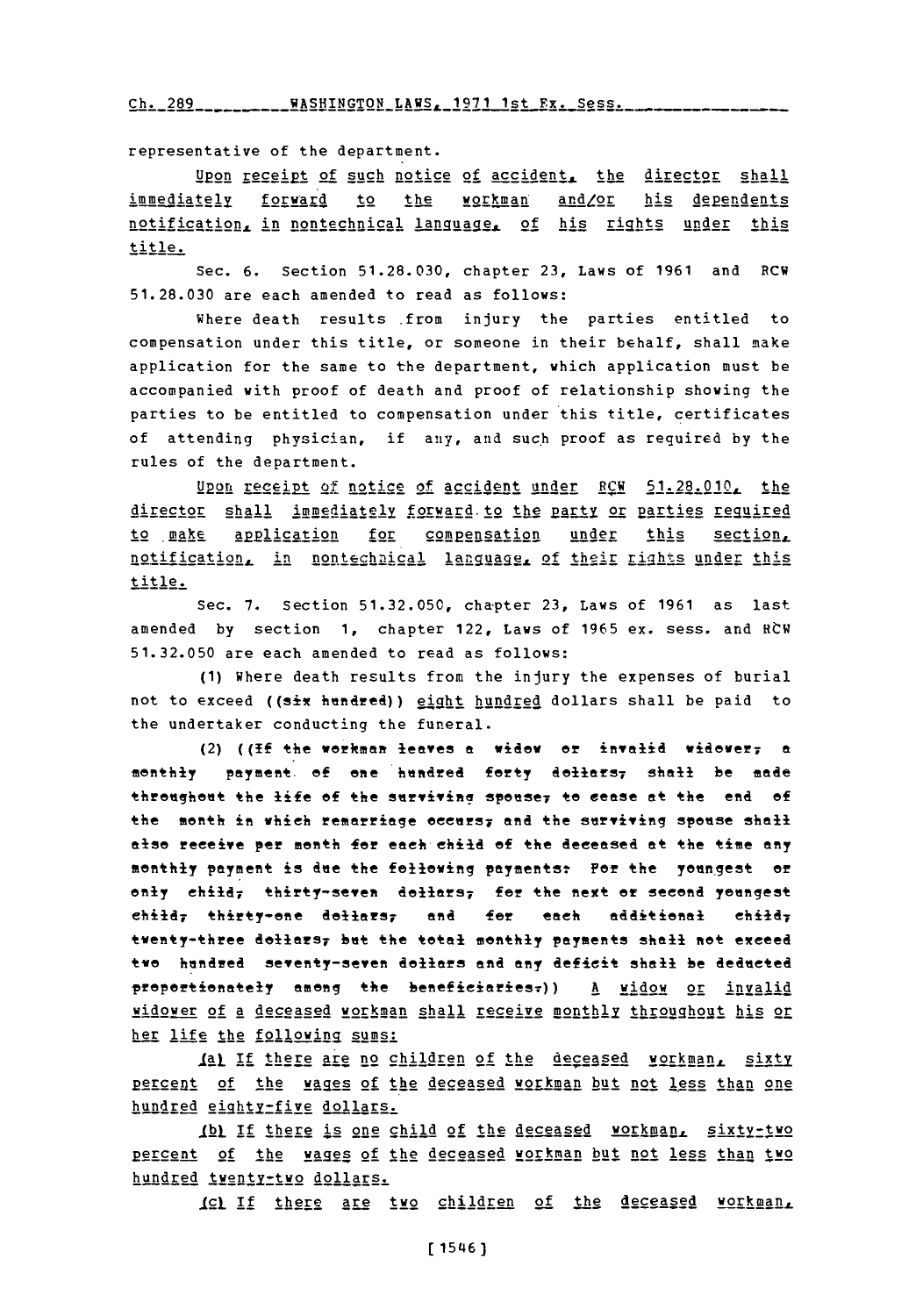. WASHINGTON LAWS\_1971 1st **Ex.** Sess. **Ch.** 289

sixty-four percent of the wages of the deceased workman but not less than two hundred fifty-three dollars.

**Jdt** If there are three children of the deceased workman. sixtrisix percent of the wages of the deceased workman but not less than two hundred seventy-six dollars.

12t **If** there are four children of the deceased workman. sixty-ight pegcen **of the** wages **of** the deceased workman but not less than two hundred ninety-nine dollars.

**If)** If there are five or more children of the deceased workman, seventy percent of the wages of the deceased workman but not less than three hundred twenty-two dollars.

Elyments to the surviving spouse **of** the deceased workman shall cease at the **end of** the month in which remarriage occurs: PROVIDED That the portion of the monthly payment made for the benefit of the children shall not be affected by such remarriage. In no event shall the monthly payments provided in this subsection exceed seventy-five percent of the average monthly wage of the state as computed under section 14 of this 1971 amendatory act.

In addition to the monthly payments above provided for, a surviving widow, or invalid widower, or dependent parent or parents, if there is no surviving widow or invalid widower of any such deceased workman shall be forthwith paid the sum of ((six hundred)) eight hundred dollars.

Upon remarriage of a widow she shall receive, once and for all, a lump sum of ((two thousand)) seventy-five hundred dollars or fifty ptecet of the then remaining annuity value of her **pegsion** whichever is the lesser, and the monthly payments to such widow shall cease at the end of the month in which remarriage occurs, but the monthly payments for the child or children shall continue as before.

**(3) ((If** +he verkman leaves no wife of husband,- but an erphan child or children a monthly payment of seventy dollars shall be paid to eaeh sueh ehi1&d but the tetal monthly payments shall not eteeed three hundred fifty dellers and any defieit shall be dedueted propertionately among the beneficiaries-))

If there is a child or children and no widow or widower of the deceased workman, a sum egual to thirty-fiye percent of the average monthly wage **of** the deceased workman shall be paid monthly for one child and a sum eguivalent to fifteen percent of such wage shall be paid monthly **for eAgh** additional child, the total of such sum to be divided among **gch** children share and share alike: PROVIDEDz That benefits under this subsection or subsection (J4 shall not exceed sixty-five percent of the monthly wages of the deceased workman at the time of his death or seventyrfive percent of the average monthly **XAge** of the state as defined in section 14 of this **1971** amendatory act. whichever is the lesser of the two sums.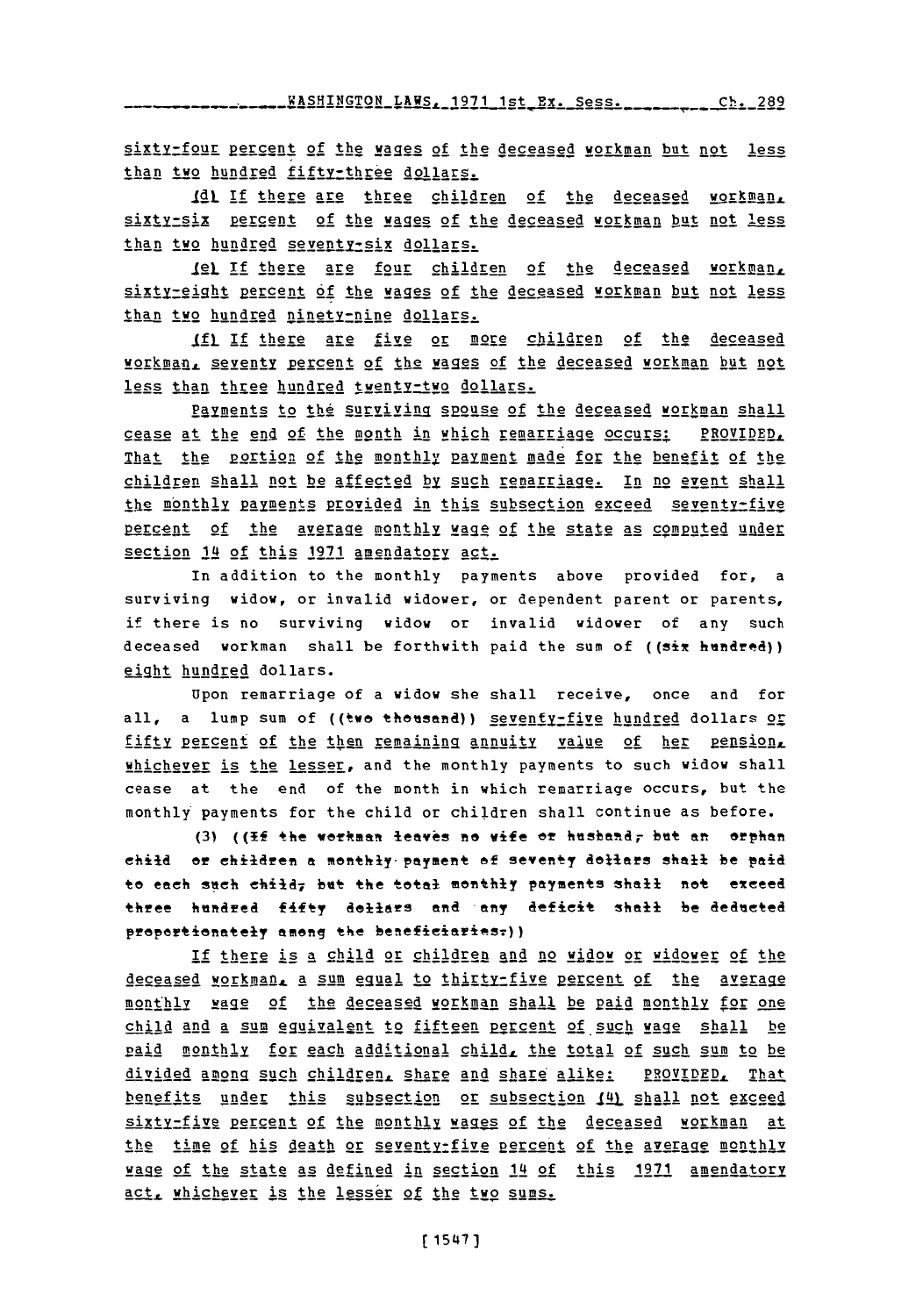Ch. 289 WASHINGTON LAWS, 1971 1st Ex. Sess.

(4) In the event a surviving spouse receiving monthly payments dies, leaving a child or children, each shall receive the **((sam of** seventy dollars per month, but the total monthly payment shall not exceed three hundred fifty dellers **and** any deficit shall be dedusted proportionately among the beneficiaries) } same payment as provided in subsection (3) of this section.

**(5)** If the workman leaves no widow, widower or child, but leaves a dependent or dependents, a monthly payment shall be made to each dependent equal to fifty percent of the average monthly support actually received **by** such dependent from the workman during the twelve months next preceding the occurrence of the injury, but the total payment to all dependents in any case shall not exceed ((one hundred twenty-five dollars per month)) sixty-five percent of the monthly wages of the deceased workman at the time of his death or seventy-five percent of the average monthly wage of the state as defined in section 14 of this **1971** amendatory a2ct whichever is the lesser of the two sums. If any dependent is under the age of eighteen years at the time of the occurrence of the injury, the payment to such dependent shall cease when such dependent reaches the age of eighteen years except such payments shall continue until the dependent reaches age twenty-one while permanently enrolled at a full time course in an accredited school. The payment to any dependent shall cease if and when, under the same circumstances, the necessity creating the dependency would have ceased if the injury had not happened.

**(6)** If the injured workman dies during the period of permanent total disability, whatever the cause of death, leaving a widow, invalid widower, or child, or children, the surviving widow or invalid widower shall receive ((ene hendred forty dellars per menth entil death er remarriage7 to be increased per month for each child of the deceased<sub>7</sub> as follews: Por the yeungest or only child<sub>7</sub> thirty-seven dollers; for the next or seeend youngest **ehild7** thirty-one dollars; and for each additional child; twenty-three dellars: PROVIBEB; That the total monthly payments shall not exceed two hundred seventy-seven dellars **and** any deficit shall be dedected proportionately among the beneficiaries; but if such child is or shall be without father or mother, such child shall receive seventy dollars per month, hut the total monthly payment to such children shall not exceed three hundred fifty dollars; and any deficit shall be deducted proportionately among the children)) benefits as if death resulted from the injury as provided in subsections (2) through (5) of this section. Upon remarriage the payments on account of the child or children shall continue as before to such child or children. Sec. **8.** Section **51.32.060,** chapter **23,** Laws of **1961** as last

amended **by** section 2, chapter 122, Laws of **1965** ex. sess. and RCW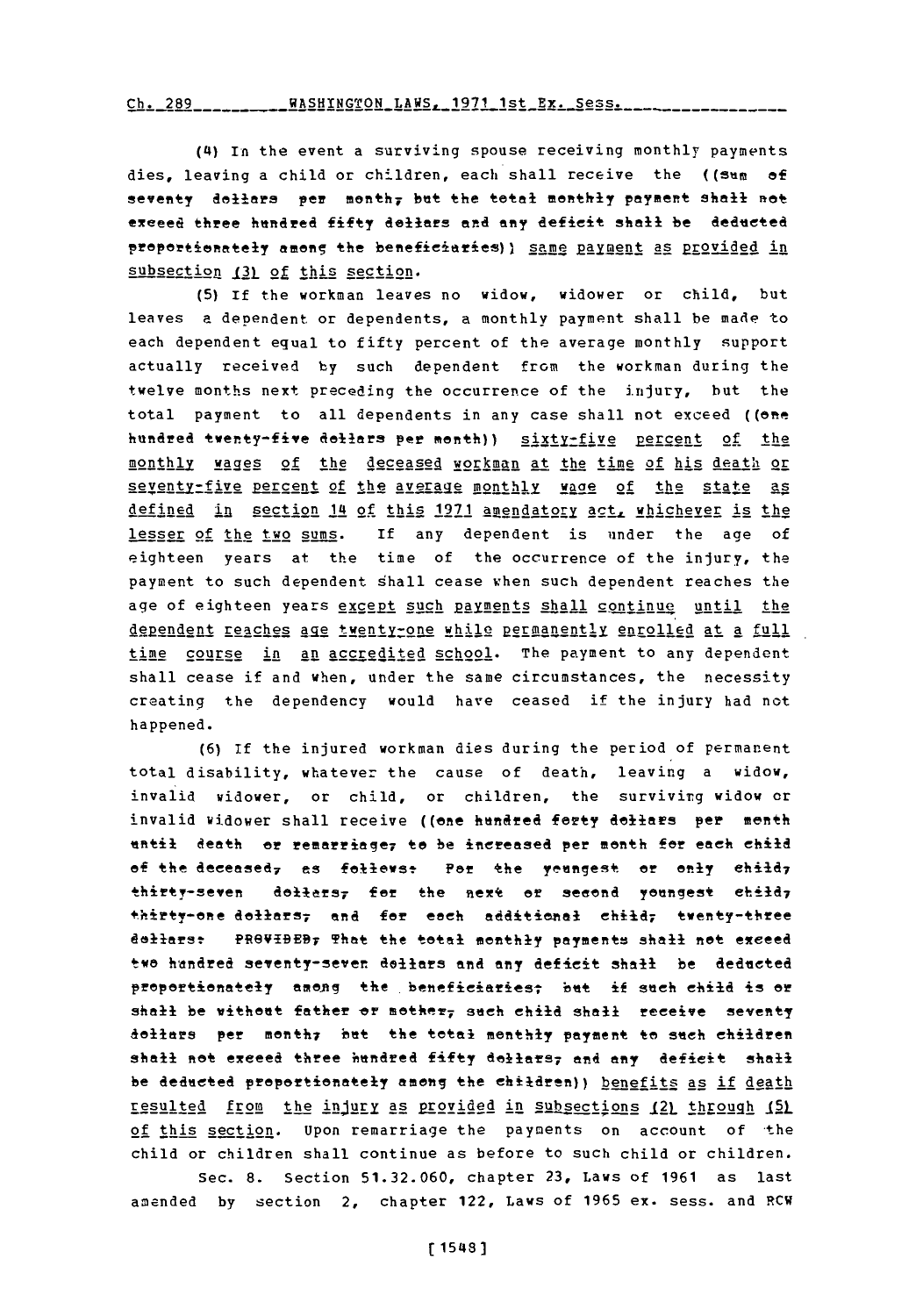**Lt 1st Ex.** . es **C-- h.** 289 WASHINGTON AN 1 1

**51.32.060** are each amended to read as follows:

When the supervisor of industrial insurance shall determine that permanent total disability results from the injury, the workman shall receive monthly during the period of such disability:

**(1) ((If** anmarried at the time of the injlry7 the **sum ef** ene hundred eighty-five dellars:

**12y If** the werkman has **a** wife or invalid hasband; but no child; the sum of twe hundred fifteen dellars<sub>v</sub>

**13Y If** the wekman has **an** able-bedied **husban4** but e ehiIdy the sum of one hundred seventy-five dollars.

<sup>144</sup>**If** the werkman has **a** wife or husband and **a** child er ehildree7 ery being **a** widew or widower having any sueh child **or** Childreny the Aonthly payment in subdivisions **)2Y and 13Y** shall be inereased by thirty-seven dollars for the youngest or only child, thirty-one dollars for the next or second youngest child; and twenty-three dollars for each additional child, but the total monthly payments shall net exceed three hundred fifty-two dollars to **a** workman with **a** wife7 or invalid husband7 or being a widew or widewery and having children, and shall not exceed three hundred twenty-two **dellars** to a married workman with children **and** having an able-bodied husbandr and any defleit shall be deducted propertienately among the beneficiaries<sub>7</sub>)) If married at the time of injury, sixty-five percent of his wages but not less than two hundred fifteen dollars per month.

12L **If** MArLied with one child at the time of inigry, sixty-seven percent of his wages but not less-than-two-hundred fifty-two dollars per month.

<u>**I31 If married with two children at the time of in</u></u>** sixty-nine percent of his wages **but** not less than two hundred eighty-three dollars.

141 If married with three children at the time of injary, seventy-one percent of his wages but not less than three hundred six dollars per month.

**15L** If married with four children at the time of injury, seventy-three percent of his wages but not less than three hundred twenty-nine dollars per month.

<u>161 If married with five or more children at the time of</u> 1811;, seenygt1fie **gregnt of** his wages but not less than three hundred fifty-two dollars per month.

**171 If unmarried at the time of the injury, sixty percent of** his wages but not less than one hundred eighty-five dollars per month.

**181 If** unmarried with one child at the time of injury, sixtytwo percent of his waaes but not less than two hundred twenty-two dollars per month.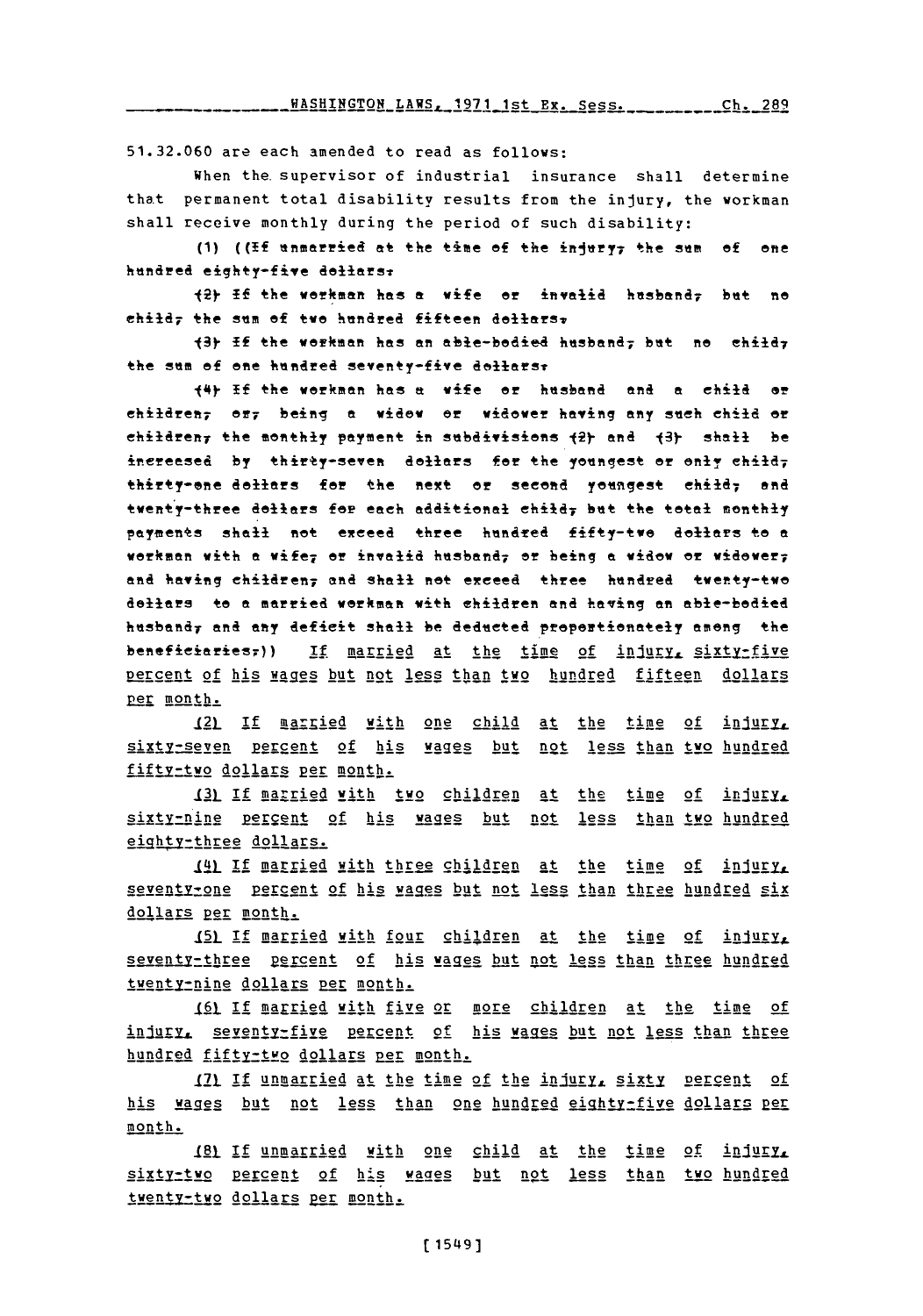12L **If** unmarried with two children at the time **of iajgr!L** sixty-four percent of his wages but not less than two hundred fifty-three dollars per month.

IIQL **If** unmarried with three children at the time of injgur4 sixty-six percent of his wages but not less than two hundred seventy-six dollars per month.

**J.l.1 If** Unmarried with four children at the time of injlur, sixty-eight percent of his wages but not less than two hundred ninety-nine dollars per month.

1121 **If** unmarried with five or more children at the time of indury, seventy percent of his wages but not less than three hundred twenty-two dollars **per** month.

113) For any period of time where both husband and wife are entitled to compensation as temporarily or totally disabled workmen. only that spouse having the higher wages of the two shall be entitled to claim their child or children for compensation purposes.

**((15Y))** 1.1n In case of permanent total disability, if the character of the injury is such as to render the workman so physically helpless as to require the services of an attendant, the monthly payment to such workman shall be increased ((one hundred fifteen dollars)) <u>by an amount equal to forty percent of the average</u> monthly wage of the state as computed in section 14 of this 1971 amendatory act per month as long as such requirement continues, but such increases shall not obtain or be operative while the workman is receiving care under or pursuant to the provisions of chapters **51.36** and 51.40.

((16)) **.J51** Should any further accident result in the permanent total disability of an injured workman, he shall receive the pension to which he would be entitled, notwithstanding the payment of a lump sum for his prior injury.

*I16)* In no event shall the monthly payments provided in this section exceed seventy-five percent of the average monthly wage of the state as computed under the provisions of section 14 of this **171** amendatory act.

Sec. **9.** Section **51.32.070,** chapter **23,** Laws of **1961** as last amended **by** section **1,** chapter **166,** Laws of **1965** ex sess. and RCW **51.32.070** are each amended to read as follows:

Notwithstanding any other provision of law, every widow or invalid widower receiving a pension under this title shall, after **July 1,** ((4965)) 1921, be paid one hundred ((twenty-five)) eighty-five dollars per month, and every permanently totally disabled workman or temporarily totally disabled workman receiving a pension or compensation for temporary total disability under this title shall, after such date, be paid one hundred ((sixty-five)) eighty-five dollars per month, and one hundred fifteen dollars per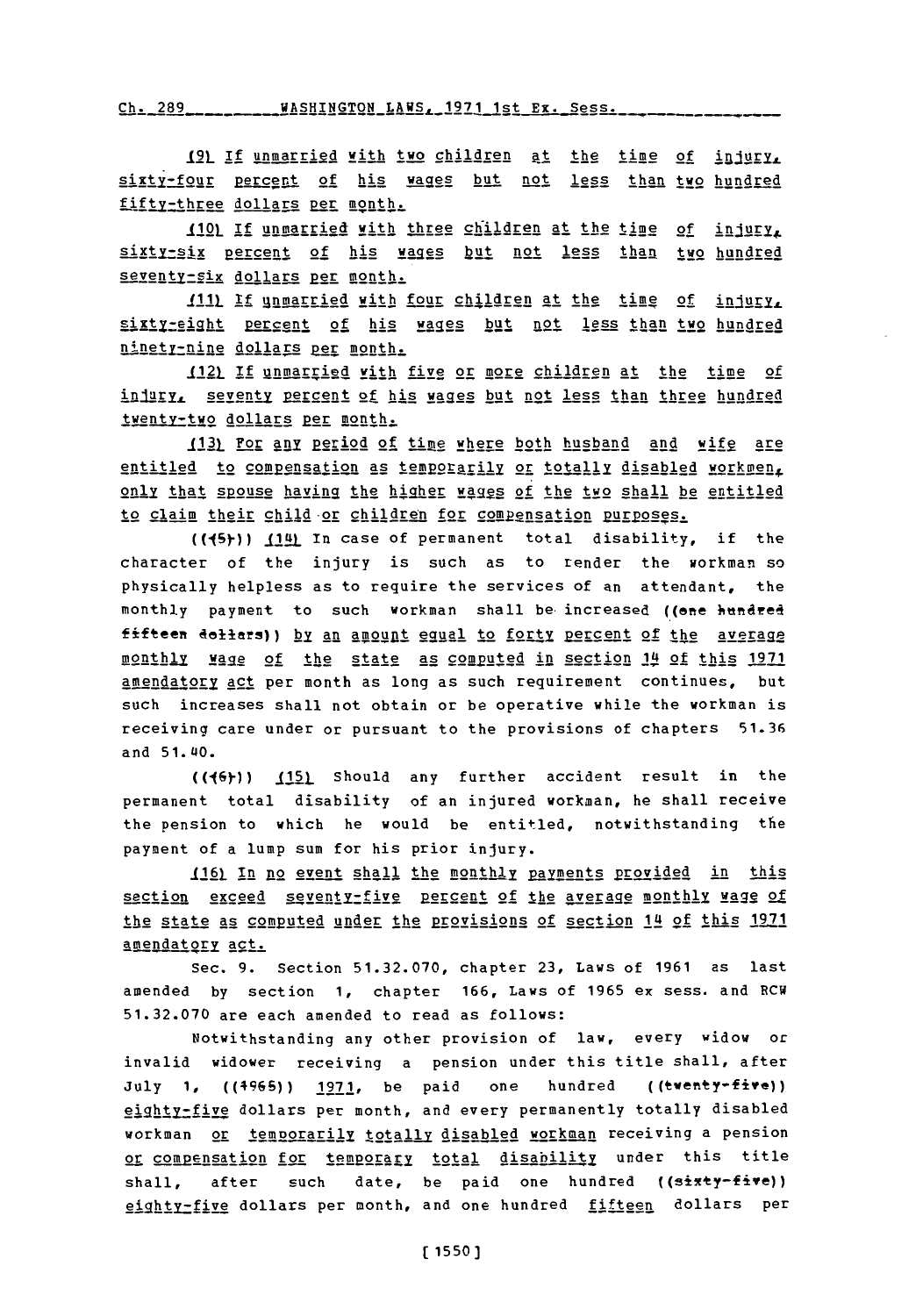month additional in cases requiring the services of an attendant, if unmarried at the time his injury occurred; ((one hundred ninety)) two hundred fifteen dollars per month, and one hundred fifteen dollars per month additional in cases requiring the services of an attendant, if he or she has a wife or invalid husband; and one hundred ((fifty-five)) seventy-five dollars per month, in addition to any amount now or hereafter allowed in cases repquiring the services of an attendant, if the husband is not an invalid and the husband and wife are living together as such.

**No** part of such additional payments shall he payable from~ the accident fund or be charged against any class under the industrial insurance law.

The director shall pay monthly to every such widow, invalid widower, and totally disabled workman from the ((funds appropriated by the legislature)) supplemental pension fund such an amount as will, when added to the pensions or temporary total disability compensation they are presently receiving, exclusive of amounts received for children or dependents or attendants, equal the amounts hereinabove specified.

In cases where money has been or shall be advanced to any such person from the pension reserve, the additional amount to be paid to him or her under this section shall be reduced **by** the amount of monthly pension which was or is predicated upon such advanced portion of the pension reserve.

((The legislature shall make biennial appropriations to carry ent the ptrpeses **of** this seetion?))

Sec. **10.** Section **51.32.080,** chapter **23,** Laws of **1961** as last amended **by** section **1,** chapter **165,** Laws of **1965** ex. sess. and RCW **51.32.080** are each amended to read as follows:

**(1)** For the permanent partial disabilities here specifically described, the injured workman shall receive compensation as follows:

**LOSS** BY **AMPUTATION Of** leg above the knee joint with short thigh stump (3" or less below the tuberosity of **ischium)............. ((\$4579e?.A))\$1g,002.oQ Of leg** at or above knee joint with functional stump................. ( $(43,5900,000)$ Of leg below knee joint.............. ((42,090.00))14,400.00 Of leg at ankle (Syme)............... ((407500r00))12,600.00 **Of** foot at mid-metatarsals............. (( <sup>7</sup> 259e9e)) **6,300.00Q Of** great toe with resection of metatarsal bone................... ((3,450,00)) 3,780.00 **Of** qreat toe at metatarsophalangeal joint **............................... (r 9 9 ) 2,268.00 Of** great toe at interphalangeal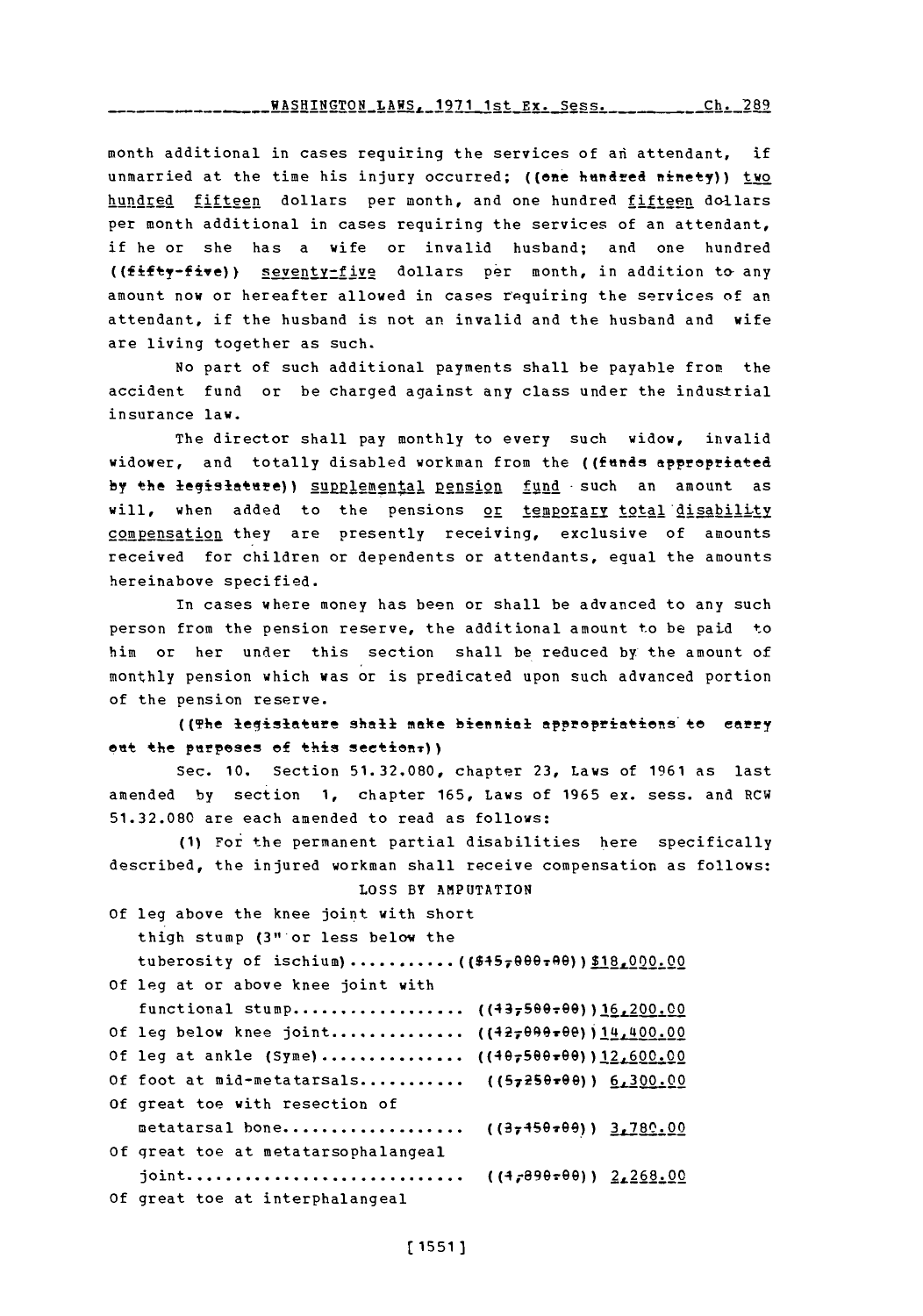**Ch 289** WASHINGTON **LAWS. 1971** 1st Ex. Sess.

| Of lesser toe (2nd to 5th) with                                  |
|------------------------------------------------------------------|
| resection of metatarsal bone ((47450.00) 1,380.00                |
| Of lesser toe at metatarsophalangeal                             |
| joint<br>((560–00))<br>672.00                                    |
| Of lesser toe at proximal                                        |
| interphalangeal joint<br>$(445 \star \theta \theta)$ )<br>498.00 |
| Of lesser toe at distal interphalangeal                          |
| joint<br>( (4.85799) )<br>126.00                                 |
| Of arm at or above the deltoid                                   |
| insertion or by disarticulation                                  |
| at the shoulder ((45 <del>,000.09</del> )) <u>18,000.00</u>      |
| Of arm at any point from below the                               |
| deltoid insertion to below the                                   |
| elbow joint at the insertion of                                  |
| the biceps tendon ((44,250,00))17,100.00                         |
| Of arm at any point from below the                               |
| elbow joint distal to the                                        |
| insertion of the biceps tendon                                   |
| to and including mid-metarcarpal                                 |
| amputation of the hand ((437500.06)) 16.200.00                   |
| Of all fingers except the thumb at                               |
| metarcarpophalangeal joints ((87400+00)) 9.720.00                |
| Of thumb at metarcarpophalangeal                                 |
| joint or with resection of                                       |
| carpometarcarpal bone ((5,400,00)) 6.480.00                      |
| Of thumb at interphalangeal joint $((27700*00))$ $3.240.00$      |
| Of index finger at metacarpophalangeal                           |
| joint or with resection of                                       |
| $(3,375,00)$ $4,050.00$<br>metacarpal bone                       |
| Of index finger at proximal                                      |
| interphalangeal joint ((27700.00)) 3.240.00                      |
| Of index finger at distal                                        |
| interphalangeal joint ((4,485,00)) 1,782.00                      |
| Of middle finger at metacarpophalangeal                          |
| joint or with resection of                                       |
| $( (27700500) )$ $3.240.00$<br>metacarpal bone                   |
| Of middle finger at proximal                                     |
| interphalangeal joint<br>( (27160.09)) 2.592.00                  |
| Of middle finger at distal                                       |
| interphalangeal joint ((47245=00)) 1,458.00                      |
| Of ring finger at metacarpophalangeal                            |
| joint or with resection of                                       |
| $(1,359,00)$ $1,620.00$<br>metacarpal bone                       |
| Of ring finger at proximal                                       |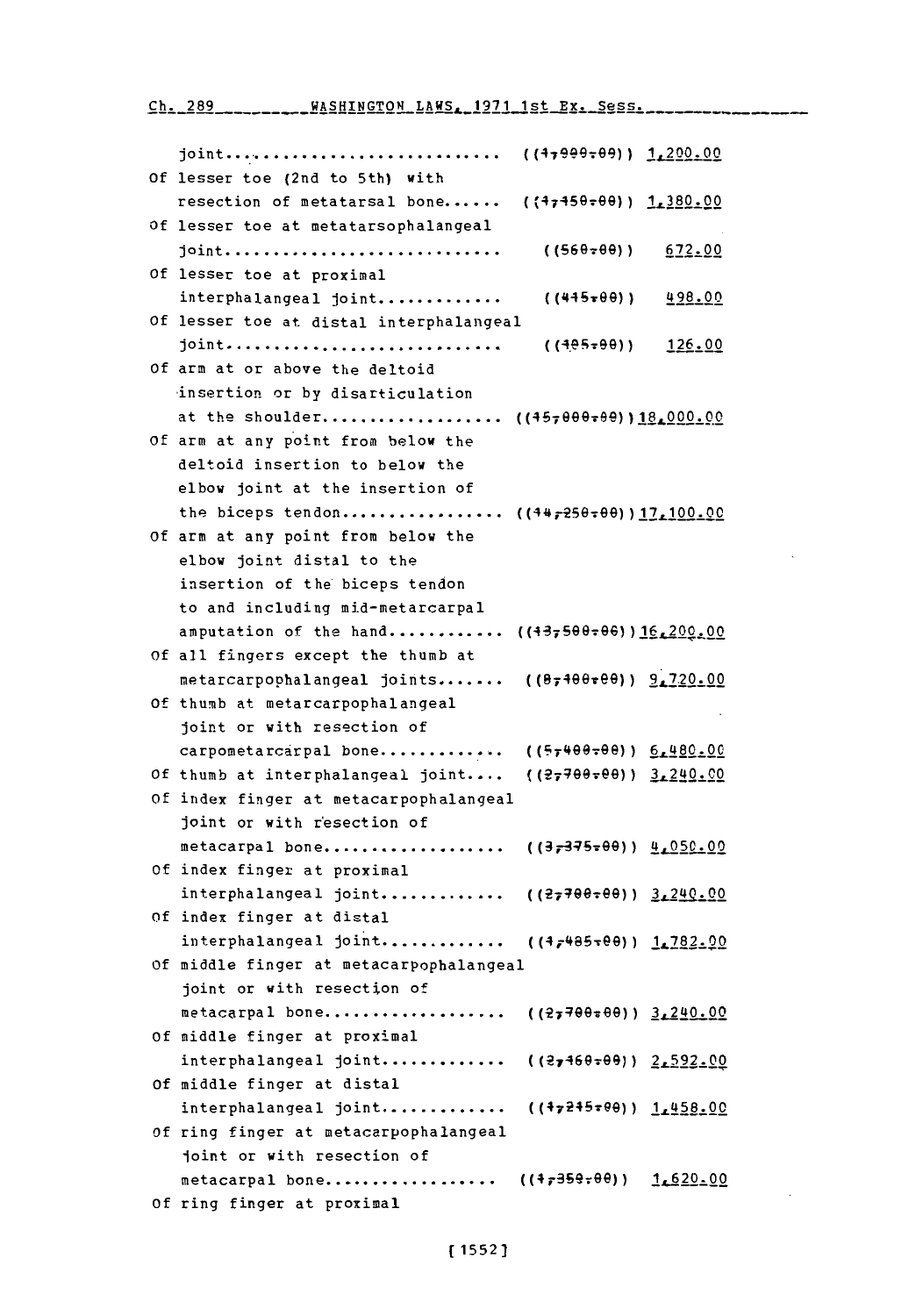interphalangeal joint............. ((4,080-00)) 1,296.00 **Of** ring finger at distal interphalangeal **joint.................................** ((64 99)) 810.00 **Of** little finger at metacarpophalangeal joint or with resection of metacarpal bone.................... ((675-00)) 810.00 **Of** little finger at proximal interphalangeal **joint.............** ((549r9)) 648.00 **Of** little finger at distal interphalangeal joint............. ((270x00)) 324.00 **MISCELLANEOUS** Loss of one eye by enucleation....... ({67000+00}) 7.200.00 Loss of central visual acuity in one eye. **.......................... ((57099799))** 00000 Complete loss of hearing in both **ears........................** ((4,27re799))1440O,00 Complete loss of hearing in

one ear **.......................... ((2v699Eri9)** 2L400.00

(2) Compensation for amputation of a member or part thereof at a site other than those above specified, and for loss of central visual acuity and loss of hearing other than complete, shall be in proportion to that which such other amputation or partial loss of visual acuity or hearing most closely resembles and approximates. Compensation for any other permanent partial disability not involving amputation shall be in ((an ameant equal te eighty-five percent  $ef)$ ) the proportion which the extent of such other disability, called unspecified disability, shall bear to that above specified, which most closely resembles and approximates **in** degree of disability such other disability, ((but not in any ease to exceed the sum of twelve thousand seven hundred and fifty dollars)) compensation for any other unspecified permanent partial disability shall be in an amount as measured and compared to total bodily impairment: PROVIDED, That in order to reduce litigation and establish more certainty and uniformity in the rating of unspecified permanent rartial disabilities. the department shall enact rules having the force of law classifying such disabilities in the proportion which the department shall determine such disabilities reasonably bear to total bodily impairment. In enacting such rules, the department shall give consideration to., but need not necessariy adopt **any** nationally recognized medical standards or quides for determining various bodily impairments. For purposes of calculating monetary benefits. the amount payable for total bodily impairment shall be deemed to be thirty thousand dollars: PROVIDED, That the total compensation for all unspecified permanent partial disabilities resulting from the same injury shall not exceed the sum of ((twelve thousand seven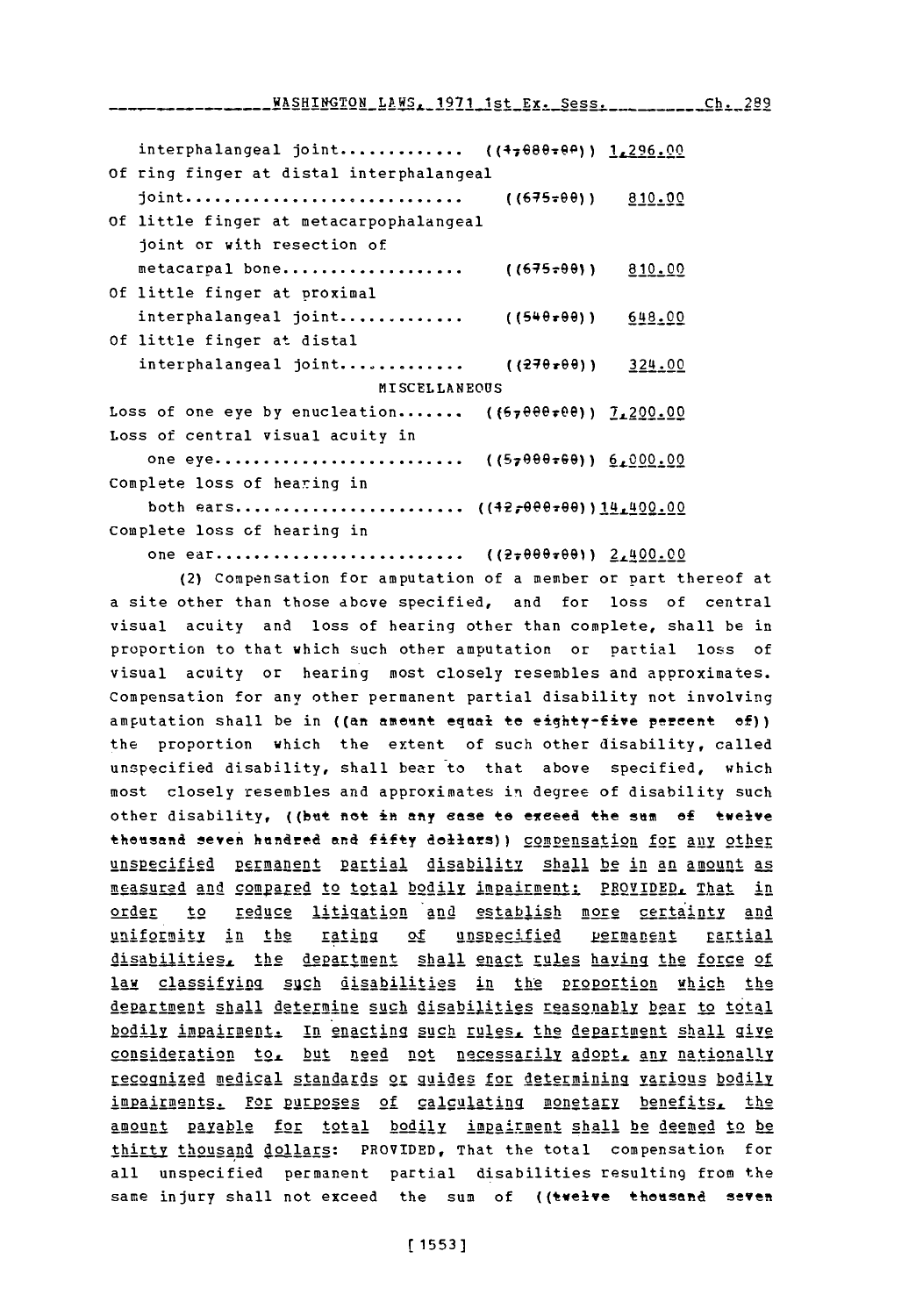**Ch. 289 ----- WASHINGTON LAWS. 1921** 1st **Ex.** Sess.

hundred and fifty)) thirty thousand dollars: PROVIDED FURTHER, That in case **p** ermanent partial disability compensation is followed **by** permanent total disability compensation, any portion of the permanent partial disability compensation which exceeds the amount that would have been paid the injured workman if permanent total disability compensation had been paid in the first instance, shall be deducted from the pension reserve of such injured workman and his monthly compensation payments shall be reduced accordingly.

**(3)** Should a workman receive an injury to a member or part of his body already, from whatever cause, permanently partially disabled, resulting in the amputation thereof or in an aggravation or increase in such permanent partial disability but not resulting in the permanent total disability of such workman, his compensation for such partial disability shall be adjudged with regard to the previous disability of the injured member or part and the degree or extent of the aggravation or increase of disability thereof.

(4) When the compensation provided for in subsections **(1)** and (2) exceeds ((one thousand dollars)) three times the average monthly wage for all workmen entitled to compensation under this title. payment shall be made in monthly payments in accordance with the schedule of temporary total disability payments set forth in RCW **51.32.090** until such compensation is paid to the injured workman in full, except that the first monthly payment shall be in ((the amount of one thousand dollars)) an amount equal to three times the average monthly **IAge2 for All** workmen entitled to comoensation under this title and interest shall be paid at the rate of ((fivel) **six** percent on the unpaid balance of such compensation commencing with the second monthly payment: PROVIDED, That ((interest so paid shall not be charged to the 'cost experience of any employer but shall be borne<sup>'</sup> wholly by the applicable class account: PROVIDEB PURTHER<sub>7</sub> That)) upon application of the injured workman the monthly payment may be converted, in whole or in part, into a lump sum payment, in which event the monthly payment shall cease in whole or in part. Such conversion may be made only upon written application of the injured workman. to the department and shall rest in the discretion of the department depending upon the merits of each individual application: PROVIDED FURTHER, That upon death of a workman all unpaid installments accrued, less interest, shall be paid in a lump sum amount to the widow or widower, or if there is no widow or widower surviving, to the dependent children of such claimant, and if there are no such dependent children, then to such other dependents as defined **by** this title.

Sec. **11.** Section **51.32.090,** chapter **23,** Laws of **1961** as. last amended **by** section **3,** chapter 122, Laws of **1965** ex. sess. and RCW **51.32.090** are each amended to read as follows: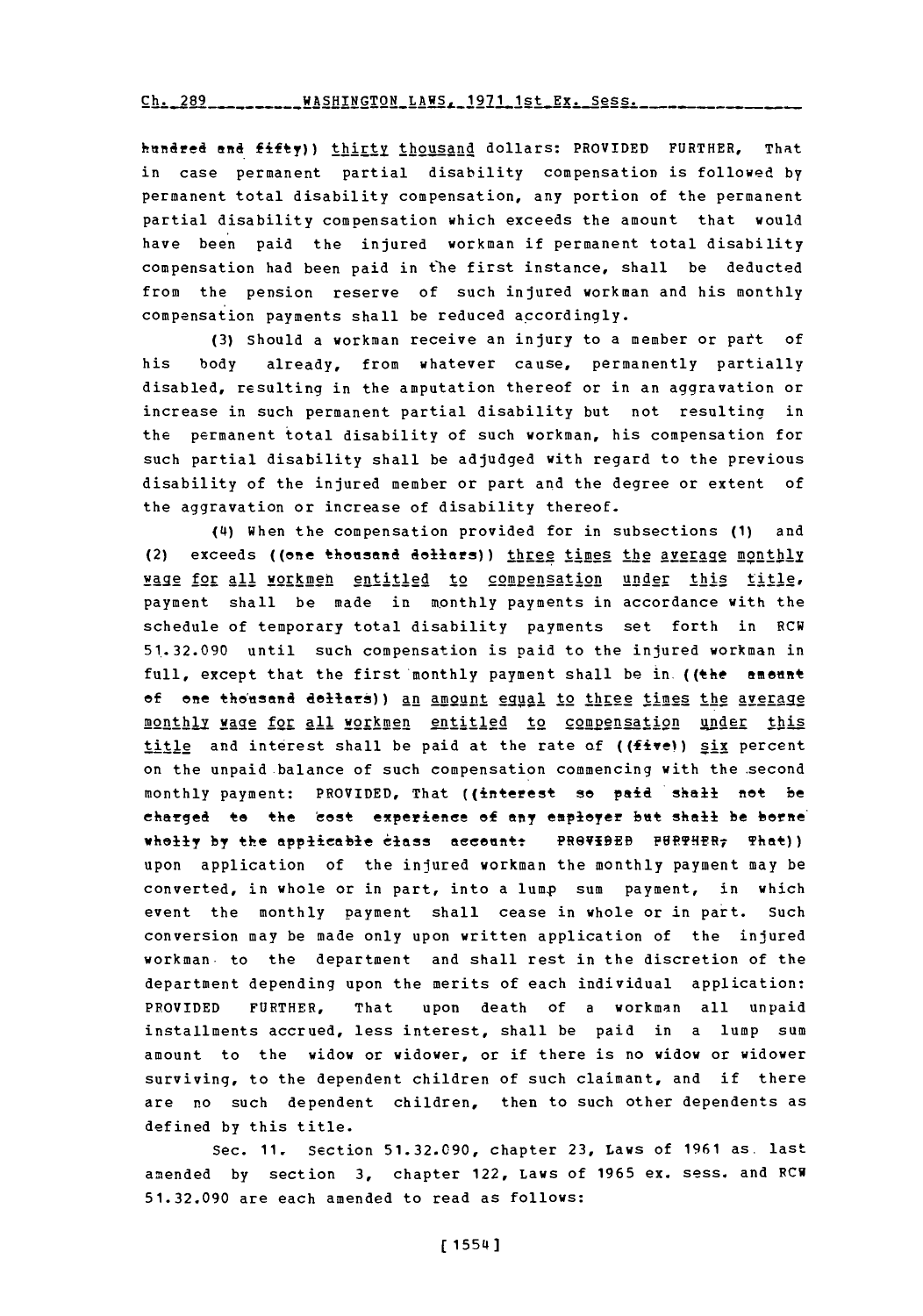**ulcnrurrrnu <sup>t</sup>**xuc **'1071 1~.4. v e,..-..-. ,flfJ\*.L 1UJJL** ~ **I** *\_flJ* IL1~ kz ess *%* **I . L0'7**

**(1)** When the total disability is only temporary, the schedule of payments contained in subdivisions  $(1)$   $((7 + 2)$ <sub>7</sub>  $(3)$  and  $(4)$ ) through (13) of RCW 51.32.060 as amended shall apply, so long as the total disability continues.

(2) ((But if the injured workmen has a wife **or** husband **and** has no child or; being **a widow** or widower 7 with one or mere children; the compensation for the case during such period of time' as the total temporary disability continues; shall be per month as follows; to witt **(a)** Injured workman with wife or invalid husband and no child; two hundred fifteen dollars; injured workman with able-bodied husband; but no child; one hundred seventy-five dallars; injured workman with wife **or** invalid husband end one child;7 or being **a** widow or widower **end** having **one** child; two hundred fifty-two doallersT **tb)** injured workman with able-bodied husband and one child<sub>7</sub> two hundred twelve dollars; (c) injured workman with wife or invalid husband and two chi<del>ldren;</del> or being a widow or widower and having two children; two hundred eighty-three do<del>llars; (d) injured workman with</del> able-bodied husband and two children; two hundred forty-three dollars; and twenty-three dollars for each additional child; but the total monthly payments shall not exceed three hundred fifty-two dollars **to** ent injured workman with **a** wife **of** invalid husband; or beingl **a** widow **or,** widower; **and** having children; **and** shall **not** exceed three hundred twelve dollars to **an** injured workman with children and having an able-bodied husband **and** any deficit shall be deducted proportionately among the beneficiaries.))

Any compensation payable under this section for children not in the custody of the injured workman as of the date of injury shall be payable only to such person as actually is providing the support for such child or children pursuant to the order of a court of record providing for support of such child or children.

(3) As soon as recovery is so complete that the present earning povet of the workman, at any kind of work, is restored to that existing at the time of the occurrence of the injury, the payments shall cease., **If** and so long as the present earning power is only partially restored, the payments shall continue in the proportion which the new earning power shall bear to the old. No compensation shall be payable out of the accident fund unless the loss of earning power shall exceed five percent.

**(4I)** No workman shall receive compensation out of the accident fund for or during the day on which injury was received or the three days following the same, unless his disability shall continue for a period of ((thirty)) fourteen consecutive calendar days from date of injury.

**(5)** Should a workman suffer a temporary total disability and should his employer at the time of the injury continue to pay him the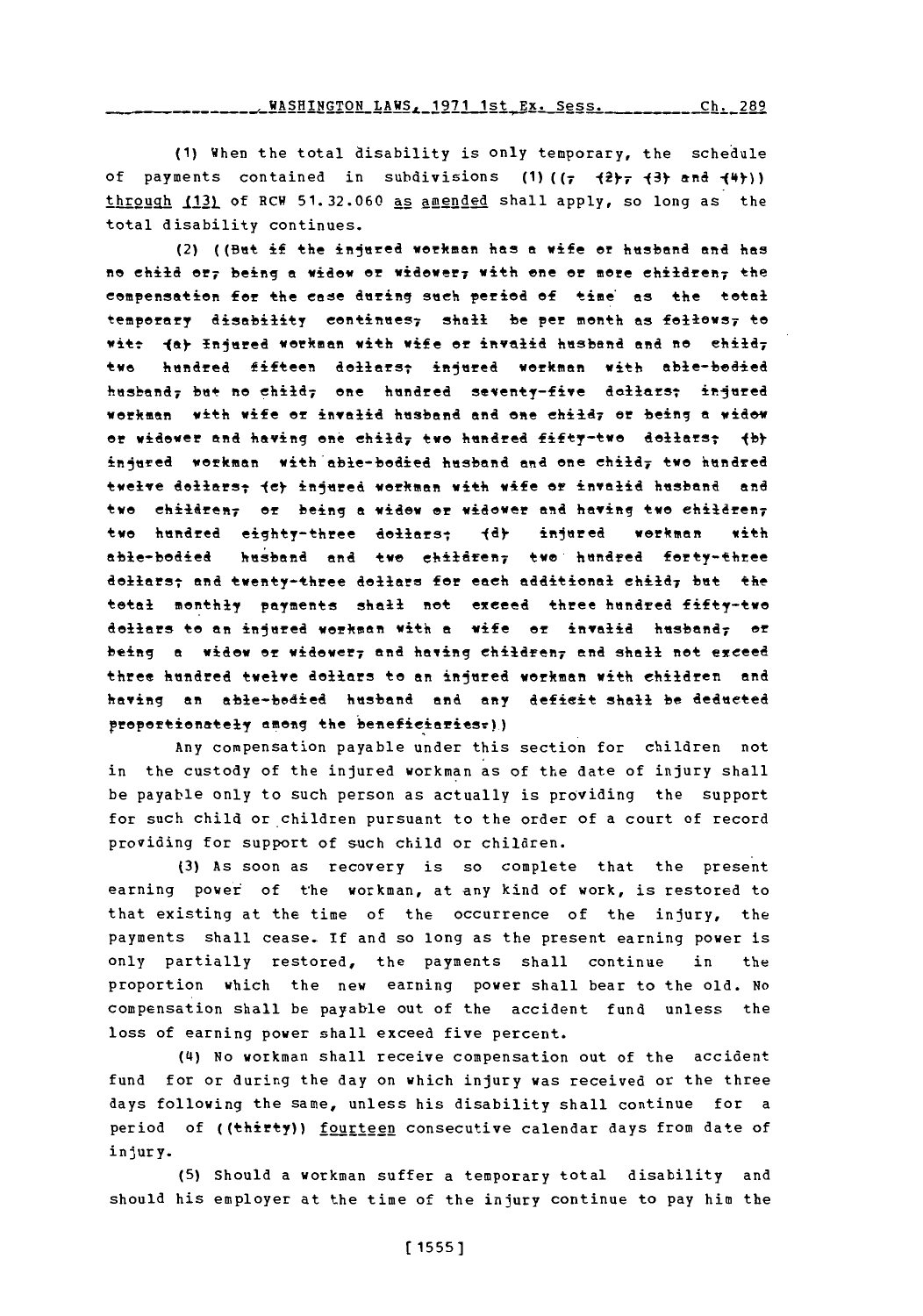Ch~~~~~ **1-7 1s E- -8 -aH~nO -AS -S-- -- Ch-** 9Rq **WASHTNaTON** LAWS- **1971** 1st **Ey-** Spss.

wages which he was earning at the time of such injury, such injured workman shall not receive any payment provided in subsection **(1)** of this section from the accident fund during the period his employer shall so pay such wages.

**16) In no event shall the monthly payments provided in this** section exceed seventy-five percent of the average monthly wage of the state as computed under the provisions of section 14 of this 1971 amendatory act.

**NEW SECTION.** Sec. 12. There is added to chapter **51.32** RCW a new section to read as follows:

one of the primary purposes of this title is the restoration of the injured workman to gainful employment. To this end, the department shall utilize the services **of** individuals whose experience, training, and interests in vocational rehabilitation and retraining qualify them to lend expert assistance to the supervisor of industrial insurance in such programs of vocational rehabilitation or retraining as may be reasonable to qualify the workman for employment consistent with his physical and mental status. Where, after evaluation and recommendation **by** such individuals and prior to final evaluation of the workman's permanent disability and in the sole opinion of the supervisor, vocational rehabilitation or retraining is both necessary and likely to restore the injured workman to a form of gainful employment, the supervisor may, in his sole discretion, continue the temporary total disability compensation under RCW **51.32.090** while the workman is actively and successfully undergoing a formal program of vocational rehabilitation or retraining: PROVIDED, That such compensation may not be authorized for a period of more than fifty-two weeks: PROVIDED FURTHER, That such period may, in the sole discretion of the supervisor after his review, be extended for an additional fifty-two weeks or portion thereof **by** written order of the supervisor.

In cases where the workman is required to reside away from his customary residence, the reasonable cost of board and lodging shall also be paid. said costs shall not be chargeable to the employer's cost experience but shall be paid out of the accident fund and charged back to each class on June 30th and December 31st of each year in proportion to its premium contribution for the preceding calendar year or shall be paid **by** the self-insurer for workmen to whom he is liable for compensation and benefits under the provisions of this title.

Sec. **13.** Section **51.32.110,** chapter **23,** Laws of **1961** and RCW **51.32.110** are each amended to read as follows:

Any workman entitled to receive compensation or claiming compensation under this title shall, if requested by the department or self-insurer, submit himself for nedical examination, at a time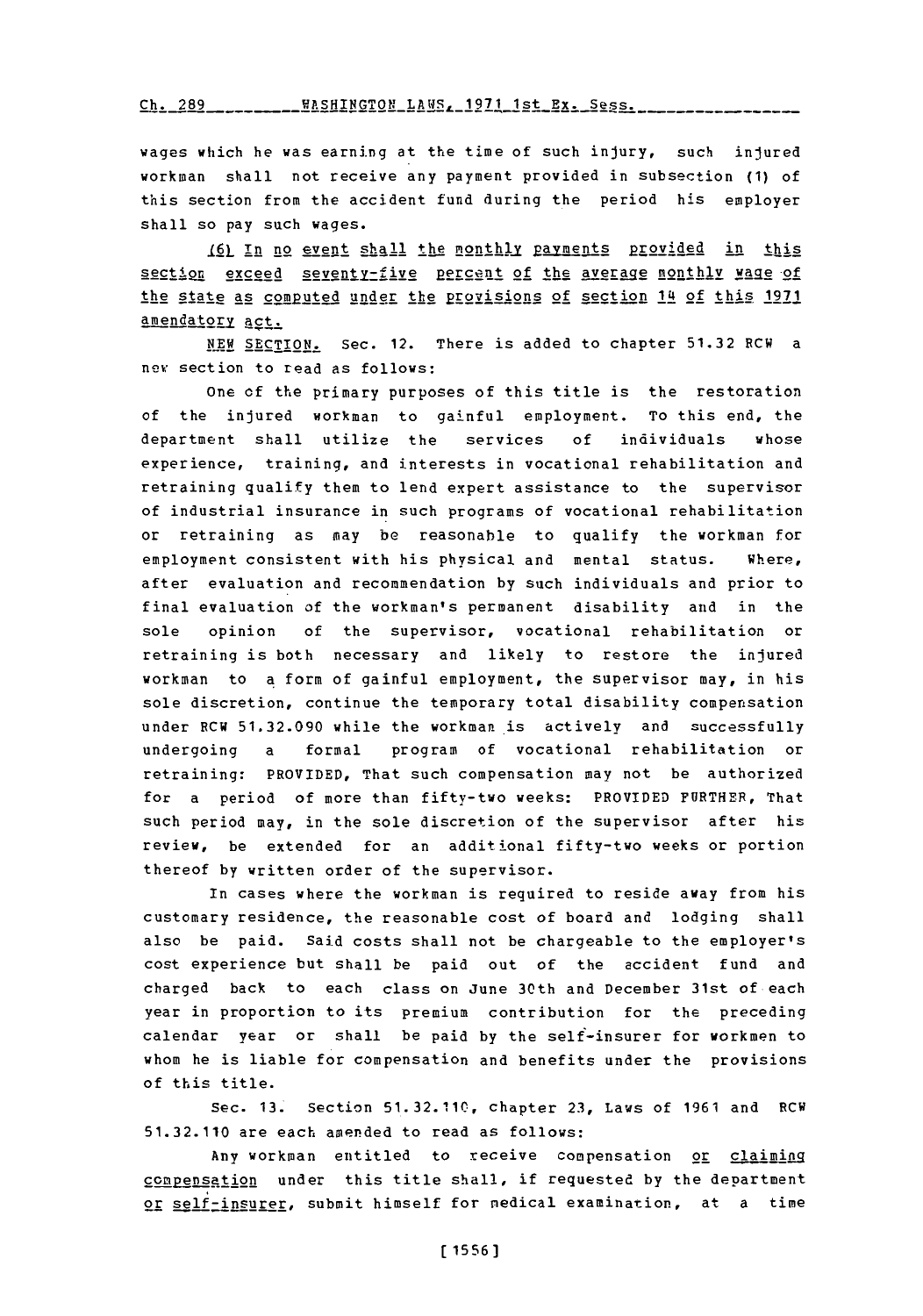and from time to time, at a place reasonably convenient for the workman and as may be provided by the rules of the department. If the workman refuses to submit to ((any such)) medical examination, or obstructs the same, ((his rights to monthly payments shall be suspended until such examination has taken place and no compensation shall be payable during or for such period)) or, if any injured workman shall persist in unsanitary or injurious practices which tend to imperil or retard his recovery, or shall refuse to submit to such medical or surgical treatment as is reasonably essential to his recovery, the department or the self-insurer upon approyal by the department, with notice to the workman may reduce or suspend the compensation of such workman so long as such refusal or practice continues. If the workman necessarily incurs traveling expenses in attending for examination pursuant to the request of the department ]or self-i nsuregj, such traveling expenses shall be repaid to him out of the accident fund upon proper voucher and audit.

If the medical examination required by this section causes the workman to be absent from his work without Pav he shall be paid for such time lost in accordance with the schedule of payments provided in RCW 51.32.090 as amended notwithstanding the provisions of∣ subdivision (3) of such section as amended.

**NEW SECTION.** Sec. 14. There is added to chapter 51.08 RCW a new section to read as follows:

**(1)** For the purposes of this title, the monthly wages the workman was receiving from all employment at the time of injury shall **be** the basis upon which compensation is computed unless otherwise provided specifically in the statute concerned. in cases where the workman's wages are not fixed **by** the month, they shall be determined **by** multiplying the daily wage the workman was receiving at the time of injury:

(a) **By** five, if the workman was normally employed one. day a week;

**(b) By** nine, if the workman was normally employed two days week;

(c) **By** thirteen, if the workman was normally employed three days a week;

**(d) By** eighteen, if the workman was normally employed four days a week;

(e) **By** twenty-two, if the workman was normally employed five days a week;

**(f) By** th-rty, if the workman was norm-'lly employed seven days a week.

The term "wages" shall include the  $r_{c}$ . Alle value of board, housing, fuel, or other consideration of like nature received from the employer, but shall not include overtime pay, tips, or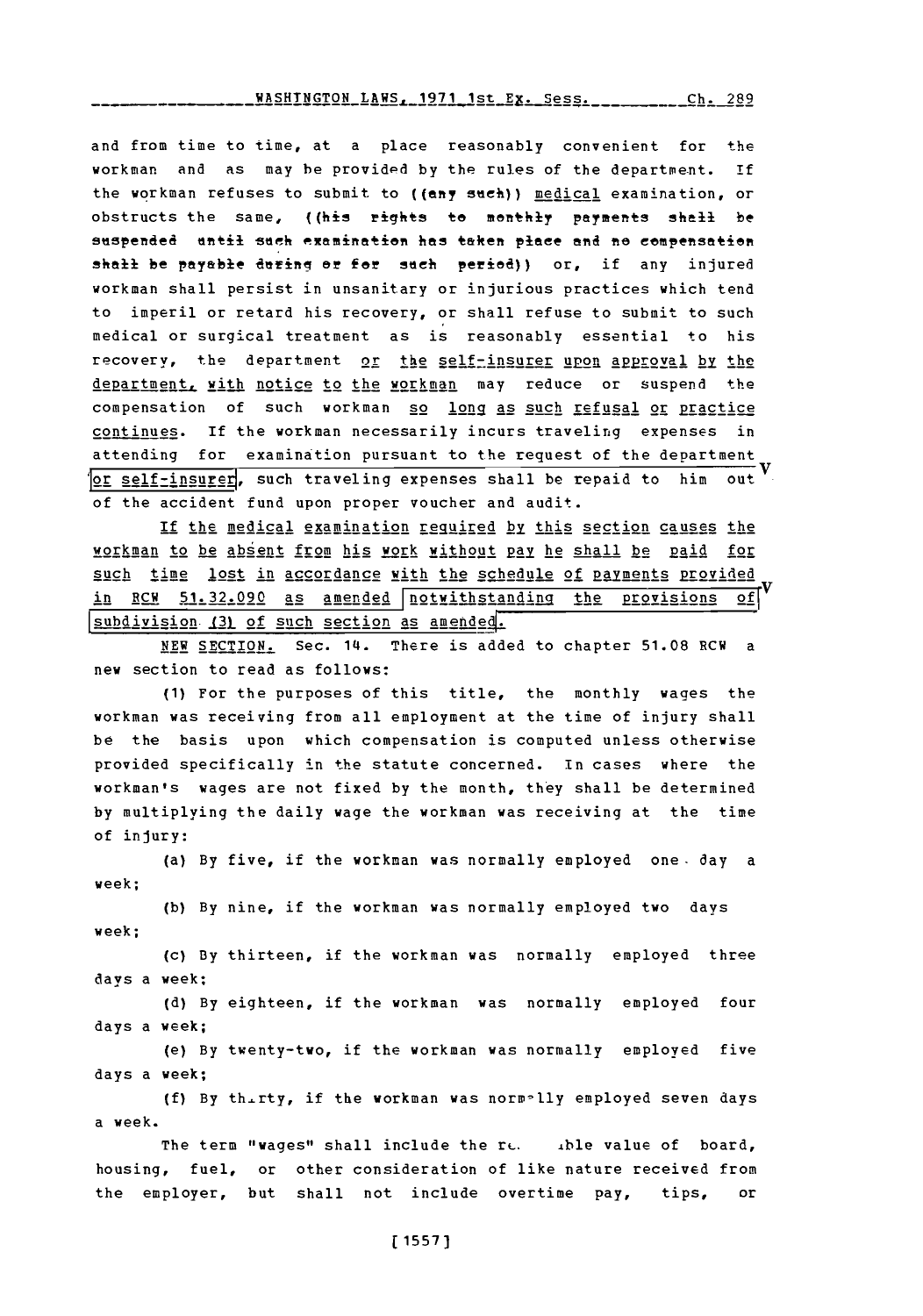**Ch. 289 WASHINGTON** LAWS. **1971** 1st Ex. Sess.

gratuities. The daily wage shall be eight times the hourly wage unless the workman is normally employed for less than eight hours.

(2) In cases where a wage has not been fixed or cannot be reasonable and fairly be determined, the monthly wage shall be computed on the basis of the usual wage paid other employees engaged in like or similar occupations where the wages are fixed.

**NEW** SECTION. Sec. **15.** There is added to chapter **51.08** RCW a new section to read as follows:

For the purposes of this 1971 amendatory act, the average monthly wage in the state shall be determined **by** the department as follows: on or before the first day **of** December of each year, the total wages reported on contribution reports to the department of  $\mathbf{V}$ labor and industries for the four calendar quarters ending on the thirtieth of June of such year shall be divided **by** the average monthly number of insured workmen (determined **by** dividing the total insured workmen reported for the same period **by** twelve) . The average annual wage thus obtained shall be divided **by** twelve and the average monthly wage thus determined rounded to next higher multiple of one dollar. The average monthly wage as so determined shall be applicable for the full period during which compensation is payable, when the date of occurrence of injury or of disability in the case of disease falls within the calendar year commencing the first day of January following the determination made on the first day of December: PROVIDED, That from July **1, 1971** until and including December 31, 1972, the average monthly wage in the state shall be the average annual wage as determined under RCW **50.04.355** divided **by** twelve.

**NEW SECTION.** Sec. **16.** There is added to chapter **51.16** RCW a new section to read as follows:

The department shall classify all occupations or industries in accordance with their degree of hazard and fix therefor basic rates of premium which shall be the lowest necessary to maintain actuarial solvency of the accident and medical aid funds in accordance with recognized insurance principles. The department shall formulate and adopt rules and regulations governing the method **of** premium calculation and collection and providing for a rating system consistent with recognized principles of workmen's compensation insurance which shall be designed to stimulate and encourage accident prevention and to facilitate collection. The department may annually, or at such other times as it deems necessary to maintain solvency of the funds, readjust rates in accordance with the rating **system to become effective on such dates as the department may designate.**

**NEW SECTION. Sec. 17. There is added to chapter 51.32 RCW a** new section to read as follows: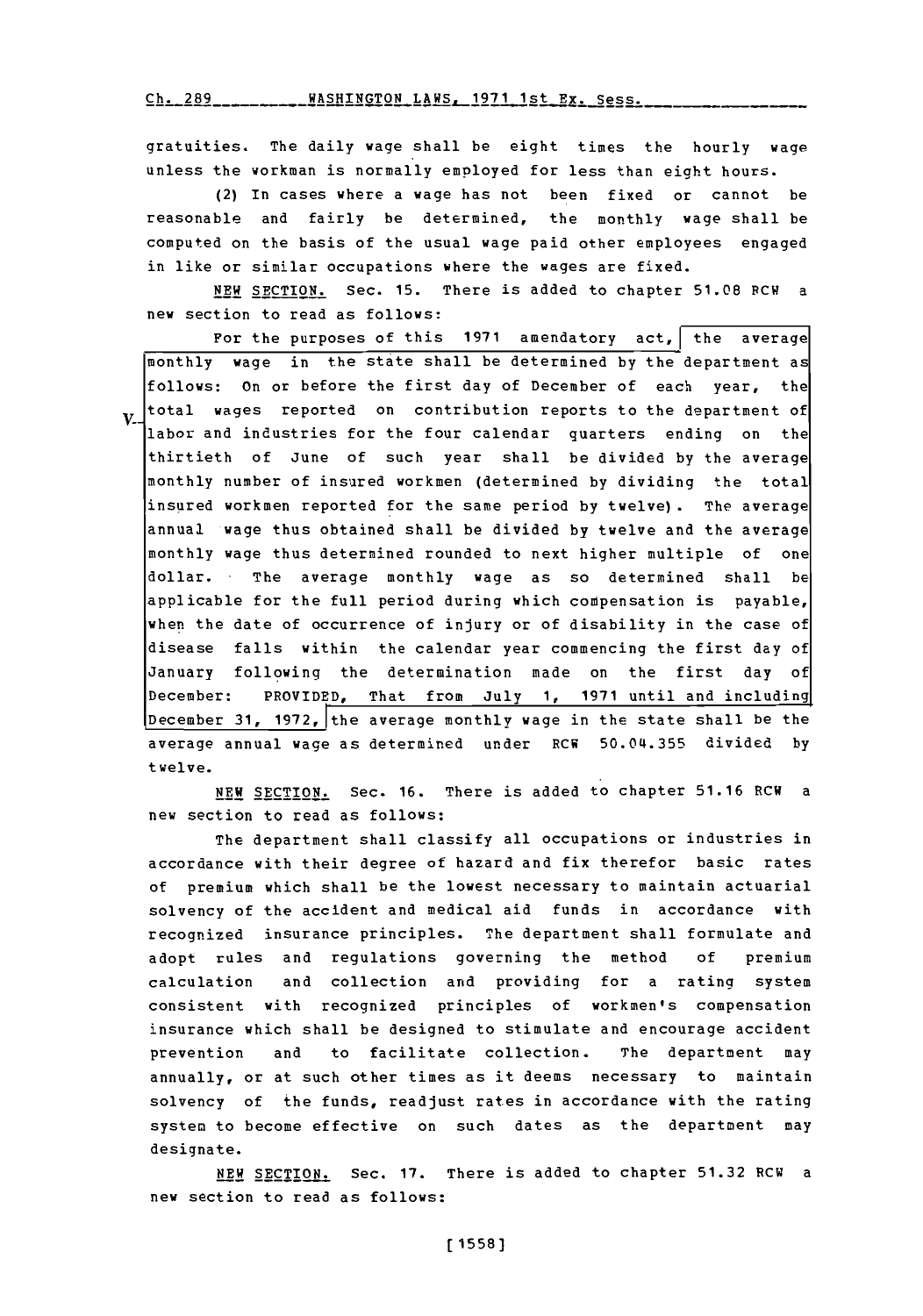WASHINGTON LAWS, 1971 1st Ex. Sess. **Ch- 289**

Each employer shall retain from the earnings of each workman that number of cents as shall be fixed from time to time **by** the director for each day or part thereof the workman is employed. The money so retained shall be matched in an equal amount **by** each employer, and all such moneys shall be remitted to the department at such intervals as the department directs and shall be placed in the supplemental pension fund created **by** this **1971** amendatory act. The moneys so collected shall be used exclusively for the additional payments prescribed in RCW **51.32.070** and shall be no more than necessary to make such payments on a current basis.

**NEW** SECTION. Sec. **18.** There is added to chapter 51.44 RCW a new section to read as follows:

There shall be, in the office of the state treasurer, a fund to be known and designated as the "supplemental pension fund". The director shall be the administrator thereof. Said fund shall be used for the sole purpose of making the additional payments prescribed in RCW **51.32.010.**

**NEW** SECTION. Sec. **19.** There is added to chapter 51.44 RCW a new section to read as follows:

Any moneys remaining from funds appropriated **by** the legislature for the purposes of making additional payments to prior pensioners under prior provisions of PCW **51.32.070,** and any liabilities in connection therewith, are transferred to the supplemental pension fund on the effective date of this new **1971** section.

Sec. 20. Section **51.48.060,** chapter **23,** Laws of **1961** and RCW **51.48.060** are each amended to read as follows:

Any physician who fails, neglects or refuses to file a report with the director, as required by this title, within ((ten)) five days of the date of treatment, showing the condition of the injured workman at the time of treatment, a description of the treatment given, and an estimate of the probable duration of the injury, or who fails or refuses to render all necessary assistance to the injured workman, as required **by** this title, shall be ((guilty **of a** misdemeanor)) subject to a civil penalty of one hundred dollars.

**NEW SECTION.** Sec. 21. There is added to chapter 51.48 RCW a new section to read as follows:

Any employee who fails to report an accident and resulting injury to the department as required **by** RCW **51.28.010** within five days of such accident shall be subject to a civil penalty of one hundred dollars.

Sec. 22. Section **6,** chapter '148, Laws of **1963** and RCW 51.52.10A are each amended to read as follows:

IAfter all evidence has been presented at hearings conducted **by** a hearing examiner, who shall be an active member of the Washington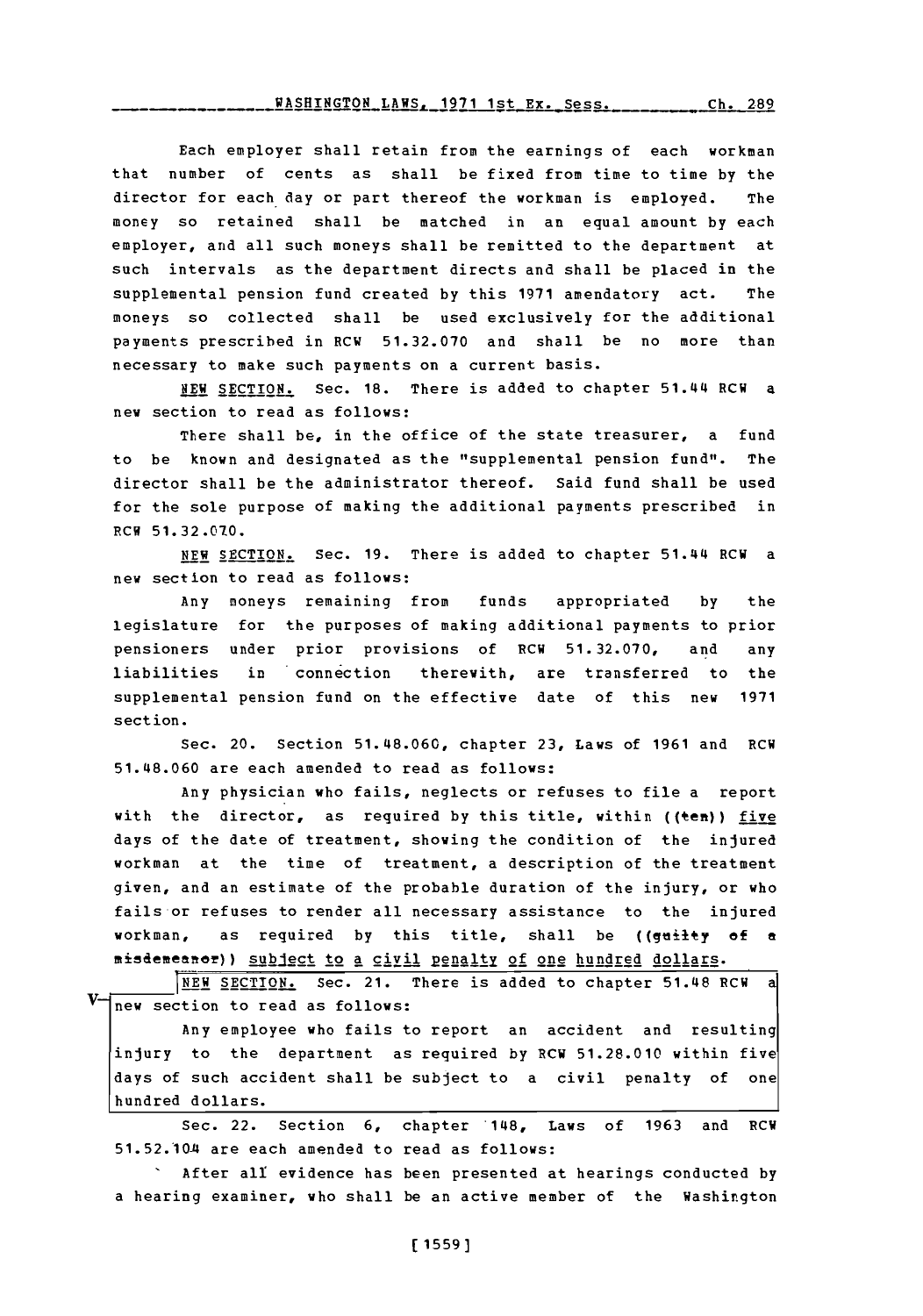Ch. 289 \_\_\_\_\_\_\_\_ WASHINGTON LAWS, 1971 1st Ex. Sess. \_\_\_\_\_

state bar association, the hearing examiner shall ((prepare)) enter a proposed or recommended decision and order which shall be in writing and shall contain findings and conclusions as to each contested issue of fact and law, as well as the order based thereon. The hearing examiner shall file the original of the proposed decision and order, signed **by** him, with the board, and copies thereof shall be mailed **by** the board to each party to the appeal and to his attorney of record. Within twenty days, or such further period as the board may allow on written application of a party, filed within said twenty days from the date of communication of the proposed decision and order to the parties or their attorneys of record, any party may file with the board a written ((statement of exceptions)) petition for review of the same. Such ((statement of exceptions)) petition for review shall set forth in detail the grounds therefor and the party or parties filing the same shall be deemed to have waived all objections or irregularities not specifically set forth therein.

In the event no ((statement of exceptions)) petition for review is filed as provided herein **by** any party, the proposed decision and order of the hearing examiner shall be adopted **by** the board and become the decision and order of the board, and no appeal may he taken therefrom to the courts.

Sec. **23.** Section **51.52.106,** chapter **23,** Laws of **1961** as last amended **by** section 4, chapter **165,** Laws of **1965** ex. sess. and RCW **51.52.106** are each amended to read as follows:

After the filing of a ((statement or statements of exceptions)) petition or petitions for review as provided for in RCW 51.52.104 ((the record before the board)) the proposed decision and order of the hearing examiner, petition or petitions for review and, in its discretion, the record or any part thereof, may be considered by the board and on agreement of at least two of the reqular members thereof, the board may, within twenty days after the receipt of such petition or petitions, decline to review the proposed decision and order and thereupon denv the Petition or petitions. In such event all parties shall forthwith be notified in writing of said denial. If the petition for review is granted, the proposed decision and order. the petition or petitions for review and the record or any part thereof deemed necessary shall be considered by a panel of at least two of the members of the board, on which not more than one industry and one labor member serve. The chairman may be a member of any panel. The decision and order of any such panel shall be the decision and order of the board. Every final decision and order rendered **by** the board shall be in writing and shall contain findings and conclusions as to each contested issue of fact and law, as well as the board's order based thereon. **A** copy of the decision and order, including the findings and conclusions, shall be mailed to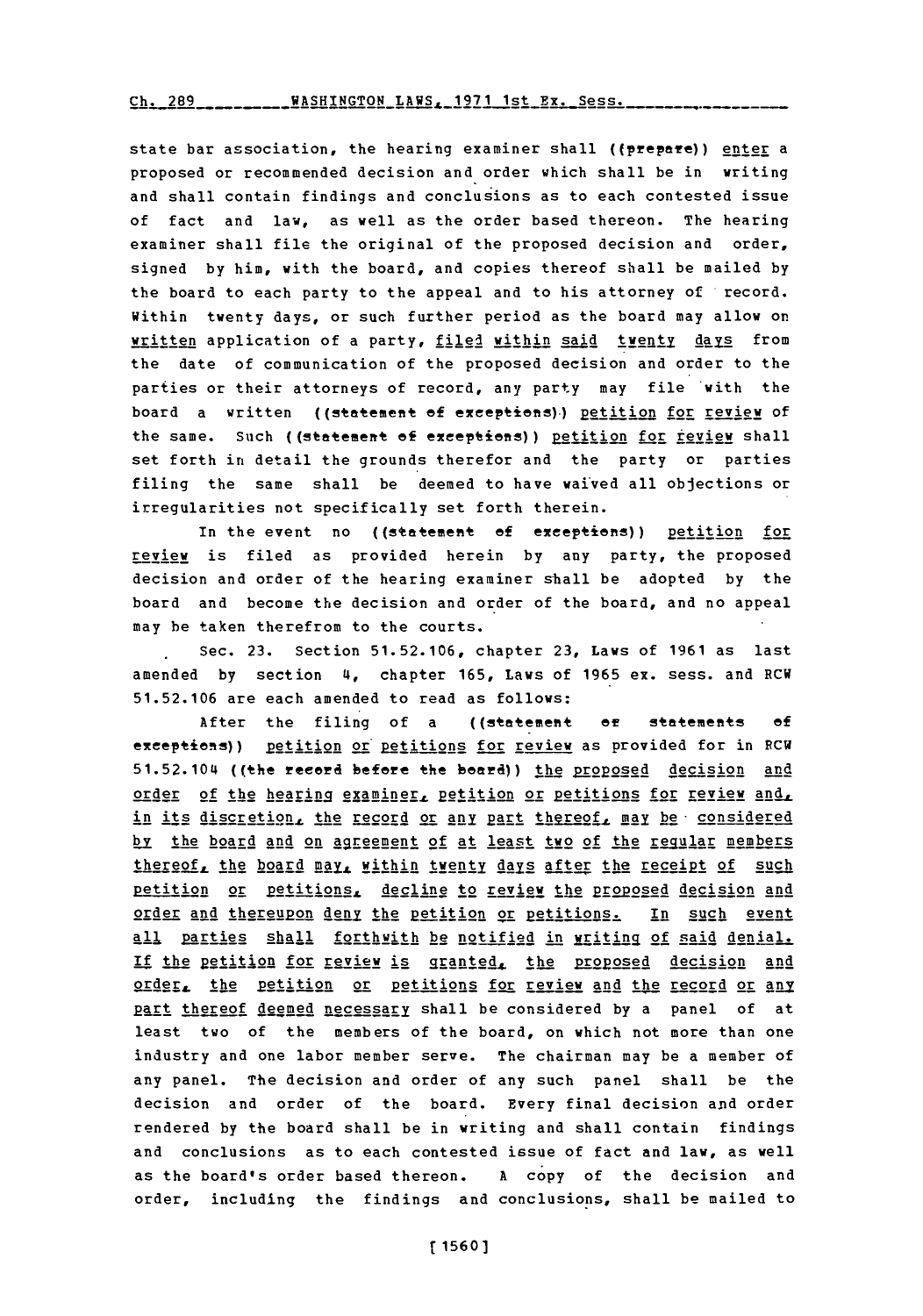each party to the appeal and to his attorney of record.

Sec. 24. Section **51.52.110,** chapter **23,** Laws of **1961** as amended **by** section 122, chapter **81,** Laws of **1971** and RCW **51.52.110** are each amended to read as follows:

Within thirty davs after a decision of the board to deny the petition or petitions for review upon such appeal has been communicated to such workman, beneficiary, employer or other person, or within thirty days after the final decision and order of the board upon such appeal has been communicated to such workman, beneficiary, employer or other person, or within thirty days after the appeal is deemed denied as herein provided, such workman, beneficiary, employer or other person aggrieved **by** the decision and order of the board may appeal to the superior court.

in cases involving injured workmen such appeal shall be to the superior court of the county of residence of the workman or beneficiary, as shown **by** the department's records, the superior court for Thurston county, or to the superior court of the county wherein the injury occurred. In all other cases the appeal shall be to the superior court of Thurston county. Such appeal shall be perfected **by** filing with the clerk of the court a notice of appeal and **by** serving a copy thereof **by** mail, or personally, on the director and on the board. The department shall, within twenty days after the receipt of such notice of appeal, serve and file its notice of appearance and such appeal shall thereupon be deemed at issue. The board shall serve upon the appealing party, the director and any other party appearing at the board's proceeding, and file with the clerk of the court before trial, a certified copy of the board's official record which shall include the notice of appeal and other pleadings, testimony and exhibits, and the board's decision and order, which shall become the record in such case. No bond shall be required on appeals to the superior court or on appeals to the supreme court or the court of appeals, except that an appeal **by** the employer from a decision and order of the board' under RCW 51.48.070, shall be ineffectual unless, within five days following the service of notice thereof, a bond, with surety satisfactory to the court, shall be filed, conditioned to perform the judgment of the court. Except in the case last named an appeal shall not be a stay: PROVIDED, HOWEVER, That whenever the board has made any decision and order reversing an order of the supervisor of industrial insurance on questions of law or mandatory administrative actions of the director, the department shall have the right of appeal to the superior court.

**NEW SECTION.** Sec. **25.** There is added to Title **51** RCW a new chapter as set forth in sections **26** through **36** of this **1971** amendatory act.

NEW **SECTION.** Sec. **26.** Every employer under this title shall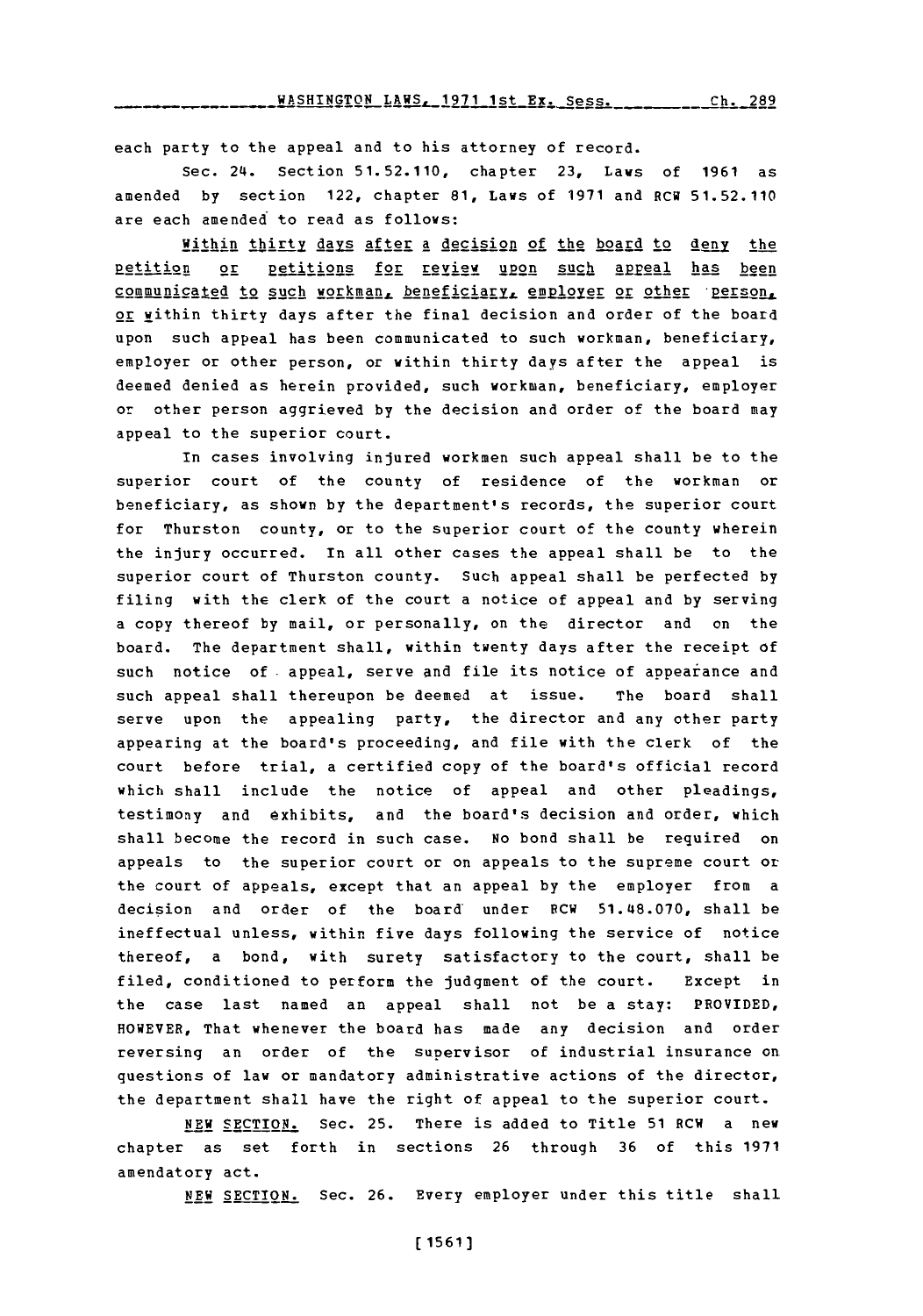**Ch. 289** WASHINGTON **LAWS. 1971** 1st Ex. Sess. \_\_\_\_\_\_

secure the payment of compensation under this title **by:**

(1) Insuring and keeping insured the payment of such benefits with the state fund; or

(2) Qualifying as a self-insurer under this title.

**NEW SECTION.** Sec. **27. (1)** An employer may qualify as a self-insurer **by** establishing to the director's satisfaction that he has sufficient financial ability to make certain the prompt payment of all compensation under this title and all assessments which may become due from such employer.

(2) **<sup>A</sup>**self-insurer may establish sufficient financial. ability **by** depositing in an escrow account in a depository designated **by** the director, money and/or corporate or governmental securities 'approved by the director, or a surety bond written by any company admitted to transact surety business in this state filed with the department. The money, securities, or bond shall be in an amount reasonably sufficient in the director's discretion to insure payment **of** reasonably foreseeable compensation and assessments but not less than the employer's normal expected annual claim liabilities and in no event less than one hundred thousand dollars. In arriving at the amount of money, securities, or bond required under this subsection, the director shall take into consideration the financial ability of the employer to pay compensation and assessments and his probable continuity of operation. The money, securities, or bond so deposited shall be held **by** the director to secure the payment of compensation **by** the self-insurer and to secure payment of his assessments. The amount of security may be increased or decreased from time to time **by** the director. The income from any securities deposited may be distributed currently to the self-insurer.

**(3)** Securities or money deposited **by** an employer pursuant to subsection (2) of this section shall be returned to him upon his written request provided the employer files the bond required **by** such subsection.

(4) **If** the employer seeking to qualify as a self-insurer has previously insured with the state fund, the director shall require the employer to make up his proper share of any deficit or insufficiency in the employer's class account as a condition to certification as a self-insurer.

**(5) A** self-insurer may reinsure a portion of his liability under this title with any reinsurer authorized to transact such reinsurance in this state: PROVIDED, That the reinsurer may not participate in the administration. of the responsibilities of the self-insurer under this title. Such reinsurance may not exceed eighty percent of the liabilities under this title.

**NEW SECTION.** Sec. 28. The director may issue a certification that an employer is qualified as a self-insurer when such employer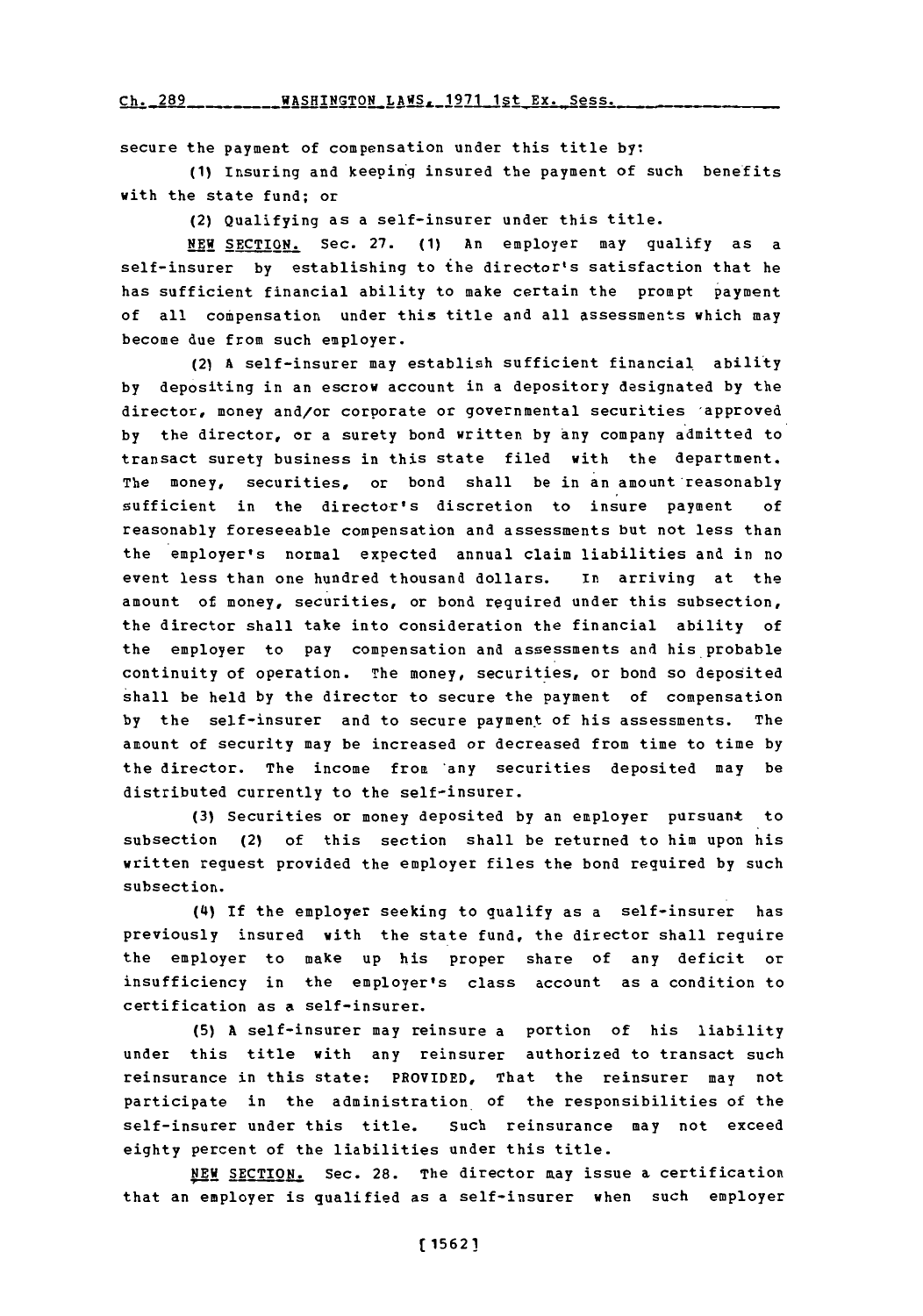meets the following requirements:

**(1)** He has fulfilled the requirements of section **27** of this **1971** amendatory act.

(2) He has submitted to the department a payroll report for the preceding consecutive twelve month period.

**(3)** He has submitted to the department a sworn itemized statement indicating that the employer has sufficient liquid assets to meet his estimated liabilities as a self-insurer.

(4) He has submitted to the department a description of the safety organization maintained **by** him within his establishment that indicates a record of accident prevention.

**(5)** pIe has submitted to the department a description of the administrative organization to be maintained **by** him to manage industrial insurance matters including:

(a) The reporting of injuries;

**A b)** The authorization of medical care;

**(C)** The payment of compensation;

**(d)** The handling of claims for compensation;

(e) The name and location of each business' location of the employer; and

**(f)** The qualifications of the pers onnel of the employer to perform this service.

Such certification shall remain in effect until withdrawn **by** the director or surrendered **by** the employer with the approval of the director. An employer's qualification as a self-insurer shall become effective on the date of certification or any date specified in the certificate after the date of certification.

**NE** SECTION. Sec. **29. (1)** The surety on a bond filed **by** a self-insurer pursuant to. this title. may terminate its liability thereon **by** giving the director written notice stating when, not less than thirty days thereafter, such termination shall be effective.

(2) in case of such termination, the surety shall remain liable, in accordance with the terms of the bond, with respect to future compensation for injuries to employees of the self-insurer occurring prior to the termination of the surety's liability.

**(3) If** the bond is terminated for any reason other than the employer's terminating his status as a self-insurer, the employer shall, prior to the date of termination of the surety's liability, otherwise comply with the requirements of this title.

(4) The liability of a surety on any bond filed pursuant to this section shall be released and extinguished and the bond returned to the employer or surety provided either such liability is secured **by** another bond filed, or money or securities deposited as required **by** this title.

**NEW SECTION.** Sec. **30. (1)** Any employer may at any time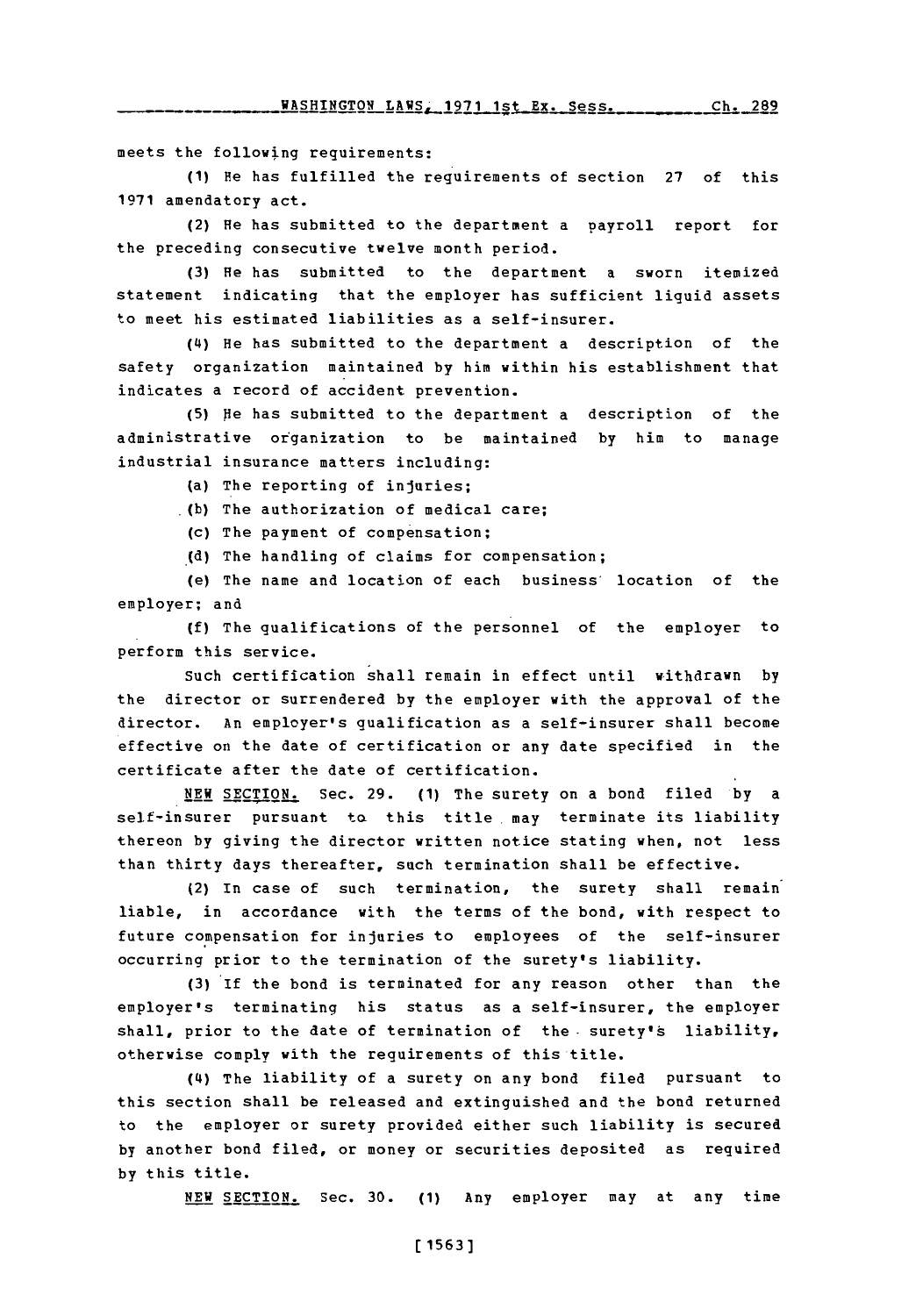terminate his status as a self-insurer **by** giving the director written notice stating when, not less than thirty days thereafter, such termination shall be effective, provided such termination shall not be effective until the employer either shall have ceased to be an employer or shall have filed with the director for state industrial insurance coverage under this title.

(2) An employer who ceases to be a self-insurer, and who so files with the director, must maintain money, securities or surety bonds deemed sufficient in the director's discretion to cover the entire liability of such employer for injuries or occupational diseases to his employees which occurred during the Period of self-insurance: PROVIDED, That the director may agree for the medical aid and accident funds to assume the obligation of. such claims, in whole or in part, and shall adjust the employer's premium rate to provide for the payment of such obligations on behalf of the employer.

**NEW SECTION.** Sec. **31. (1)** The director may, in cases of default upon any obliaation under this title **by** the self-insurer, after ten days notice **by** certified mail to the defaulting self-insurer of his intention to do so, bring suit upon such bond or collect the interest and principal of any of the securities as they may become due or sell the securities or any of them as may be required or apply the money deposited, all in order to pay compensation, discharge the obligations of the self-insurer under this title, and pay premiums for future insurance of the employer's obligations.

(2) The director shall be authorized to fulfill the defaulting self-insured employer's obligations under this title, paying the necessary premium from the defaulting employer's deposit or from other funds provided under this title for the satisfaction of claims against the defaulting employer, and having subrogation rights against the defaulting employer to the extent of any funds, other than the employer's deposit, expended for the payment of premiums or compensation in performance of the defaulting employer's obligations.

**NEW** SECTION. Sec. **32.** certification of a self-insurer shall be withdrawn **by** the director upon one or more of the following grounds:

**(1)** The employer no longer meets the requirements of a self-insurer; or

(2) The self-insurer's deposit is insufficient; or

**(3)** The self-insurer intentionally or repeatedly induces employees to fail to report injuries, induces claimants to treat injuries in the course of employment as off-the-job injuries, persuades claimants to accept less than the compensation due, or unreasonably makes it necessary for claimants to resort to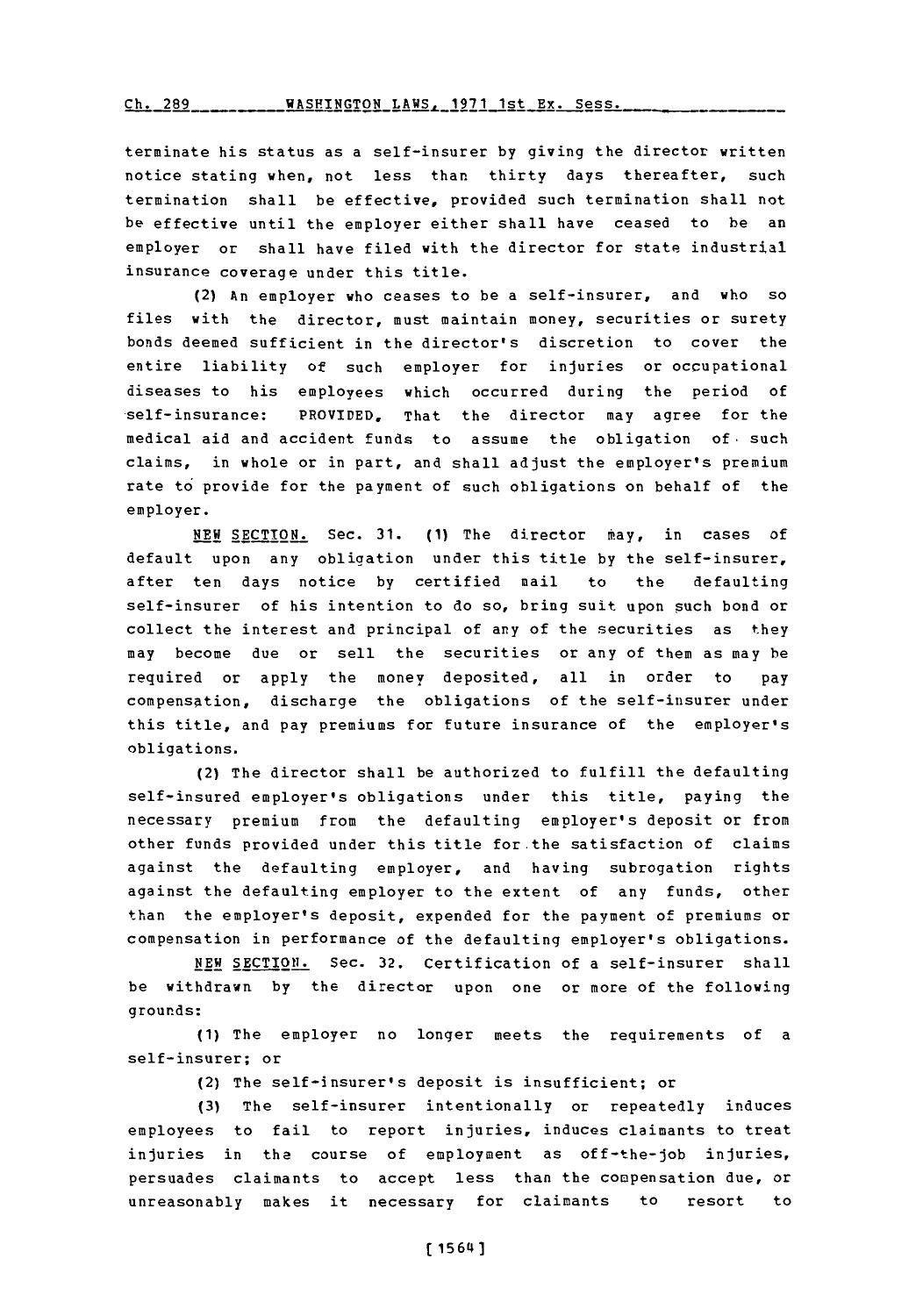proceedings against the employer to obtain compensation; or

**(4i)** The self-insurer habitually fails to comply with rules and regulations of the director regarding reports or other requirements necessary to carry out the purposes of this title; or

**(5)** The self-insurer habitually engages in a practice of arbitrarily or unreasonably refusing employment to applicants for employment or discharging employees because of nondisabling bodily conditions.

**NEW SECTION.** Sec. **33. (1)** Upon the petition of any employee, union or association having a substantial number of employees in the employ of said self-insurer the director shall hold a hearing to determine whether or not there are grounds for the withdrawal of certification of a self-insurer. He shall serve upon the self-insurer and upon any employee union or association having a substantial number of employees in the employ of said self-insurer, personally or **by** certified mail, a notice of intention to withdraw', or not to withdraw, certification of the self-insurer, which notice shall describe the nature and location or locations of the plants or operations involved; and the specific nature of the reasons for his decision. If the decision is to withdraw certification, it shall include the period of time within which the ground or grounds therefor existed or arose; a directive to the self-insurer specifying the manner in which the grounds may be eliminated; and the date, not less than thirty days after the self-insurer's receipt of the notice, when the certificatioh will be withdrawn in the absence of a satisfactory elimination of the grounds for withdrawal of the certificate.

(2) An appeal of such notice of intention to withdraw, or not to withdraw, certification of a self-insurer may be taken **by** the self-insurer, or **by** any employee, or union, or association having a substantial number of employees in the employ of said self-insurer. Proceedings on such appeal shall be as precribed in this title. Appeal **by** a self-insurer of notice of intention to withdraw certification shall not act as a stay of the withdrawal, unless the board, or court, for good cause shown, orders otherwise.

NEW SECTION. Sec. 34. (1) Every employer subject to the provisions of this title shall post and keep posted in a conspicuous place or places in and about his place or places of business a reasonable number of typewritten or printed notices of compliance substantially identical to a form prescribed **by** the director, stating that such employer is subject to the provisions of this title. Such notice shall advise whether the employer is self-insured or has insured with the department, and shall designate a person or persons on the premises to whom report of injury shall be made.

(2) Any employer who has failed to open an account with the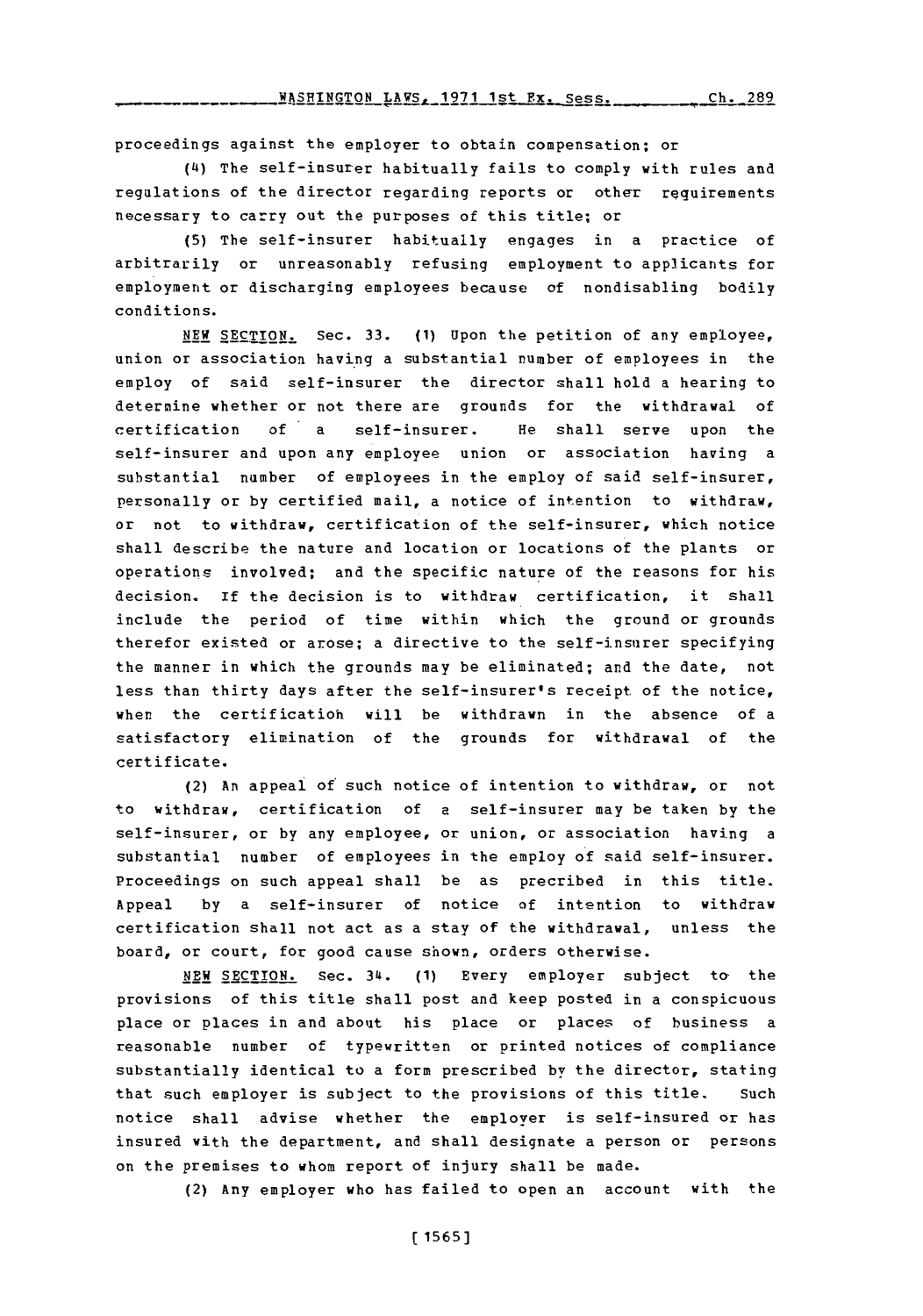Ch. 289 \_\_\_\_\_\_\_\_\_ WASHINGTON\_LAWS. 1971 1st Ex. Sess.

department or qualify as a self-insurer shall not post or permit to be posted on or about his place of business or premises any notice of compliance with this title and any wilful violation of this subsection **by** any officer or supervisory employee of an employer shall be a misdemeanor.

**NEW SECTION.** Sec. **35.** Every self-insurer shall maintain a record of all payments of compensation made under this title. The self-insurer shall furnish to the director all information he has in his possession as to any disputed claim, upon forms approved **by** the director.

**NEW SECTION.** Sec. **36. (1)** Whenever compensation due under this title is not paid because of an uncorrected default of a self-insurer, such compensation shall be paid from the medical aid and accidents funds only after the moneys available from the bonds or other security provided under section **27** of this **1971** amendatory act have been exhausted.

(2) Such defaulting self-insurer or surety, if any, shall be liable for payment into the appropriate fund of the amounts paid therefrom **by** the director, and for the purpose of enforcing this liability the director, for the benefit of the appropriate fund, shall be subrogated to all of the rights of the person receiving such compensation.

Sec. **37.** Section 51.24.010, chapter **23,** Laws of **1961** as amended **by** section **7,** chapter 274, Laws of **1961** and RCW 51.24.010 are each amended to read as follows:

If the injury to a workman is due to negligence or wrong of another not in the same employ, the injured workman or, if death results from the injury, his widow, children, or dependents, as the case may be, shall elect whether to take under this title or seek a remedy against such other, such election to be in advance of any suit under this section and, if he takes under this title, the cause of action against such other shall be assigned to the ((state for the benefit of the accident fund and the medical aid fund)) department or selfrinsurer; if the other choice is made, the ((aesident fund and the medical aid fund)) department or self-insurer shall contribute only the deficiency, if any, between the amount of recovery against such third person actually collected and the compensation provided or estimated **by** this title for such case: PROVIDED, That the injured workman or if death results from his injury, his widow, children or dependents as the case may be, electing to seek a remedy against such other person, shall receive benefits payable under this title as if such election had not been made, and the ((department for the benefit of the accident fund and the medical aid fund)) department or self-insurer to the extent of such payments having been oade **by** the department or self-insurer to the injured workman or if death results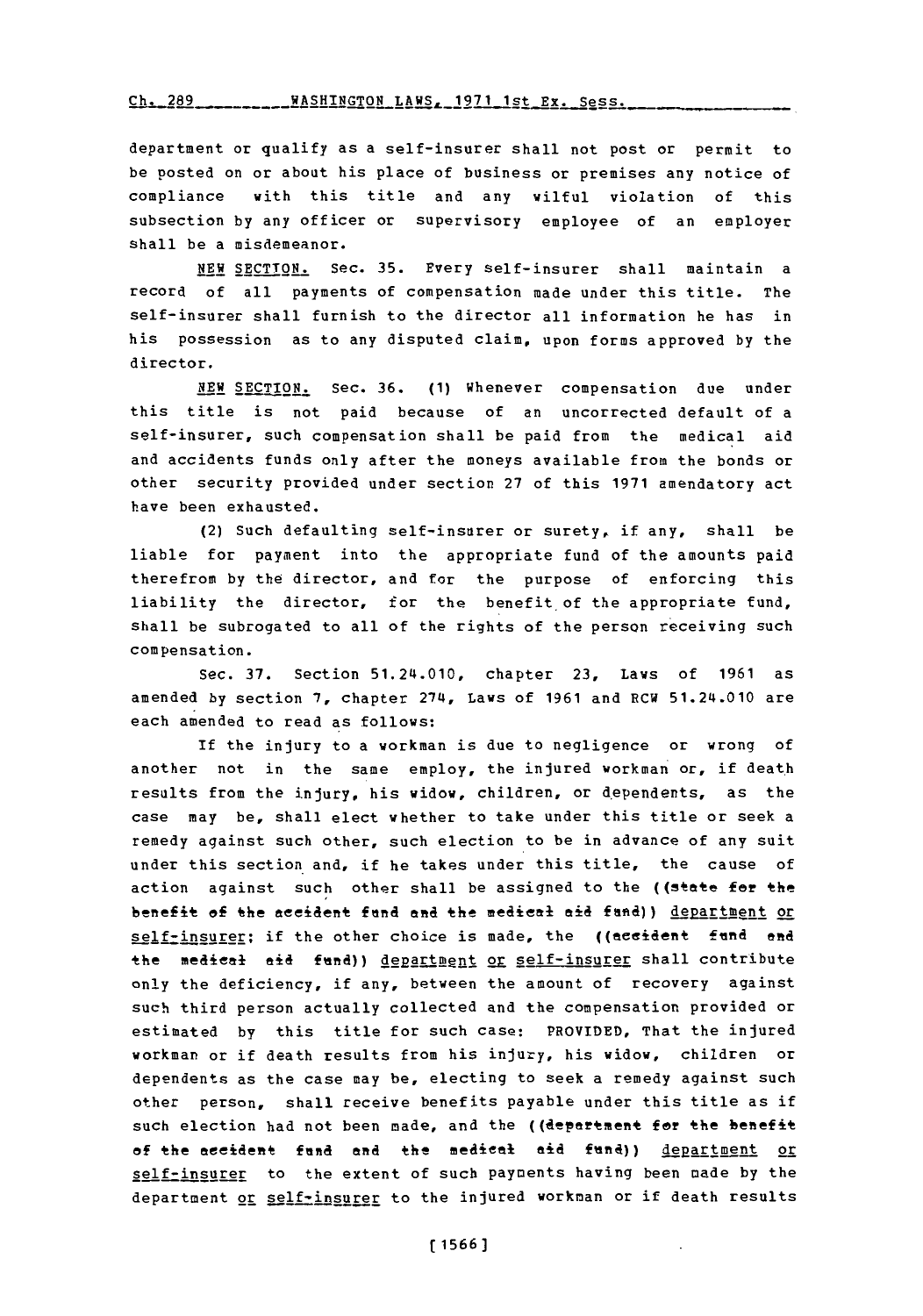from his injury, his widow, children or dependents as the case may be shall be subrogated to the rights of such person or persons against the recovery had from such third party and shall have a lien thereupon. Any such cause of action assigned to the ((state)) department or self-insurer may be prosecuted or compromised by the department or self-insurer in its discretion in the name of the workman, beneficiaries, or legal representative. Any compromise **by** the workman of any such suit, which would leave a deficiency to be made good ((out of the accident fund or the medical aid fund)) by the department or self-insurer may be made only with the written approval of the department or self-insurer. If such approval is not obtained, claim for the deficiency will be deemed to have been waived.

**Any** th' palty action brought. **under:** this title **by suc2h** workman or beneficiary must be duly prosecuted; if the action is not filed or settled within one year **of** the notice of election. the cause of action shall be deemed assigned to the department or self-insurer if after thirty days notice the action is neither filed nor settled. If a cause of action which has been filed is not diligently prosecuted, the department or self-insurer shall have the right to pettion the court in which the action **is2** pending for an order assigning the cause of action to the department or self-insurer. Upon sufficient showing in the court's discretion of a lack of diligent prosecution, such an order shall issue.

In any action brought under this section wherein recovery is made by compromise and settlement or otherwise, the ((amount to be repaid to the state of Washington as a result of said action)) department or self-insurer, to the extent of the benefits paid or payable under this title, shall bear its proportionate share of attorney's fees and costs incurred **by** the injured workman or his widow, children, or dependents, as the case may be, and the court shall approve the amount of attorney's fees.

Sec. **38.** Section **51.28.020,** chapter **23,** Laws of **1961** and RCW **51.28.020** are each amended to read as follows:

where a workman is entitled to compensation under this title he shall file with the department or his self-insuring employer, as the case may be, his application for such, together with the certificate of the physician who attended him, and it shall be the duty of the physician to inform the injured workman of his rights under this title and to lend all necessary assistance in making this application for compensation and such proof of other matters as required **by** the rules of the department without charge to the workman. If application for compensation is made to a self-insuring employer, he shall forthwith send a copy thereof to the department.

**NEW SECTION.** Sec. **39.** There is added to 6hapter **51.28** RCW a new section to read as follows: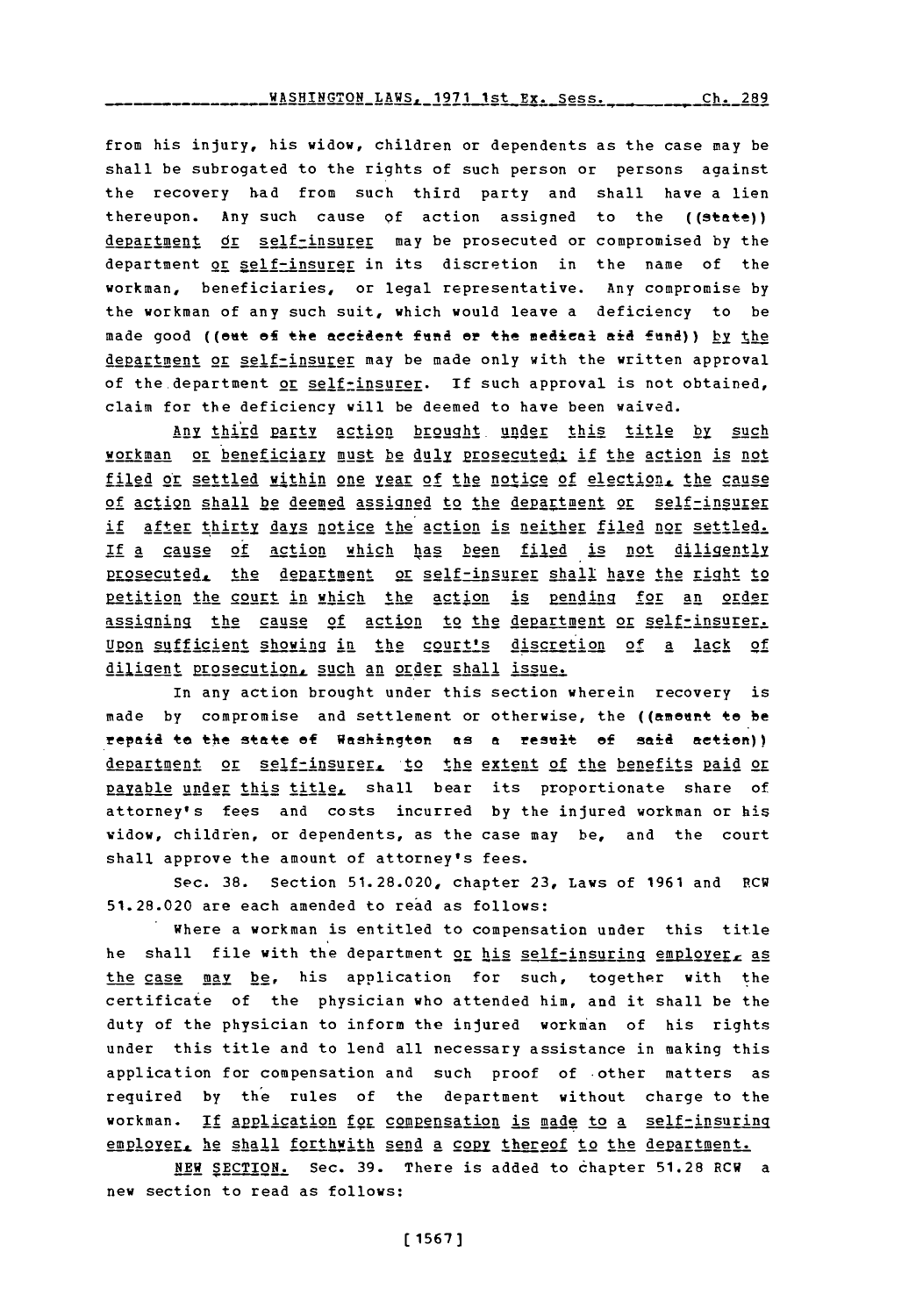Ch. 289\_\_\_\_\_\_\_\_\_\_WASHINGTON\_LAWS, 1971 1st Ex. Sess.

**(1)** Whenever a self-insuring employer has notice or knowledge of an injury or occupational disease, he shall immediately report the same to the department on forms prescribed **by** the director. The report shall include:

(a) The name, address, and business of the employer;

**(b)** The name, address, and occupation of the employee;

(c) The date, time, cause, and nature of the injury or occupational disease;

**(d)** whether the injury or occupational disease arose in the course of the injured employee's occupation; and

(e) Such other pertinent information as the director may prescribe **by** regulation.

(2) Failure or refusal to file the report required **by** subsection **(1)** shall subject the offending employer to a penalty of one hundred dollars for each offense, to be collected in a civil action in the name of the director and paid into the medical aid fund.

Sec. 40. Section **51.32.010,** chapter **23,** Laws of **1961** and RCW **51.32.010** are each amended to read as follows:

Each workman injured in the course of his employment, or his family or dependents in case of death of the workman, shall receive ((ent ef the aecident fidnd)) compensation in accordance with this chapter, and, except as in this title otherwise provided, such payment shall be in lieu of any and all rights of action whatsoever against any person whomsoever: PROVIDED, That if an injured workman, or the surviving spouse of an injured workman shall not have the custody of a child for, or on account of whom payments are required to be made under this chapter, such payment or payments shall be made to the person having the lawful custody of such child.

Sec. 41. Section 1, chapter **107,** Laws of **1961** and RCW **51.32.015** are each amended to read as follows:

The benefits **of** Title **51** shall be provided to each workman receiving an injury, as defined therein, during the course of his employment and also during his lunch period as established **by** the employer while on the jobsite. The jobsite shall consist of the premises as are occupied, used or contracted for **by** the employer for the business or work process in which the employer is then engaged: PROVIDED, That if a workman **by** reason of his employment leaves such jobsite under the direction, control or request of the employer and if such workman is injured during his lunch period while so away from the jobsite, the workman shall receive the benefits as provided herein: **AND** PROVIDED FURTHER, That the employer need not consider the lunch period in ((werkman heurs)) his payroll for the purpose of reporting to the department unless the workman is actually paid for such period of time.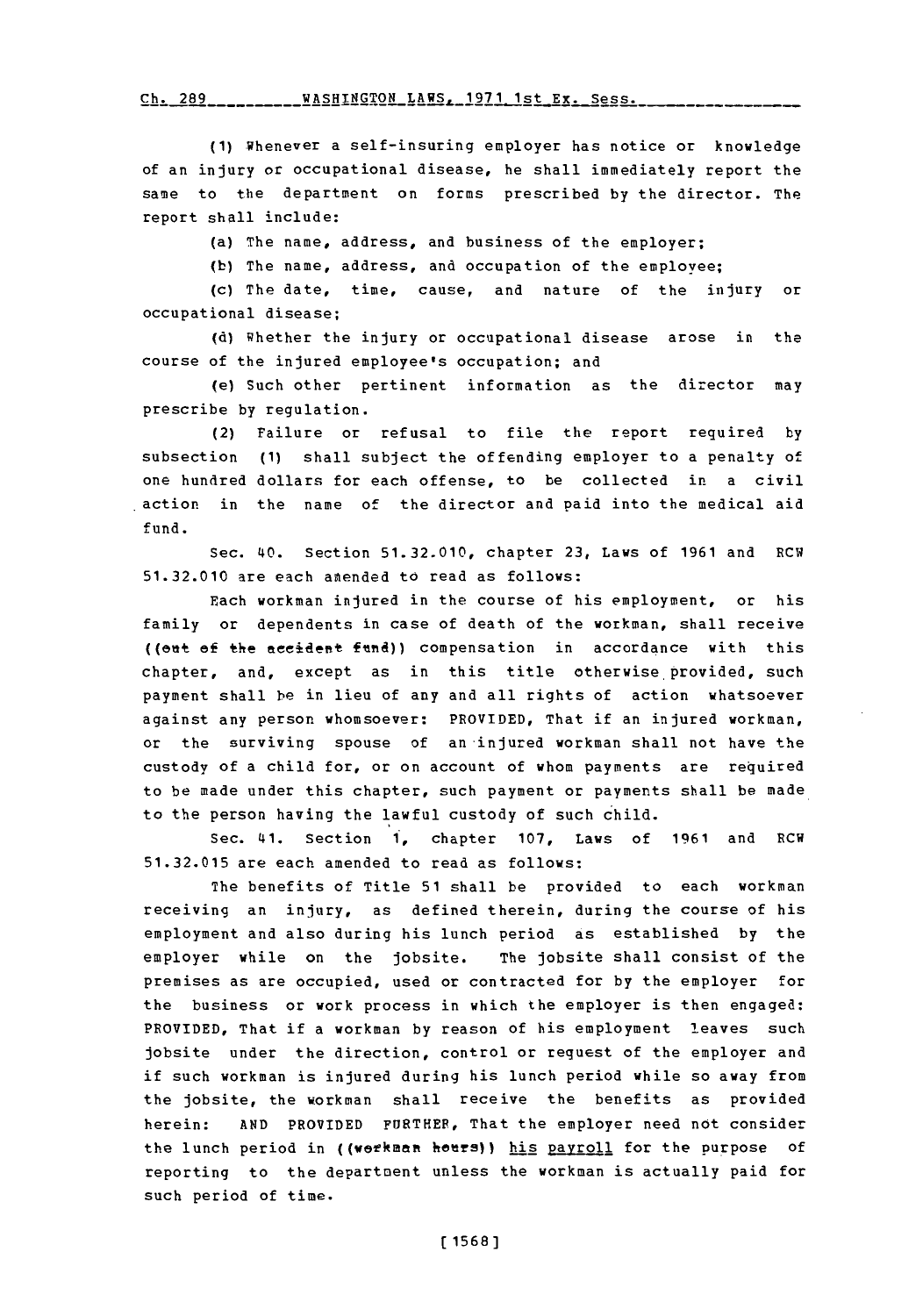-----------<mark>WASHINGTON\_LAWS.\_1971\_1st\_Ex.\_Sess.\_\_\_\_\_\_\_\_\_\_\_Ch.\_289</mark>

Sec. 42. Section **51.32.020,** chapter **23,** Laws of **1961** and RCW **51.32.020** are each amended to read as follows:

If injury or death results to a workman from the deliberate intention of the workman himself to produce such injury or death, or while the workman is engaged in the attempt to commit, or the commission of, a (( $erime$ )) felony, neither the workman nor the widow, widower, child, or dependent of the workman shall receive any payment ((whatseever ent of the accident fund)) under this title.

An invalid child, while being supported and cared for in a state institution, shall not receive compensation under this chapter.

No payment shall be made to or for a natural child of a deceased workman and, at the same time, as the stepchild of a deceased workman.

Sec. 43. Section **51.32.CL40,** chapter **23,** Laws of **1961** as amended **by** section 2, chapter **165,** Laws of **1965** ex. sess. and RCW 51.32.0£40 are each amended to read as follows:

No money paid or payable under this title ((out of the aeeidemt **fend** or ent **of** the medical aid fend)) shall, prior to the issuance and delivery of the check or warrant therefor, be capable of being assigned, charged, or ever be taken in execution or attached or garnished, nor shall the same pass, or be paid, to any other person **by** operation of law, or **by** any form of voluntary assignment, or power of attorney. Any such assignment or charge shall be void: PROVIDED, That if any workman suffers a permanent partial injury, and dies from some other cause than the accident which produced such injury before he shall have received payment of his award for such permanent partial injury, or if any workman suffers any other injury and dies from some other cause than the accident which produced such injury before he shall have received payment of any monthly installment covering any period of time prior to his death, the amount of such permanent partial award, or of such monthly payment or both, shall be paid to his widow, if he leaves a widow, or to his child or children if he leaves a child or children and does not leave a widow: PROVIDED FURTHER, That, if any workman suffers an injury and dies therefrom before he shall have received payment of any monthly installment covering time loss for any period of time prior to his death, the amount of such monthly payment shall be paid to his widow, if he leaves a widow, or to his child or children, if he leaves a child or children and does not leave a widow: PROVIDED FURTHER, That any application for compensation under the foregoing provisos of this section shall be filed with the department or self-insuring employer within one year of the date of death: PROVIDED FURTHER, That if the injured workman resided in the United States as long as three years prior to the date of the injury, such payment shall not be made to any widow or child who was at the time of the injury a nonresident of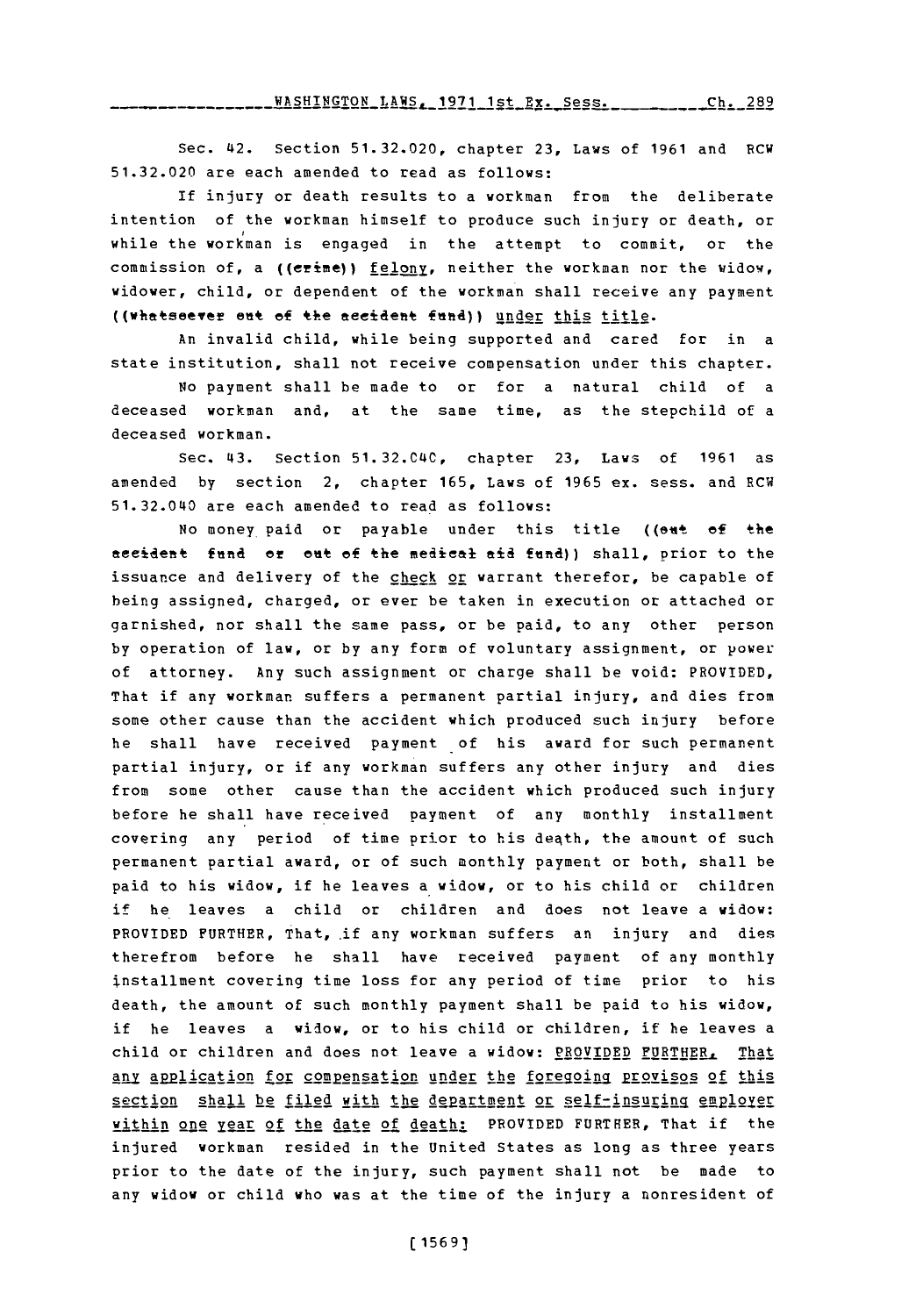## **Ch-- --** 28 **------ON-AS-** 197-1t----ss **Ch. 289 WASHINGTON** LAWS, **1971** ist Ex. Sess.

the United States: PROVIDED FURTHER, That any workman receiving benefits under this title who is subsequently confined in, or who subsequently becomes eligible therefor while confined in any institution under conviction and sentence shall have all payments of such compensation canceled **((by** the department)) during the period of confinement but after discharge from the institution payment of benefits 'thereafter due shall be paid if such workman would, but for the provisions of this proviso, otherwise be entitled thereto: PROVIDED FURTHER, That if such incarcerated workman has during such confinement period, any beneficiaries, they shall be paid directly the monthly benefits which would have been paid to him for himself and his beneficiaries had he not been so confined. Any lump sum benefits to which the workman would otherwise be entitled but for the provisions of this proviso shall be paid on a monthly basis to his beneficiaries.

Sec. **414.** Section **51.32.100,** chapter **23,** Laws of **1961** and RCU **51.32.100** are each amended to read as follows:

If it is determined ((by the department)) that an injured workman had, at the time of his injury, a preexisting disease and that such disease delays or prevents complete recovery from such injury, ((the said department)) it shall be ascertained, as nearly as possible, the period over which the injury would 'have caused disability **were** it not **for** the diseased condition and the extent of permanent partial disability which the injury would have caused were it not for the disease, and ((award)) compensation shall be avarded only therefor.

Sec. **45.** Section 51.32.1L40, chapter **23,** Laws of **1961** and RCU 51.32.140 are each amended to read as follows:

Except as otherwise provided **by** treaty, whenever compensation is payable to a beneficiary who is an alien not residing in the United States, ((the department)) there shall ((pay)) be paid fifty percent of the compensation herein otherwise provided to such beneficiary. But if a nonresident alien beneficiary is a citizen of a government having a compensation law which excludes citizens of the United States, either resident or nonresident, from partaking of the benefit of such law in as favorable a degree as herein extended to nonresident aliens, he shall receive no compensation. No payment shall be made to any beneficiary residing in any country with which the United States does not maintain diplomatic relations when such payment is due.

**NEW** SECTION. Sec. 46. There is added to chapter **51.32** RCW a new section to read as follows:

**(1)** One purpose **of** this title is to restore the injured workman as near as possible to the condition of self-support as an able-bodied workman. Benefits for permanent disability shall be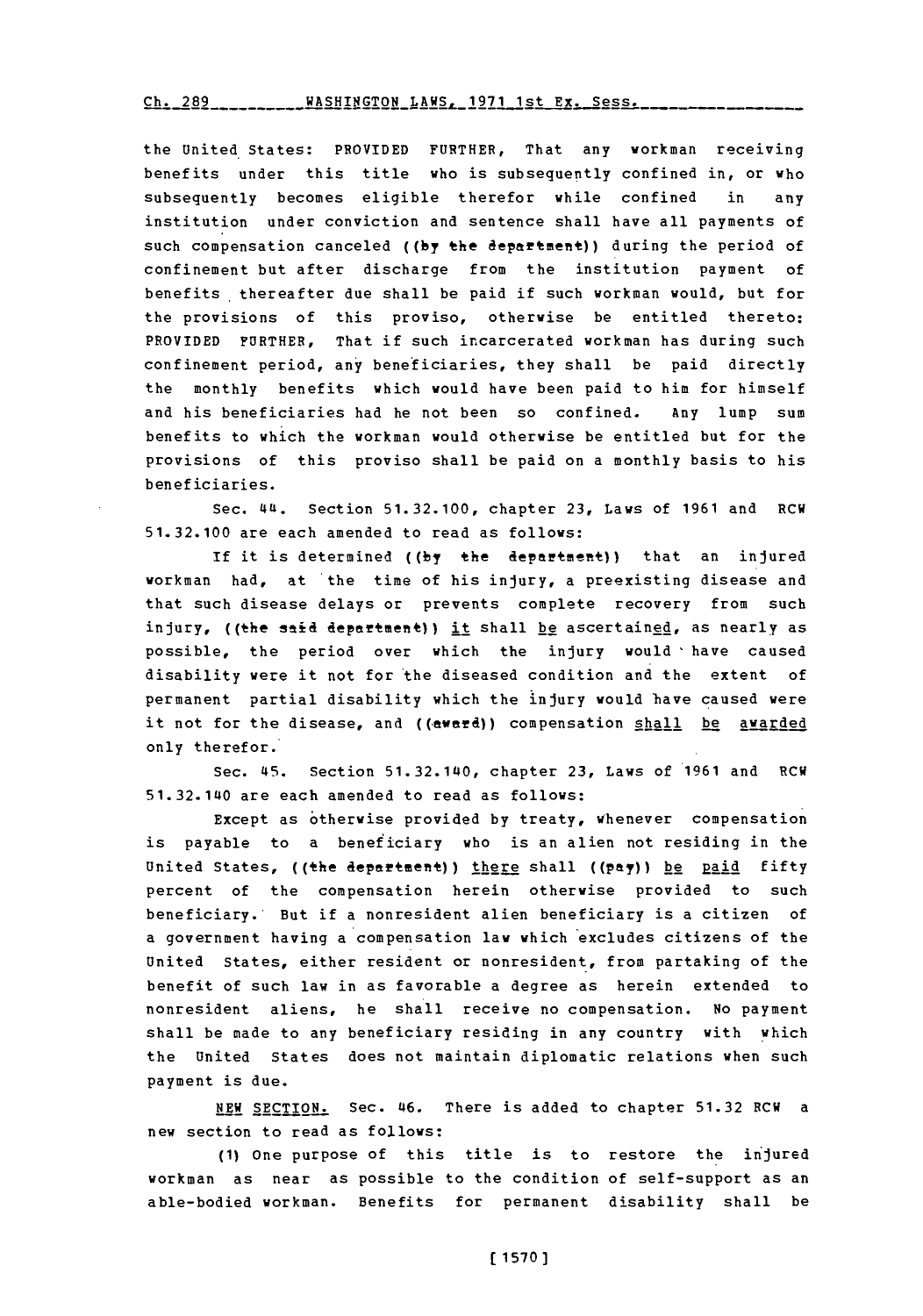determined under the director's supervision only after the injured workman'scondition becomes fixed.

(2) **All** determinations of permanent disabilities shall be made by the department. Either the workman, employer, or self-insurer may make a reguest or such inquiry may be initiated **by** the director on his own motion. Such determinations shall be required in every instance where permanent disability is likely to be present. **All** medical reports and other pertinent information in the possession of or under the control of the employer or self-insurer shall be forwarded to the director with such requests.

**(3) A** request for determination of permanent disability shall be examined **by** the department and an order shall issue in accordance with RCW **51.52.050.**

(4) The department may require that the workman present himself for a special medical examination **by** a physician, or physicians, selected **by** the department, and the department may require that the workman present himself for a personal interview. In such event the costs of such examination or interview, including payment of any reasonable travel expenses, shall be paid **by** the department or self-insurer as the case may be.

**(5)** The director may establish a medical bureau within the department to perform medical examinations under this section. Physicians hired **or** retained for this purpose shall be grounded in industrial medicine and in the assessment of industrial physical impairment. Self-insurers shall bear a proportionate share of the cost of such medical bureau in a manner to be determined **by** the department.

**(6)** Where dispute arises from the handling of any claims prior to the condition of the injured workman becoming fixed, the workman, employer, or self-insurer may request the department to resolve the dispute or the director may initiate an inquiry on his own motion. In such cases the department shall proceed as provided in this section and an order shall-issue in accordance with RCW **51.52.050.**

**NEW SECTION.** Sec. 47. There is added to chapter **51.32** RCW a new section to read as follows:

**(1)** written notice of acceptance or denial of a claim for benefits shall be mailed **by** a self-insurer to the claimant and the director within seven days after the self-insurer has notice of the claim.

(2) If the self-insurer denies a claim for compensation, written notice of such denial, clearly informing the claimant of the right of appeal under this title shall be mailed or given to the claimant and the director within seven days after the self-insurer has notice of the claim.

**(3)** Until such time as the department has entered an order in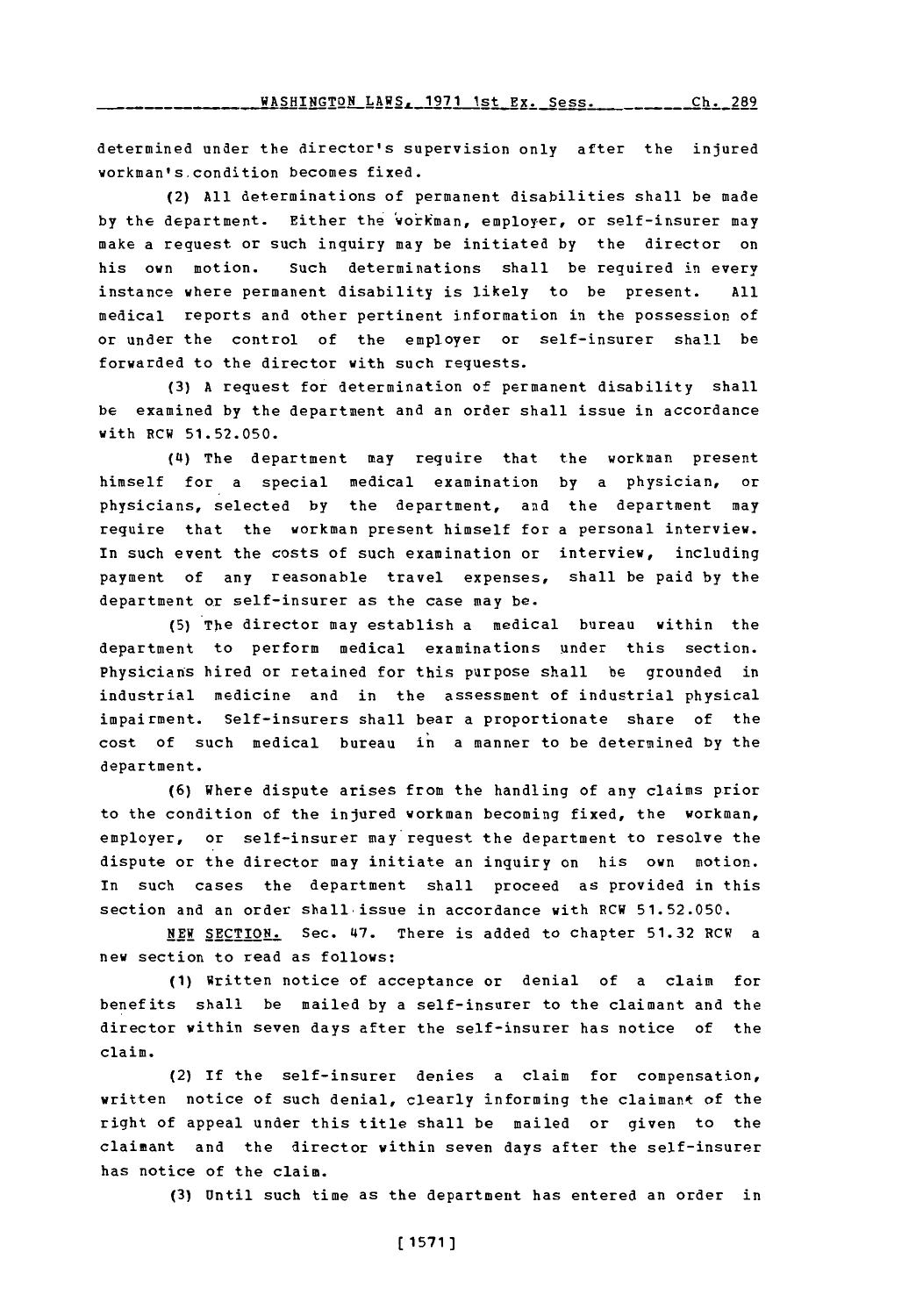a disputed case acceptance of compensation **by** the claimant shall not be considered a binding determination of his rights under this title. Likewise the payment of compensation shall not be considered a binding determination of the obligations of the self-insurer as to future compensation payments.

**(14)** Upon making the first payment of income benefits, and upon stopping or changing of such benefits except where a determination of the permanent disability has been made as elsewhere provided in this title, the self-insurer shall immediately notify the director in accordance with a form to be prescribed **by** the director that the payment of income benefits has begun or has been stopped or changed.

**(5)** If, after the payment of compensation without an award, the self-insurer elects to controvert the right to compensation, the payment of compensation shall not be considered a binding determination of the obligations of the self-insurer as to future compensation payments. The acceptance of compensation **by** the workman or his beneficiaries shall not be considered a binding determination of their rights under this title.

**(6)** The director (a) may, upon his own initiative at any time in a case in which payments are being made without an award, and **(b)** shall, upon receipt of information from any person claiming to be entitled to compensation, from the self-insurer, or otherwise that the right to compensation is controverted, or that payment of compensation has been opposed, stopped or changed, whether or not claim has been filed, promptly make such inguiry as circumstances require, cause such medical examinations to be made, hold such hearings, make such orders, decisions or awards, and take such further action as he considers will properly determine the matter and protect the rights of all parties.

**(7)** The director, upon his own initiative, may make such inquiry as circumstances require or is necessary to protect the rights of all the parties and he may enact rules and regulations providing for procedures to ensure fair and prompt handling **by** self-insurers of the claims of workmen and beneficiaries.

**NEW SECTION.** Sec. 48. There is added to chapter **51.32** RCW a new section to read as follows:

**(1)** If a self-insurer fails, refuses, or neglects to comply with a compensation order which has become final and is not subject to review or appeal, the director or any person entitled to compensation under the order may institute proceedings for injunctive or other appropriate relief for enforcement of the order. These proceedings may be instituted in the superior court for the county in which the claimant resides, or, if the claimant is not then a resident of this state, in the superior court for the county in which the self-insurer may be served with process.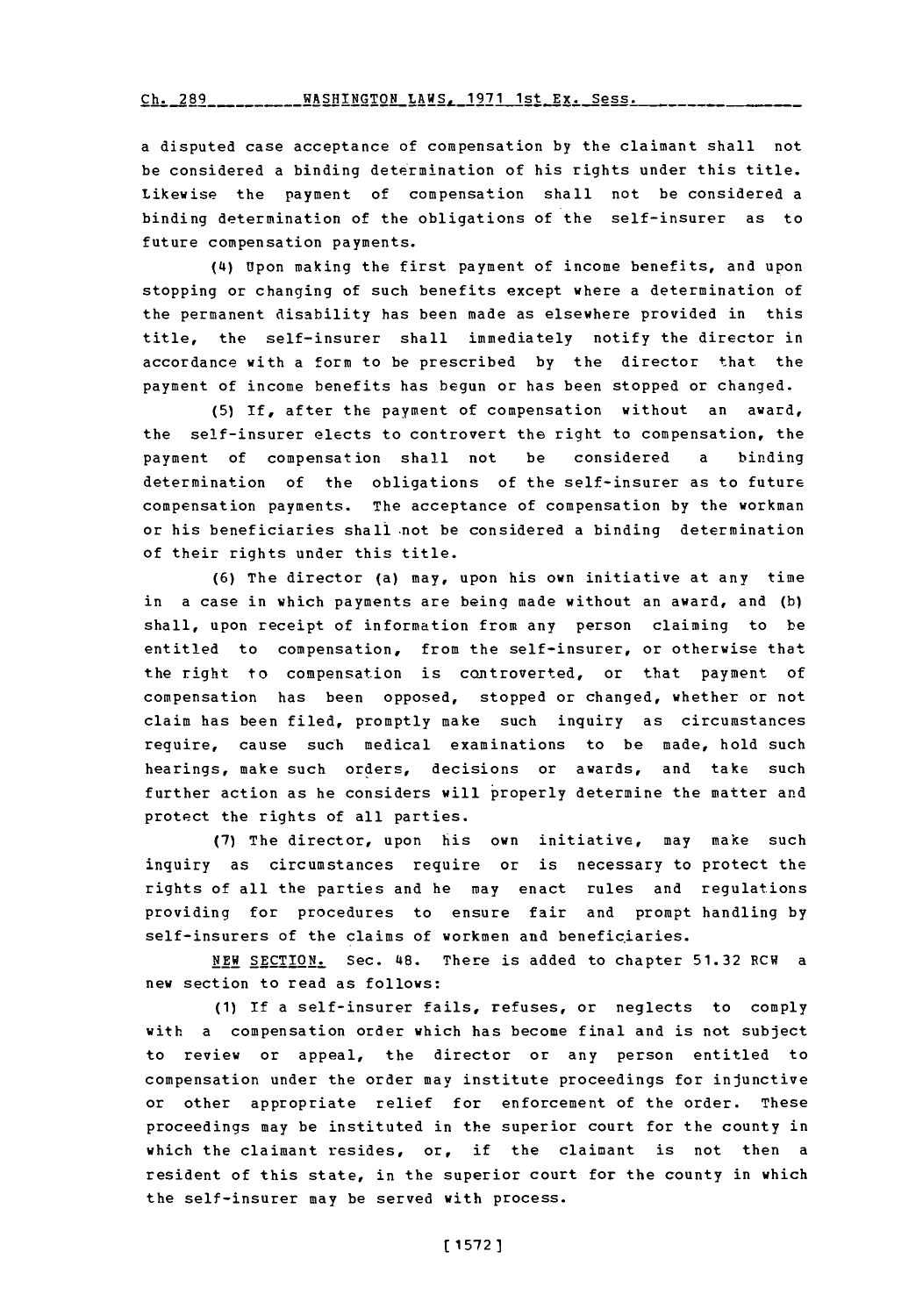(2) The court shall enforce obedience to the order **by** proper means, enjoining compliance upon the person obligated to comply with the compensation order. The court may issue such writs and processes as are necessary to carry out its orders.

**(3) A** proceeding under this section does not preclude other methods of enforcement provided for in this title.

Sec. 49. Section **51.32.180,** chapter **23,** Laws of **1961** and RCW **51.32.180** are each amended to read as follows:

Every workman who suffers disability from an occupational disease in the course of employment under the mandatory or elective adoption provisions of this title, or his family and dependents in case of death of the workman from such disease or infection, shall receive the same compensation benefits and medical, surgical and hospital care and treatment as would be paid and provided for a workman injured or killed in employment under ((the industrial insurance and medical aid acts of the state)) this title: PROVIDED, HOWEVER, That this section and RCW 51.16.040 shall not apply where the last exposure to the hazards of the disease or infection occurred prior to January **1, 1937.**

Sec. **50.** Section **51.36.010,** chapter **23,** Laws of **1961** as amended **by** section 2, chapter **166,** Laws of **1965** ex. sess. and RCW **51.36.010** are each amended to read as follows:

Upon the occurrence of any injury to a workman entitled to compensation under the provisions of this title, he shall receive **((7** in addition to such compensation and out of the medical aid fund<sub>7</sub>)) proper and necessary medical and 'surgical services at the hands of a physician of his own choice, if conveniently located, and proper and necessary hospital care and services during the period of his disability from such injury, but the same shall be limited in point of duration as follows:

In the case of permanent partial disability, not to extend beyond the date when compensation shall be awarded him, except when the workman returned to work before permanent partial disability award is made, in such case not to extend beyond the time when monthly allowances to him ((out of the accident fund)) shall cease; in case of temporary disability not to extend beyond the time when monthly allowances to him ((out of the accident fund)) shall cease: PROVIDED, That after any injured workman has returned to his work his medical and surgical treatment may be continued if, and so long as, such continuation is deemed necessary **by** the supervisor of industrial insurance to be necessary to his more complete recovery; in case of a permanent total disability not to extend beyond the date on which a lump sum settlement is made with him or he is placed upon the permanent pension roll: PROVIDED, HOWEVER, That the supervisor of industrial insurance, solely in his discretion, may authorize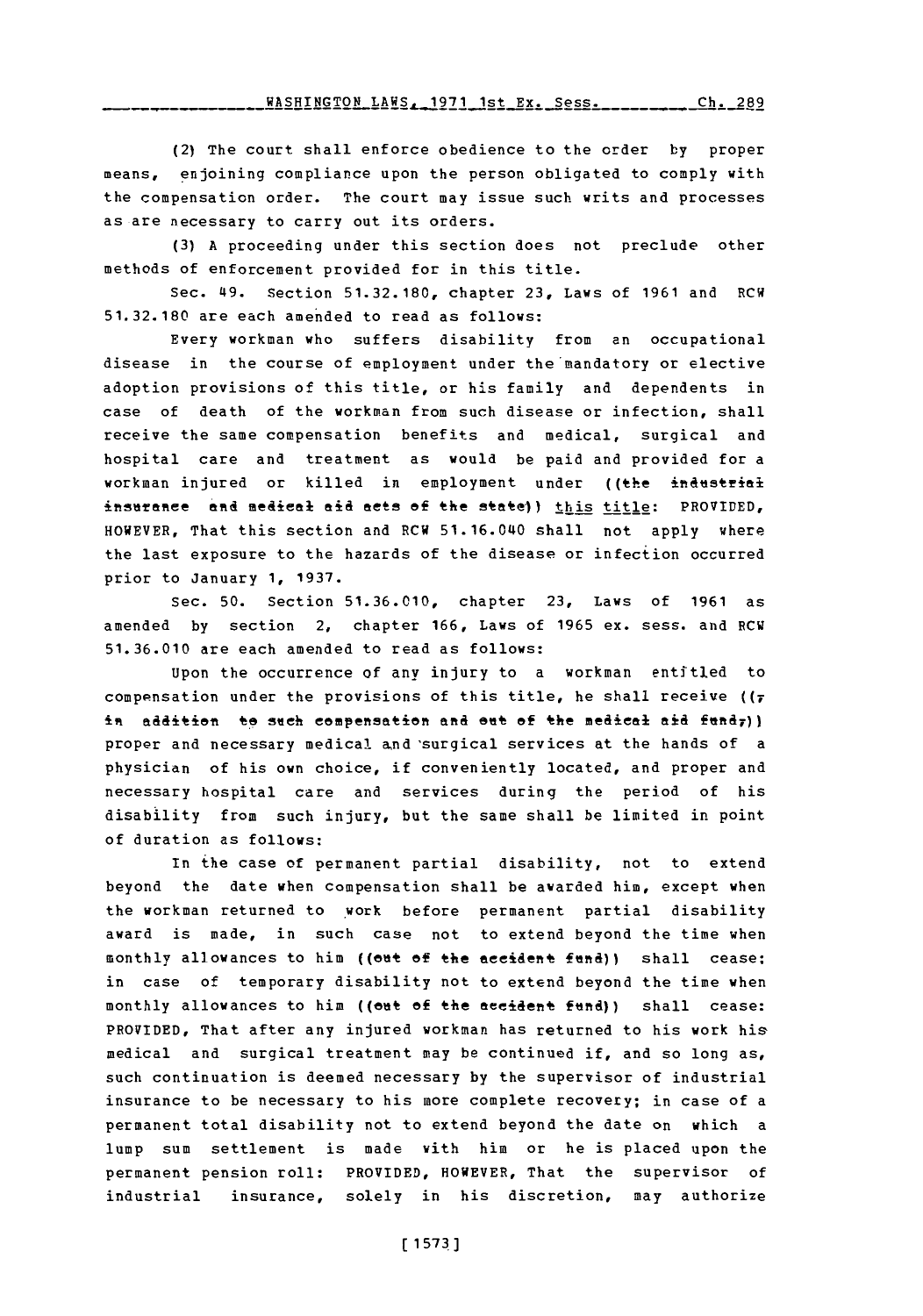Ch. 289 WASHINGTON LAWS, 1971 1st **Ex.** Sess.

continued medical and surgical treatment for conditions previously accepted **by** the department when such medical and surgical treatment is deemed ncessary by the supervisor of industrial insurance to protect such workman's life. In order to authorize such continued treatment the written order of the supervisor of industrial insurance issued in advance of the continuation shall be necessary.

Sec. **51.** Section **51.36.020,** chapter **23,** Laws of **1961** as amended **by** section **3,** chapter **166,** Laws of **1965** ex. sess. and RCW **51.36.020** are each amended to read as follows:

When the injury to any workman is so serious as to require his being taken from the place of injury to a place of treatment, his employer shall, at the expense of the medical aid fund, or self-insurer, as the case may be, furnish transportation to the nearest place of proper treatment.

Every workman whose injury results in the loss of one or more limbs or eyes shall be provided with proper artifical substitutes ((to be purchased by the department at the expense of the accident ftndr)) **and** every workman, who suffers an injury to an eye producing an error of refraction, shall be once provided **((7** at the expense of the accident fundy)) proper and properly equipped lenses to correct such error of refraction and his disability rating shall be based upon the loss of sight before correction. Every workman, whose accident results in damage to or destruction of an artifical limb, eye or tooth, shall have same repaired or replaced ((at the expense of the accident fund)). Every workman whose eyeglasses or lenses are damaged, destroyed, or lost as a result of an industrial accident shall have the same restored or replaced ((at the expense of the aeeident fund)). The ((aeeident fund)) department or self-insurer shall be liable only for the cost of restoring damaged eyeglasses to their condition at the time of the accident. **All** mechanical appliances necessary in the treatment of an injured workman, such as braces, belts, casts and crutches, ((may)) shall be provided ((at the expense of the medical aid fund)) and all mechanical appliances required as permanent equipment after treatment has been completed shall continue to be provided or replaced without regard to the date of injury or date treatment was completed, notwithstanding any other provision of law **((7** at the expense **of** the neeident fund)) . **A** workman, whose injury is of such short duration as to bring him within the provisions of subsection (4) of RCW **51.32.090** shall nevertheless receive during the omitted period medical, surgical and hospital care and service and transportation under the provisions of this chapter.

**NEW SECTION.** Sec. **52.** There is added to chapter **51.36** RCW a new section to read as follows:

The department may operate and control a rehabilitation center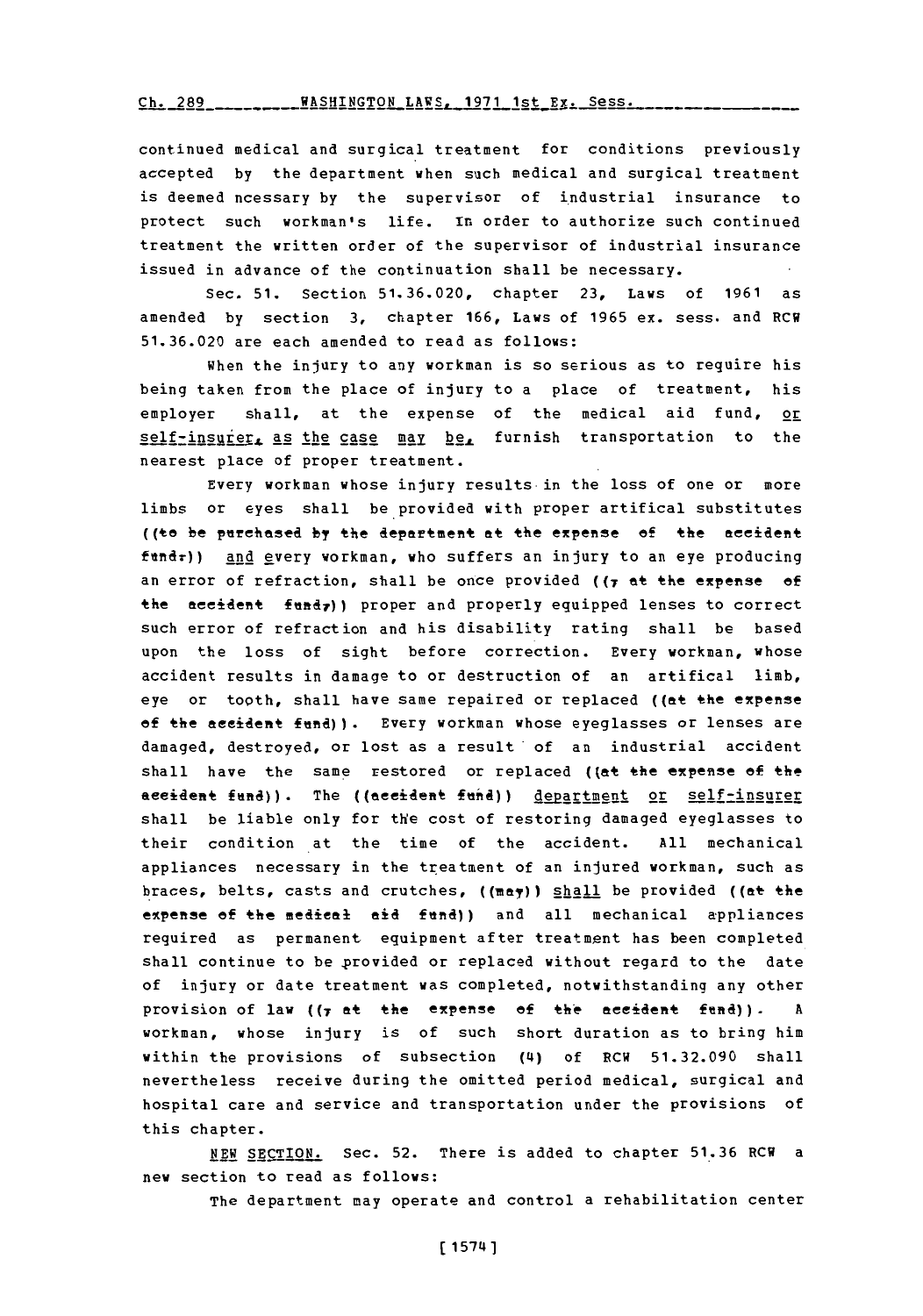and may contract with self-insurers for use of any such center on such terms as the director deems reasonable.

**NEW SECTION.** Sec. **53.** There is added to chapter **51.36** RCW a new section to read as follows:

Physicians attending injured employees shall comply with rules and regulations adopted **by** the director, and shall make such reports as may be requested **by** the department or self-insurer upon the condition or treatment of any injured employee, or upon any other matters concerning injured employees in their care. **All** medical information in the possession or control of any person and relevant to the particular injury shall be available to the employer and the department, and no person shall incur any legal liability **by** reason of releasing such information.

**NEW SECTION.** Sec; 54. There is added to chapter **51.36** RCW a new section to read as follows:

Whenever the director or the self-insurer deems it necessary in order to resolve any medical issue, a workman shall submit to examination **by** a physician or physicians selected **by** the director, with the rendition of a report to the person ordering the examination. The director, in his discretion, may charge the cost **of** such examination or examinations to the self-insurer or to the medical aid fund as the case may be. The cost of said examination shall include payment to the workman of reasonable expenses connected therewith.

**NEW** SECTION. Sec. **55.** There is added to chapter **51.36** RCW a new section to read as follows:

**All** fees and medical charges under this title shall conform to regulations promulgated by the director.

Sec. **56.** Section 51.4(4.070, chapter **23,** Laws of **1961** as amended by section 5, chapter 274, Laws of 1961 and RCW 51.44.070 are each amended to read as follows:

For every case resulting in death or permanent total disability the department shall transfer on its books from the accident fund of the proper class and/or appropriate account to the "reserve fund" a sum of money for that case equal to the estimated present cash value of the monthly payments provided for it, to be calculated upon the basis of an annuity covering the payments in this title provided to be made for the case. ((Such annuities shall be based upen tables to be prepared for that purpose by, the state insurance commissioner and by him furnished to the state treasurer; ealeulated upon standard mortality tables with an interest assumption of three percent per annum)) Such annuity values shall be based upon **rates** of mortality, disability, remarriage, and interest as determined **by** the state insurance commissioner. taking into account the experience of the reserve fund in such respects.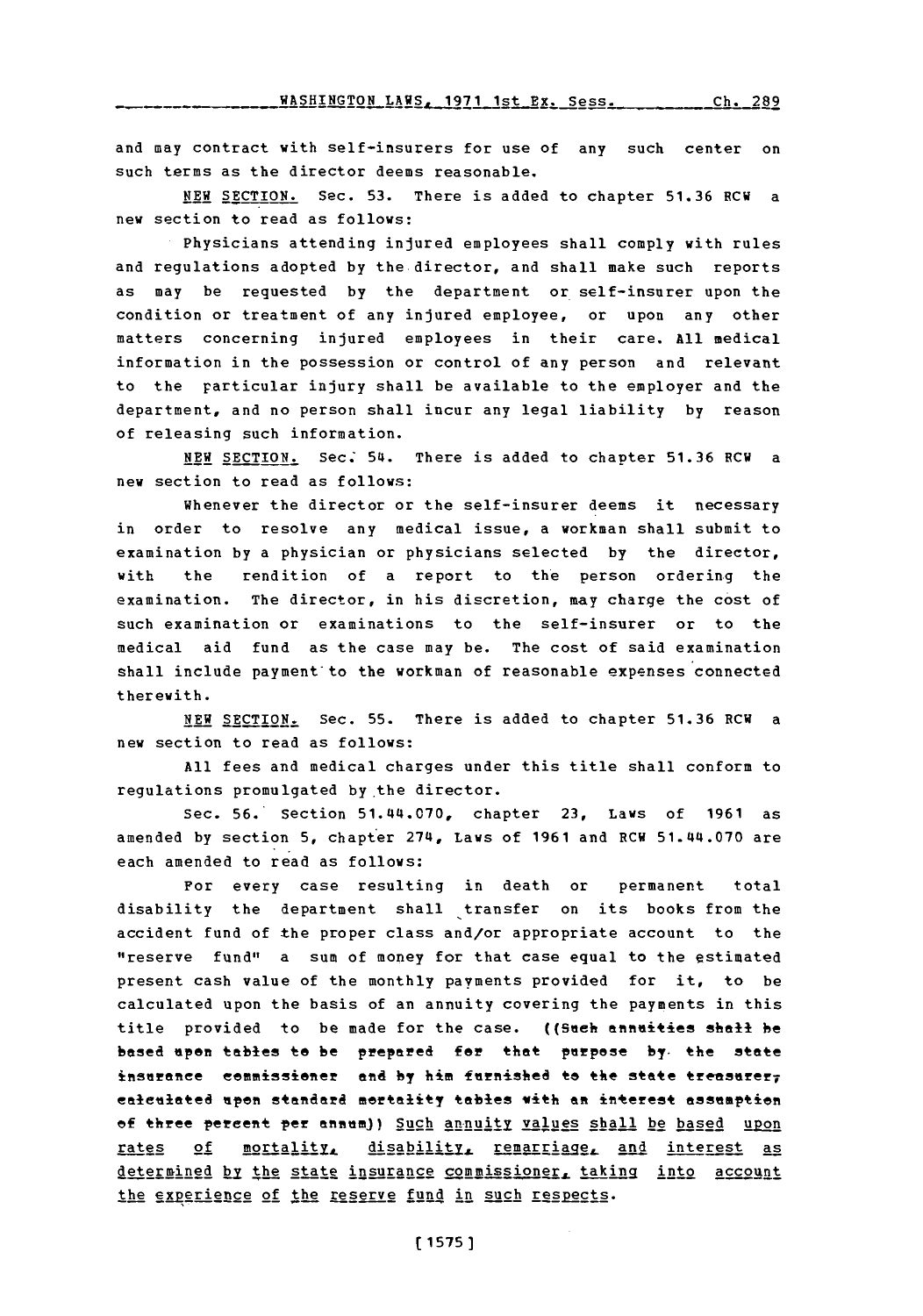**Ch. 289 WASHINGTON** LAWS, **1971** 1st Ex. Sess.

 $Simplify_{A}$  a self-insurer in these circumstances shall pay into the reserve fund a sum of money computed in the same manner, and the disbursements therefrom shall be made as in other cases.

Sec. **57.** Section 51.4~4.080, chapter **23,** Laws of **1961** and RCW 51.44.080 are each amended to read as follows:

The department shall notify the state treasurer from time to time, of such transfers as a whole from the accident fund to the reserve fund and the interest or other earnings of the reserve fund shall become a part of the reserve fund itself. The department shall, on ((Oetober 4st)) June 30th of each year, apportion the interest or other earnings of the reserve fund, as certified to it **by** the state treasurer, to the various class reserve funds according to the average class balance for the preceding year. **As** soon as possible after ((October 4st)) June 30th of each year the state insurance commissioner shall expert the reserve fund of each class to ascertain its standing as of ((@eteber 4st)) June 30th of that year and the relation of its outstanding annuities at their then value on the bases currently employed for new cases to the cash on hand or at interest belonging to that fund. He shall promptly report the result of his examination to the department and to the state treasurer in writing not later than ((Becember 34st)) September 30th following. If the report shows that there was on said (( $\theta$ etober 4st)) June  $30$ th, in the reserve fund of any class in cash or at interest, a greater sum than the then annuity value' of the outstanding pension obligations of that class, the surplus shall be forthwith turned over to the accident fund of that class but, if the report shows the contrary condition of any class reserve, the deficiency shall be forthwith made good out of the accident fund of that class.

**NEW** SECTION. Sec. **58.** Each self-insurer shall make such deposits, into the reserve fund, as the department shall require pursuant to RCW 51.441.070, as are necessary to guarantee the payments of the pensions established pursuant to RCW **51.32.050** and **51.32.060.**

Each self-insurer shall have an account within the reserve fund. Each such account shall be credited with its proportionate share of interest or other earnings as determined in RCW 51.44.080.

Each such account in the reserve fund shall be experted **by** the insurance commissioner as required for each class account in RCW 51.44.08C. Any surpluses shall be forthwith returned to the respective self-insurers, and each deficit shall forthwith be made good to the reserve fund **by** the self-insurer.

**NEW SECTION.** Sec. **59.** There is added to chapter 51.4&4 RCW a new section to read as follows:

The director shall impose and collect assessments each fiscal year upon all self-insurers in the apount of the estimated costs of administering their portion of this title during such fiscal year.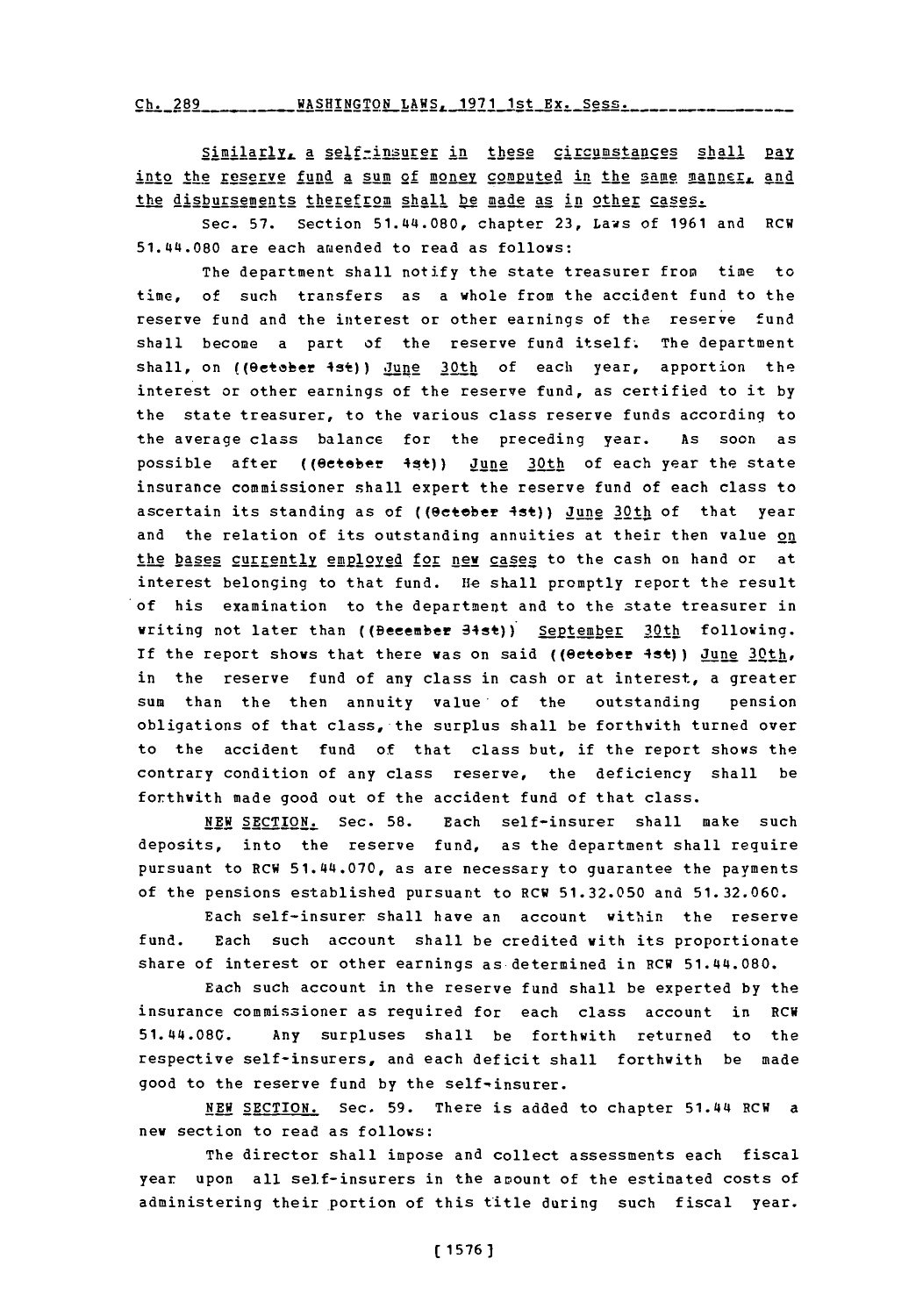Such assessments shall be based on a pro rata percentage of  $\overline{Y}$ <br>Washington payroll of each self-insurer subject to this title. The time and manner of imposing and collecting assessments due the department shall be set forth in regulations promulgated **by** the director in accordance with chapter 34.04 RCW.

**NEW SECTION.** Sec. **60.** There is added to chapter **51.Q4** RCW a new section to read as follows:

The director is authorized to make periodic tempcrary interfund transfers between the reserve and supplemental pension funds as may be necessary to provide for payments as prescribed in RCW **51.32.070.** At least once annually, the director shall cause an audit to be made of all pension funds administered **by** the department to insure that proper crediting of funds has been made, and further to direct transfers between the funds for any interfund loans which may have been made in the preceding year and not fully reimbursed.

Sec. **61.** Section 51.48.010, chapter **23,** Laws of **1961** and ECW 51.48.010 are each amended to read as follows:

Every employer ((who fails to furnish an estimate of payrell and workmen hours and make payments as provided in **REW 54-46-449**)) shall be liable ((to **a** penalty **of** met to exceed five kindred dollars)) for the penalties described in this title and shall also be liable if an ((accident)) injury or occupational disease has been sustained by ((an employee)) a **MOIKMann** prior to the time ((such estimate is received by the department<sub>7</sub>)) he has secured the payment of such compensation to a penalty in a sum equal to fifty percent of the cost ((to the accident fund and medical aid fund)) for such ((aeeident)) injury or occupational disease, for the benefit of the ((aeeident find and)) medical aid fund.

**NEW SECTION.** Sec. **62.** There is added to chapter 51.48 RCW a new section to read as follows:

Any employer who engages in work who has wilfully failed to secure the payment of compensation under this title shall be guilty of a misdemeancr. violation of this section is punishable, upon conviction, **by** a fine of not less than twenty-five dollars nor more than one hundred dollars. Each day such person engages as a subject employer in violation of this section constitutes a separate offense. Any fines paid pursuant to this section shall be paid directly **by** the court to the director for deposit in the medical aid fund.

Sec. **63.** Section 51.48.020, chapter **23,** Laws of **1961** and RCW 51.48.020 are each amended to read as follows:

**Any** employer, who misrepresents to the department the amount of his payroll ((or the number of workman heurs)) upon which the premium under this title is based, shall be liable to the state in ten times the amount of the difference in premiums paid and the amount the employer should have paid ((7)) and for the reasonable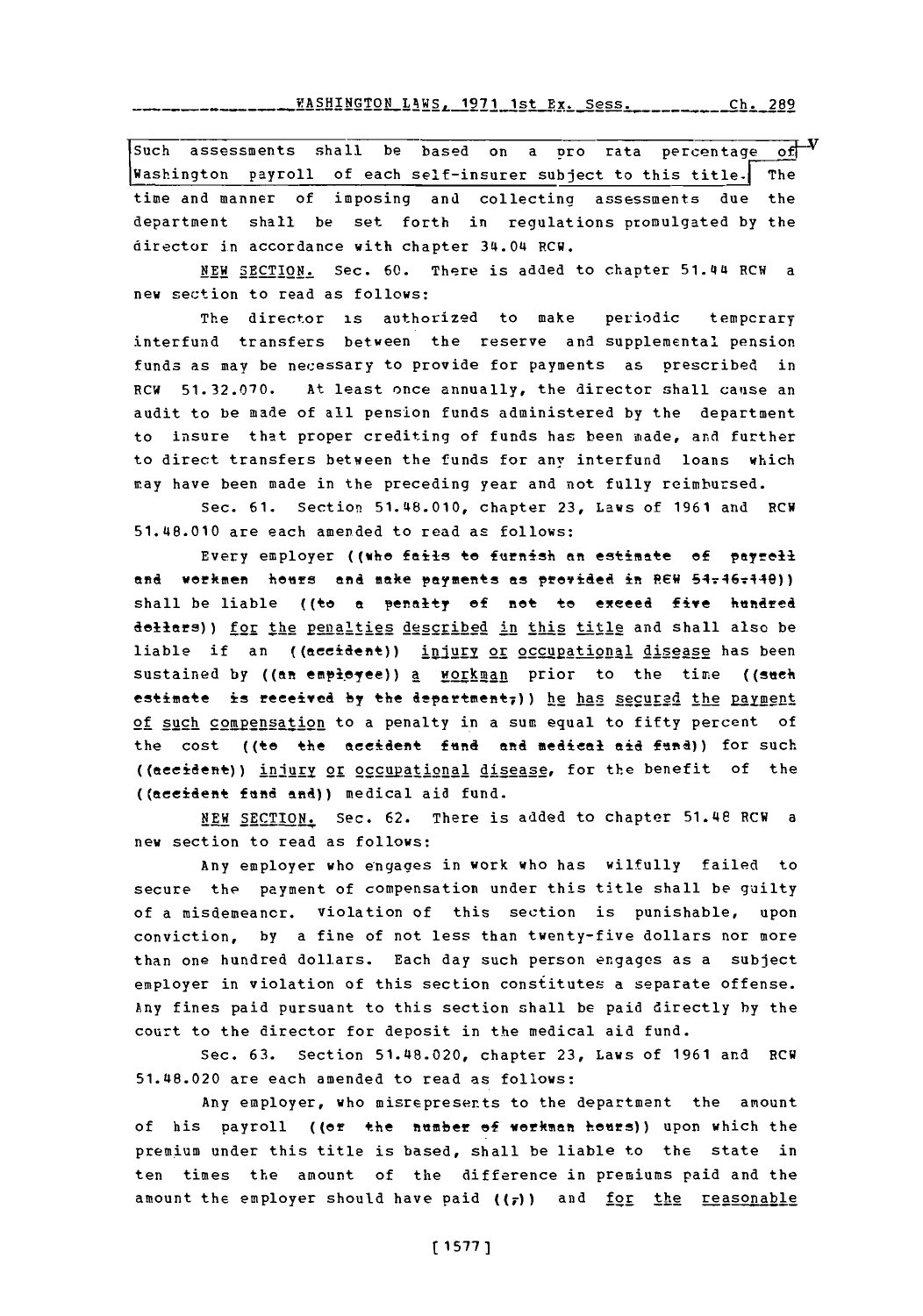Ch. 289 \_\_\_\_\_\_ \_\_ WASHINGTON LAWS, 1971 1st Ex. Sess.

expenses of auditing his books and collecting such sums. Such liability may be enforced in the name of the department. Such an  $enplayer$  shall also be guilty of a misdemeanor if such</u> misrepresentations are made knowingly.

Sec. 64. Section **51.48.030,** chapter **23,** Laws of **1961** and RCW 51.48.030 are each amended to read as follows:

Every ((person, firm, or ecrporation)) employer who fails to keep the records required **by** this title or fails to make the reports ((in the manner and at the time)) provided in ((chapter 54-46)) this title shall be subject to a penalty of not to exceed one hundred dollars for each such offense.

**NEW** SECTION. Sec. **65.** There is added to chapter-51.48 **RCW** a new section to read as follows:

Where death results from the injury and the deceased leaves no beneficiaries, a self-insurer shall pay into the supplemental pension fund the sum of ten thousand dollars.

**NEW SECTION.** Sec. **66.** There is added to chapter 51.4R RCW a new section to read as follows:

If a self-insurer unreasonably delays or refuses to pay benefits as they become due there shall be paid **by** the self-insurer upon order of the director an additional amount equal to twenty-five percent of the amount then due which shall accrue for the benefit of the claimant and shall be paid to him with the benefits which may be assessed under this title. Such an order shall conform to the requirements of ECW **51.52.050.**

NEW SECTION. Sec. 67. There is added to chapter 51.04 RCW a new section to read as follows:

The director shall appoint a workmen's compensation advisory committee composed of eight members: Three representing subject workmen, three representing subject employers, and two ex officio members, without a vote, one of whom represents the department, who shall be chairman, and one of whom represents self-insurers. This committee shall conduct a continuing study of any aspects of workmen's compensation as the committee shall determine require their consideration. The committee shall report its findings to the department or the board of industrial insurance appeals for such action as deemed appropriate. The members of the committee shall be appointed for a term of three years commencing on the effective date of this **1971** amendatory act and the terms of the members representing the workmen and employers shall be staggered so that the director shall designate one member from each such group initially appointed whose term shall expire on June **30, 1972** and one member from each such group whose term shall expire on June **30, 1973.** The members shall serve without compensation, but shall be entitled to expenses as provided in **ECH** 43.03.050 and 43.03.060. The committee may hire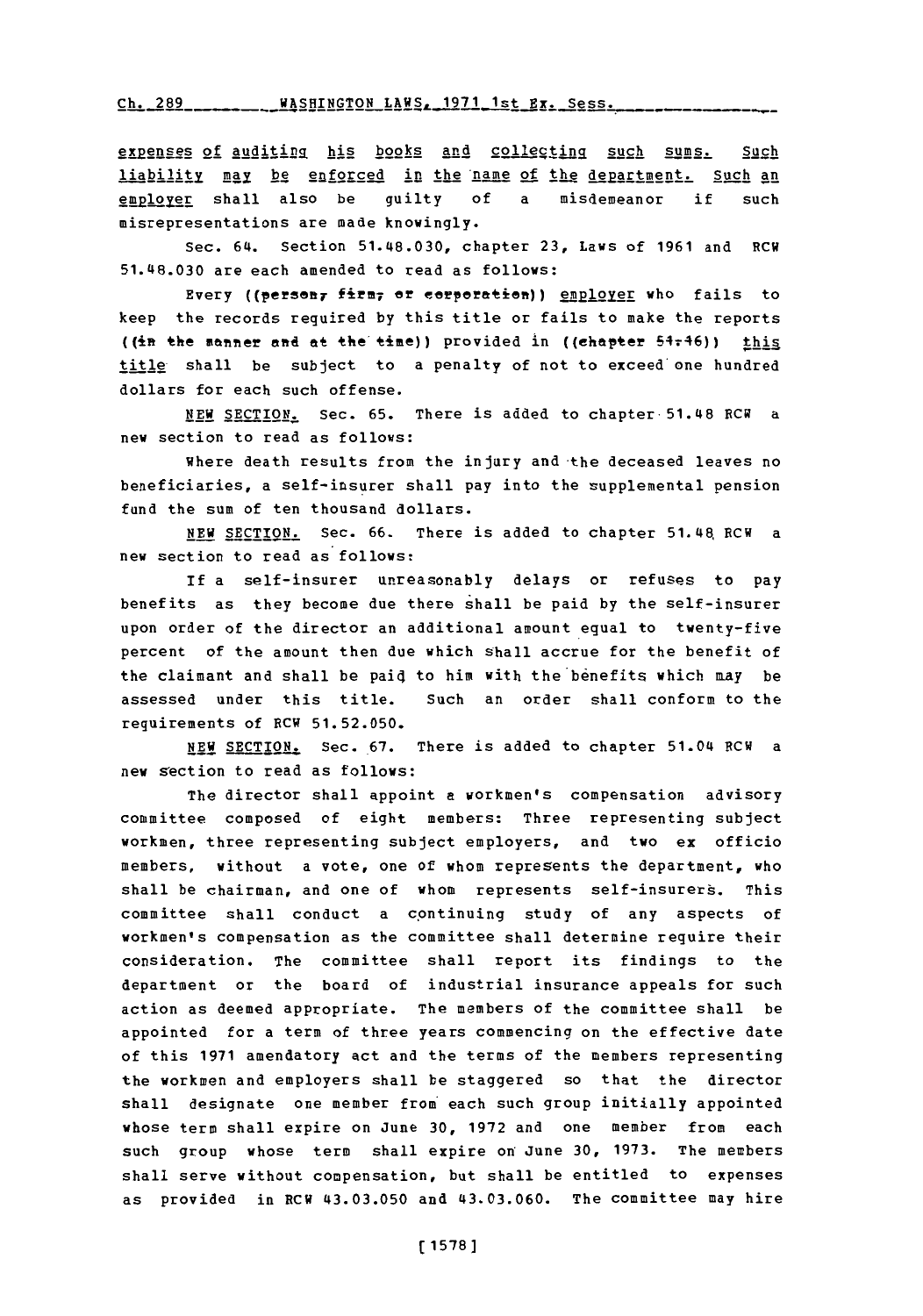**-- -A ------** H NG O **--------.** S **----- R Ch 289 WASHINGTON** LAWS. **1971** 1st Ex. Sess.

such experts, if any, as it shall require to discharge its duties, and may utilize such personnel and facilities of the department and board of industrial insurance appeals as it shall need without charge. **All** expenses of this committee shall be paid **by** the department.

The workmen's compensation advisory committee created **by** this section shall conduct a study of the advisability and necessity of deposits **by** self-insurers into the reserve fund to guarantee the payments of pensions established pursuant to this title, and shall report its findings and recommendations on this study to the department, and the department shall transmit said findings and recommendations to the next session of the legislature.

Sec. **68.** Section **51.52.010,** chapter **23,** Laws of **1961** as last amended **by** section **3,** chapter **165,** Laws of **1965** ex. sess. and RCW **51.52.010** are each amended to read as follows:

There shall be a "board of industrial insurance appeals," hereinafter called the "board," consisting of three members appointed **by** the governor as hereinafter provided. one shall be a representative of the public-and a lawyer, appointed from **a** mutually agreed to list of not less than three active members of the Washington state bar association, submitted, to the governor **by** the two organizations defined below, and such member shall be the chairman of said board. The second member shall be a representative of the majority of workmen engaged in ((extrahazardeus)) employment under this title and selected from a list of not less than three names submitted to the governor **by** an organization, state-wide in scope, which through its affiliates embraces a cross section and a majority of the organized labor of the state. The third member shall be a representative of employers ((engaged in extrahazardous industry)) under this title, and appointed from a list of at least three names submitted to the governor **by** a recognized state-wide organization of employers, representing a majority of employers ((who are substantial contributors to the industrial insurance and accident fund)). The initial terms of office of the members of the board shall be for six, four, and two years respectively. Thereafter all terms shall be for a period of six years. Each member of the board shall be eligible for reappointment and shall hold office until his successor is appointed and qualified. In the event of a vacancy the governor is authorized to appoint a successor to fill the unexpired term of his predecessor. **All** appointments to the board shall be made in conformity with the foregoing plan. Whenever the workload of the board and its orderly and expeditious disposition shall necessitate, the governor may appoint two additional pro-tem members in addition to the regular members. Such appointments shall be for a definite period of time, and shall be made from lists submitted respectively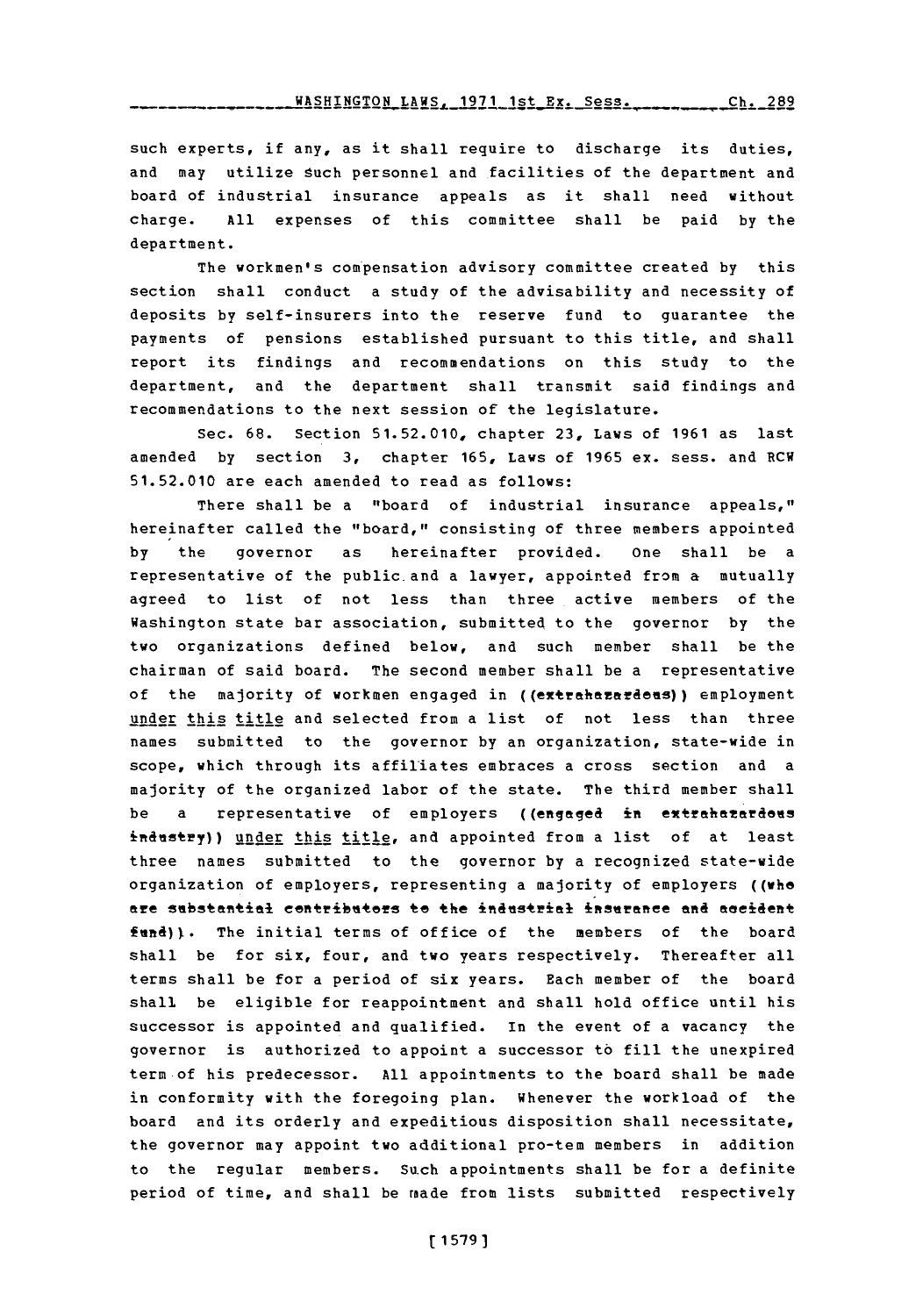**Cb. 289 \_ \_IASHINGTON** 1AWS. **191** 1st **Ex.** Ses.

**by** labor and industry as in the case of regular members. One pro-ten member shall be a representative of labor and one shall be a representative of industry. Members shall devote their entire time to the duties of the board and shall receive for their services a salary as fixed **by** the governor in accordance with the provisions of RCW 43.03.040 which shall be in addition to reasonable travel allowance. Headquarters for the board shall be located in Olympia. The board shall adopt a seal which shall be judicially recognized.

Sec. **69.** Section **51.52.080,** chapter **23,** Laws of **1961** as amended **by** section 2, chapter 1418, Laws of **1963** and FCW **51.52.080** are each amended to read as follows:

**If** the notice of appeal raises no issue or issues of fact and the board finds that the department properly and lawfully decided all matters raised **by** such appeal it may, without further hearing, deny the same and confirm the department's decision or award, of if the department's record sustains the contention of the person appealing to the board, it may, without further hearing, allow the relief asked in such appeal; otherwise, it shall grant the appeal ((and erder a hearing to decide the issues raised)).

Sec. **70.** Section *51.52.090,* chapter **2.3,** Laws of **1961** and RGW **51.52.090** are each amended to read as follows:

If the appeal is not ((granted)) denied within thirty days after the notice is filed with the board, the appeal shall be deemed to have been ((denied)) granted: PROVIDED, That the board may extend the time within which it may act upon such appeal, not exceeding thirty days.

Sec. **71.** Section **13,** chapter **223,** Laws of **1953** and RCW **38.52.290** are each amended to read as follows:

Insofar as not inconsistent with the provisions of this chapter, the maximum amount payable to a claimant shall be not greater than the amount allowable for similar disability under the workmen's compensation act, ((REW 54-32-605 through 54-32-470)) ghapte: **51.32** RGW as amended **by** this **1971** amendatory act and any amendments thereto. "Employee" as used in said title shall include a civil defense worker when liability for the furnishing of compensation and benefits exists pursuant to the provisions of this chapter and as limited by the provisions of this chapter. Where liability for compensation and benefits exists, such compensation and benefits shall be provided in accordance with the applicable provisions of said sections of chapter **51.32** and at the maximum rate provided therein, subject, however, to the limitations set forth in this chapter.

Sec. *72.* Section **17,** chapter **223,** Laws of **1953** and RGW **38.52.330** are each amiended to read as follows:

The department of civil defense is authorized to make all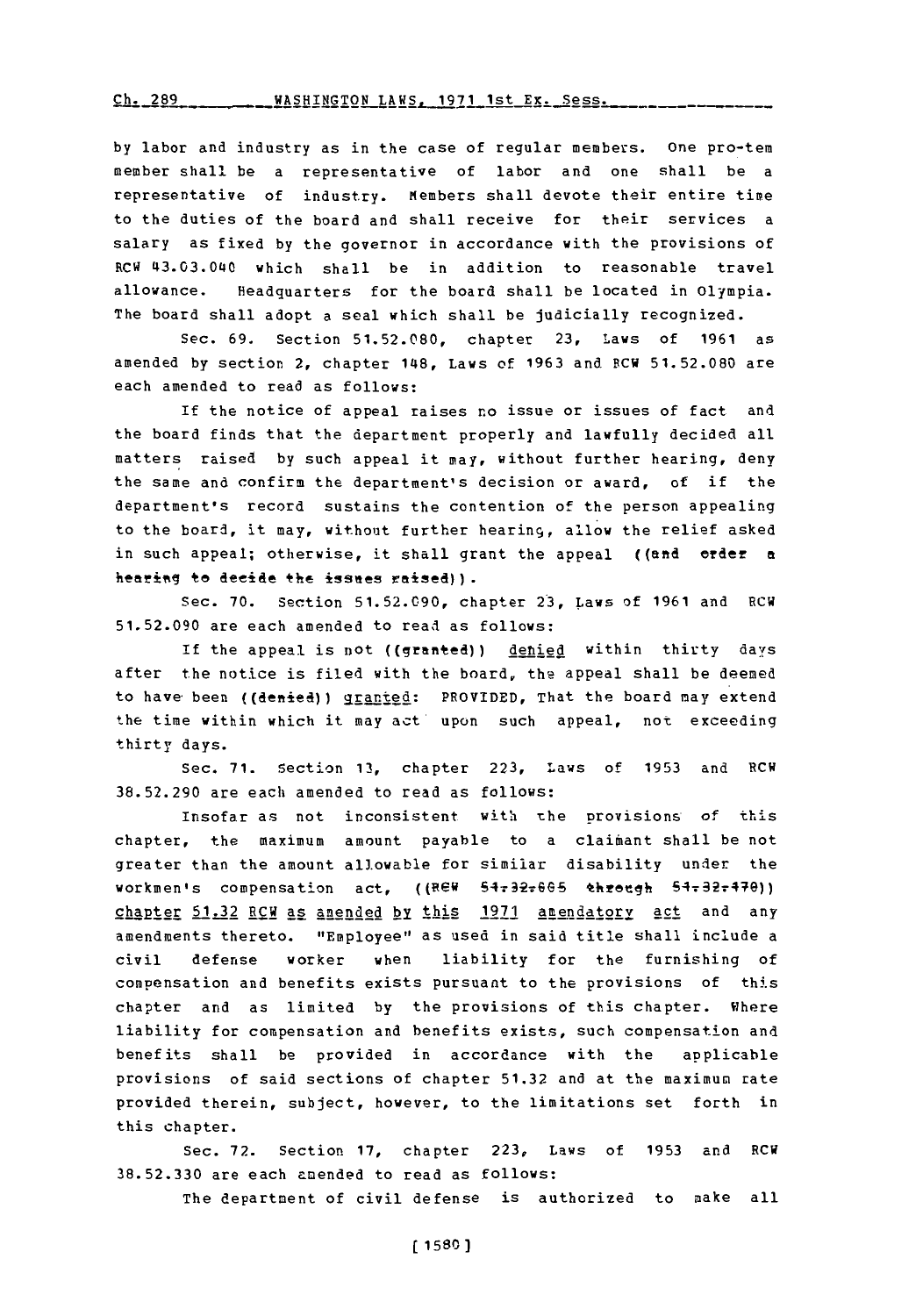expenditures necessary and proper to carry out the provisions of this chapter including payments to claimants for compensation as civil defense workers and their dependents; to adjust and dispose of all claims submitted **by** a local compensation board: PROVIDED, That nothing herein shall be construed to mean that the department of civil defense or the state civil defense council or its officers or agents shall have the final decision with respect to the compensability of any case or the amount of compensation or benefits due, but any civil defense worker or his dependents shall have the same right of appeal from any order, decision, or award to the same extent as provided in ((REW 54.52.050 to 54.52.1440)) charter 51.32 RCW as amended by this 1971 amendatory act.

Sec. **73.** Section 14, chapter **207,** Laws of **1953** and RCW **75.08.206** are each amended to read as follows:

The director of fisheries shall procure compensation insurance for all employees of the department of fisheries engaged as peace officers, insuring such employees against injury or death incurred in the course of their employment as such peace officers when such employment involves the performance of duties not covered under the workmen's compensation act of the state of Washington. The beneficiaries and the compensation and benefits under such insurance shall be the same as provided in  $(\text{RCF } 54.32.0065)$  to  $54.32.470)$ chapter 51.32 RCW as amended by this 1971 amendatory act, and said insurance also shall provide for medical aid and hospitalization to the extent and amount as provided in RCW 51.36.010 anid **51.36.020** as now or hereafter amended.

Sec. 74. Section 51.0a.030, chapter **23,** Laws of **1961** and RCW 51.04.030 are each amended to read as follows:

The director shall, through the division of industrial insurance, ((provide)) super<u>yise the providing of</u> prompt and efficient care and treatment to workmen injured in ((extrahazardous werk)) during the course of their employment at the least cost consistent with promptness and efficiency, without discrimination or favoritism, and with as great uniformity as the various and diverse surrounding circumstances and locations of industries will permit and to that end shall, from time to time, establish and promulgate and supervise the administration of printed forms, rules, regulations, and practices for the furnishing of such care and treatment.

The director shall make and, from time to time, change as may be, and promulgate a fee bill of the maximum charges to be made **by** any physician, surgeon, hospital, druggist, or other agency or person rendering services to injured workmen. No service covered **((by** see fee bill)) under this title shall be charged or paid ((for out of the medieetl **aid** fuan)) at a rate or rates exceeding those specified in such fee bill, and no contract providing for greater fees shall be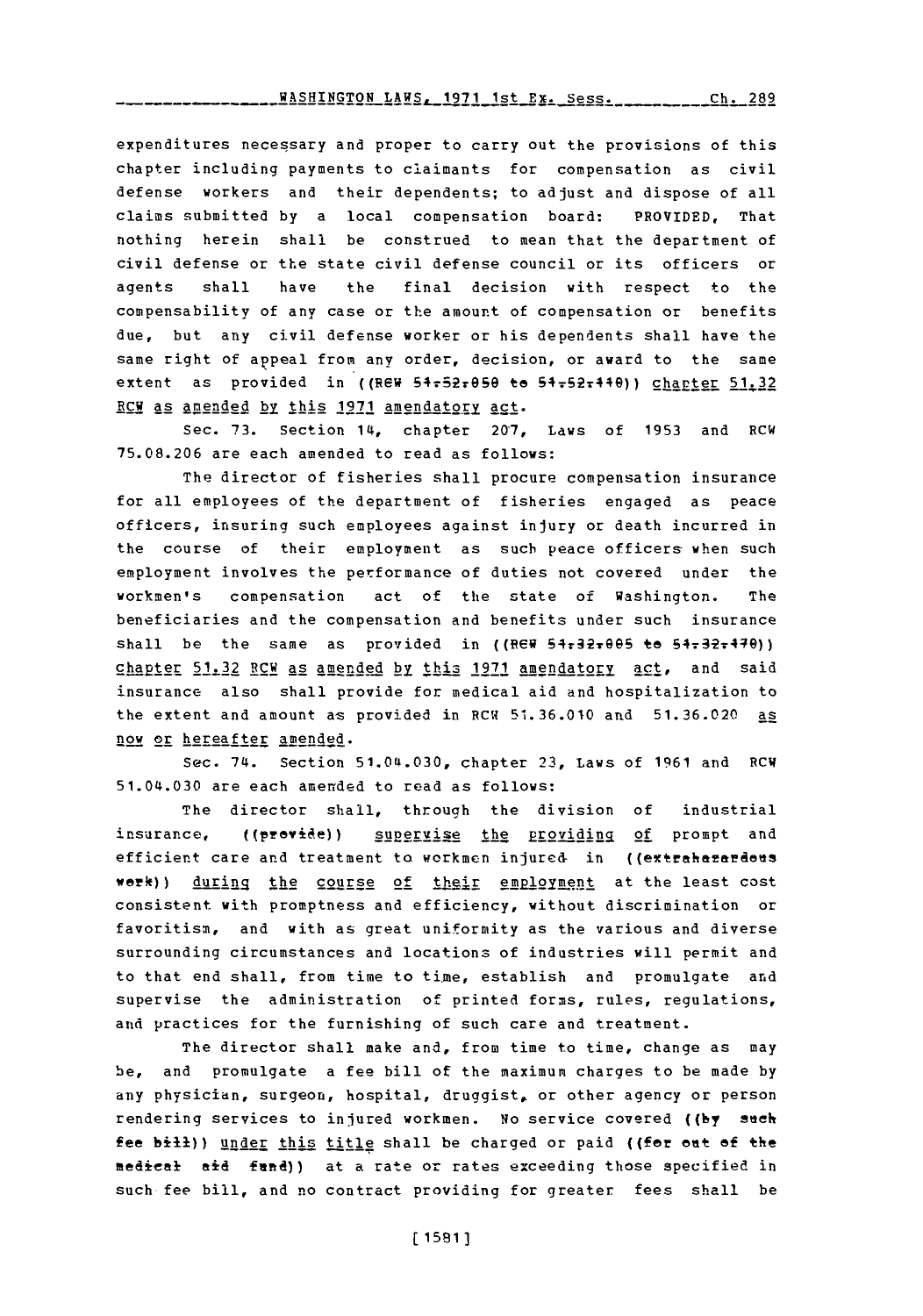<u>Ch. 289 \_\_\_\_\_ \_\_ WASHINGTON LAWS, 1971 1st Ex. S</u>

valid as to the excess.

The director or self-insurer, as the case may be, shall make a record of the commencement of every disability and the termination thereof and, when bills are rendered for the care and treatment of injured workmen, ((he)) shall approve and ((certify)) pay those which conform to the promulgated rules, regulations, and practices of the director and ((the director)) may reject any bill or item thereof incurred in violation of the principles laid down in this section or the rules and regulations promulgated under it.

**NEW** SECTION. Sec. **75.** There is added to chapter **51.08** RCW a new section to read as follows:

"Agriculture" means the business of growing or producing any agricultural or horticultural produce or crop, including the raising of any animal, bird, or insect, or the milk, eggs, wool, fur, meat, honey, or other substances obtained therefrom.

Sec. **76.** Section **51.16.060,** chapter **23,** Laws of **1961** as amended **by** section **1,** chapter **80,** Laws of 1965-ex. sess. and RCW 51.16.060 are each amended to read as follows:

Every employer not qualifying as a selfrinsurer shall insure with the state and shall, on or before the last day of January, April, July and October of each year thereafter, furnish the department with a true and accurate payroll ((and the aggregate number of workmen hours, during)) for the period in which workmen were employed **by** him during the preceding calendar quarter, the total amount paid to such workmen during such preceding calendar quarter, and a segregation of employment in the different classes ((provided in)) established pursuant to this title, and shall pay his premium thereon to the ((accident fund and medical aid)) appropriate fund. The sufficiency of such statement shall be subject to the approval of the director: PROVIDED, That the director may in his discretion and for the effective administration of this title require an employer in individual instances to furnish a supplementary report containing the name of each individual workman, his hours worked, his rate of pay and the class or classes in which such work was performed: PROVIDED, FURTHER, That in the event an employer shall furnish the department with four consecutive quarterly reports wherein each such quarterly report indicates that no premium is due the department may close the account.

Sec. **77.** Section 51.16.140, chapter **23,** Laws of **1961** as amended **by** section 2, chapter 20, Laws of **1971** and RCW 51.16.140 are each amended to read as follows:

((The)) Frery employer who is not a self-insurer shall deduct from the pay of each of his workmen ((engaged in extrahazardous work)) one-half of the amount ((the employer)) he is required to pay ((imto the aede44+ aid **feft f3** or **oft** aeceent **of** the employent of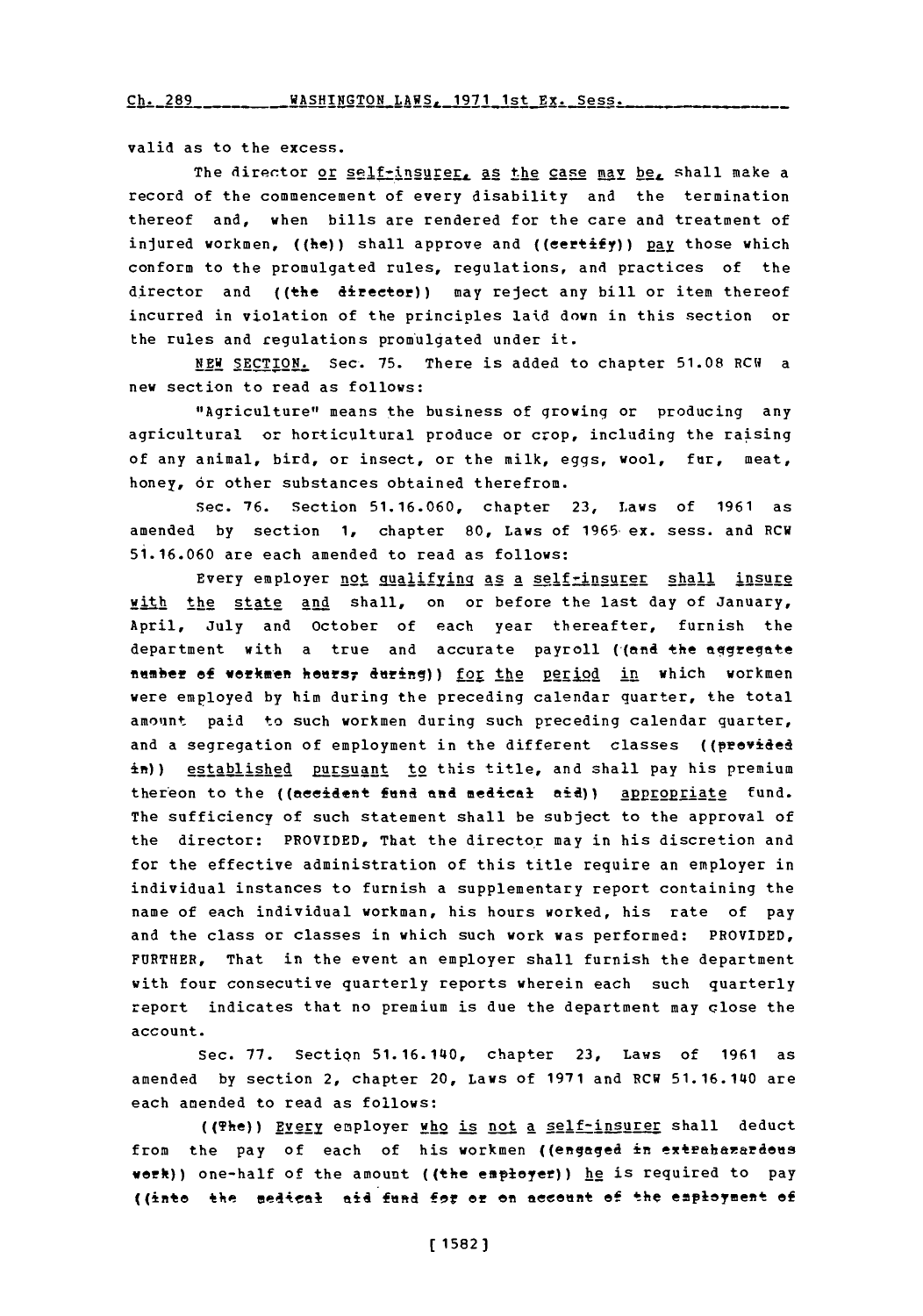such workman)) *i* for medical benefits within each risk classification. Such amount shall be Periodically determined **by** the director and reported by him to all employers under this title: PROVIDED, That the ((employer or)) state governmental unit shall pay the entire amount into the medical aid fund for volunteers, as defined in section 1 of ((this 4974 amendatory act)) chapter 20, Laws of 1971. It shall be unlawful for the employer, unless specifically authorized **by** this title, to deduct or obtain any part of the premium or other costs required to be by him paid ((into the accident fund)) from the wages or earnings of any of his workmen, and the making of or attempt to make any such deduction shall be a gross misdemeanor.

Sec. **78.** Section **51.16.160,** chapter **23,** Laws of **1961** and RCW **51.16.160** are each amended to read as follows:

**All** actions for the recovery **of** delinquent premiums., assessments, contributions, and penalties therefor due any of the funds under this title shall be brouhgt in the superior court and in all cases of probate, insolvency, assignment for the benefit of creditors, or bankruptcy, the claim of the state for the payments due shall be a lien prior to all other liens **or** claims and on a parity with prior tax liens and the mere existence of such cases or conditions shall be sufficient to create such lien without any prior or subsequent action by-the state, and all administrators, receivers, or assignees for the benefit of creditors shall notify the department of such administration, receivership, or assignment within thirty days from date of their appointment and qualification. In any action or proceeding brought for the recovery of payments due upon the payroll of an employer, the certificate of the department that an audit has been made of the payroll of such employer pursuant to the direction of the department and the amount of such payroll for the period stated' in the certificate shall **be** Prima facie evidence of such fact.

Sec. **79.** Section **51.16.180,** chapter **23,** Laws of **1961** and RCW **51. 16.180** are each amended to read as follows:

The director shall have the custody of all property acquired. **by** the state at execution sale upon judgments obtained for delinquent  $($ (industrial insurance premiums or medical aid contributions,)) payments and penalties therefor and costs, and may sell and dispose of the same at private sales for the sale purchase price, and shall pay the proceeds into the state treasury to the credit of the **((accident** fund; or medical aid fund; as the case may be)) appropriate fund. In case of the sale of real estate the director shall execute the deed in the name of the state.

**NEW** SECTION. Sec. **80.** There is added to chapter **51.08** RCW a new section to read as follows:

"Self-insurer" means an employer who has been authorized under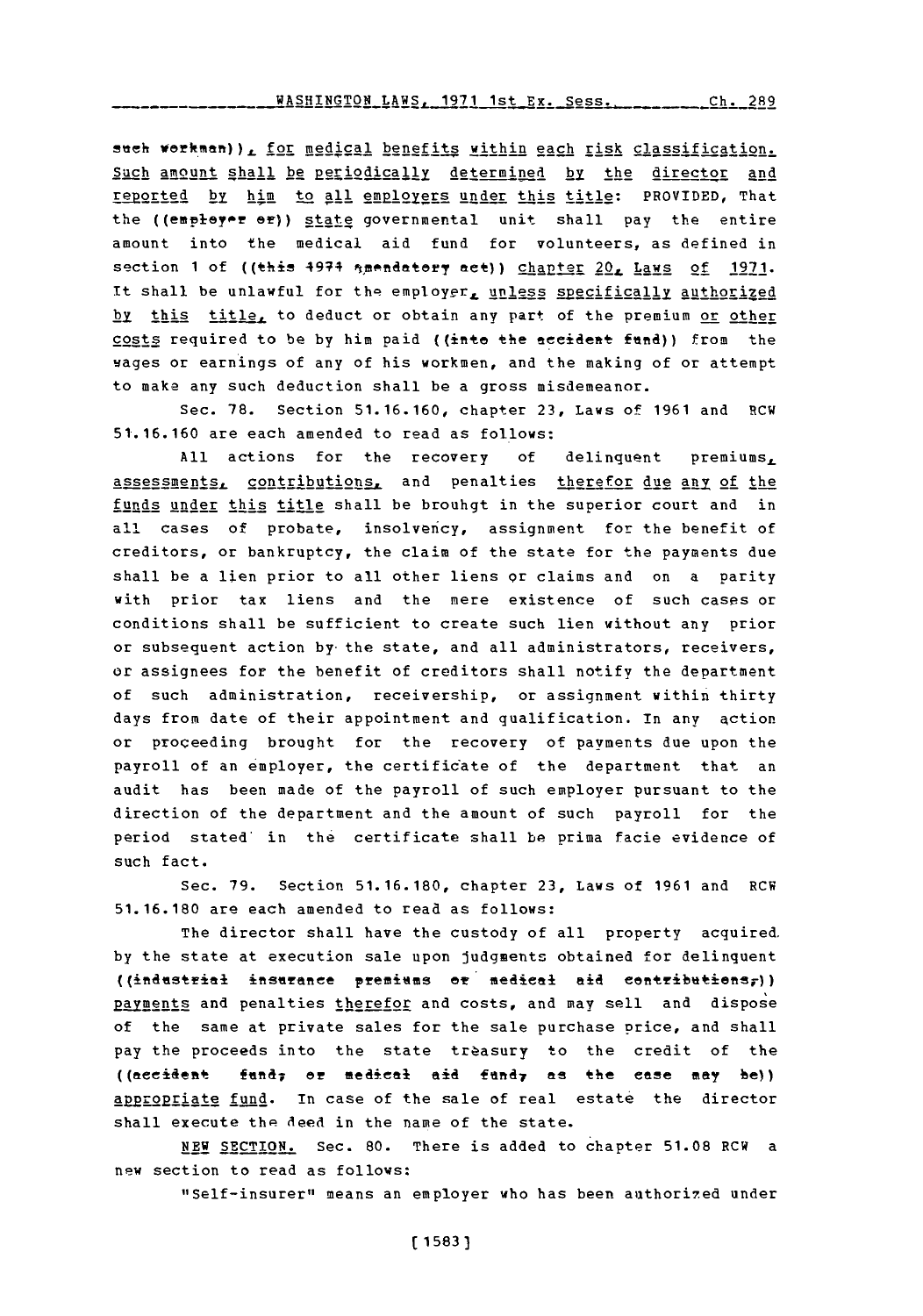Ch. 289WASHINGTON **LAWS. 1971** 1st Ex. *Sess.* **Ch. 289**

this title to carry its own liability to its employees covered **by** this title.

Sec-. **81.** Section **51.12.070,** chapter **23,** Laws of **1961** as amended **by** section **1,** chapter 20, Laws of **1965** ex. sess. and RCW **51.12.070** are each amended to read as follows:

The provisions **of** this title shall apply to all ((extrahamardees)) work done **by** contract; the person, firm, or corporation who lets a contract for such ((extrahazardeus)) work shall be responsible primarily and directly for all ((payments due to the accident fund and medical aid fund)) premiums upon the work. The contractor and any subcontractor shall be subject to the provisions of this title and the person, firm, or corporation letting the contract shall be entitled to collect from the contractor the full amount payable ((to the accident fund and medical aid fundr)) in premiums and the contractor in turn shall be entitled to collect from the subcontractor his proportionate amount of the payment.

It shall be unlawful for any county, city or town to issue a construction building permit to any person who has not submitted to the department an estimate of payroll and paid premium thereon as provided by chapter 51.16 of this title or **PEOOf that such Person has** qualified as a selfrinsurer.

**NEW SECTION.** Sec. **82.** There is added to chapter **51.12** RCW a new section to read as follows:

**(1) if** a workman, while working outside the territorial limits of this state, suffers an injury on account of which he, or his beneficiaries, would have been entitled to compensation under this title had such injury accurred within this state, such workman, or his beneficiaries, shall be entitled to compensation under this title: PROVIDED, That if the time of such injury:

(a) His employment is principally localized in this state; or

(b) He is working under a contract of hire made in this state for employment not principally localized in any state; or

(c) He is working under a contract of hire made in this state for employment principally localized in another state whose workmen's compensation law is not applicable to his employer; or

**(d)** He is working under a contract of hire made in this state for employment outside the United States and Canada.

(2) The payment or award of compensation under the workmen's compensation law of another state, territory, province, or foreign nation to a workman or his beneficiaries otherwise entitled, on account of such injury to compensation under this title shall not be a bar to a claim for compensation under this title: PROVIDED, That claim under this title is timely filed. If compensation is paid or awarded under this title, the total amount of compensation paid or awarded the workman or beneficiary under such other workmen's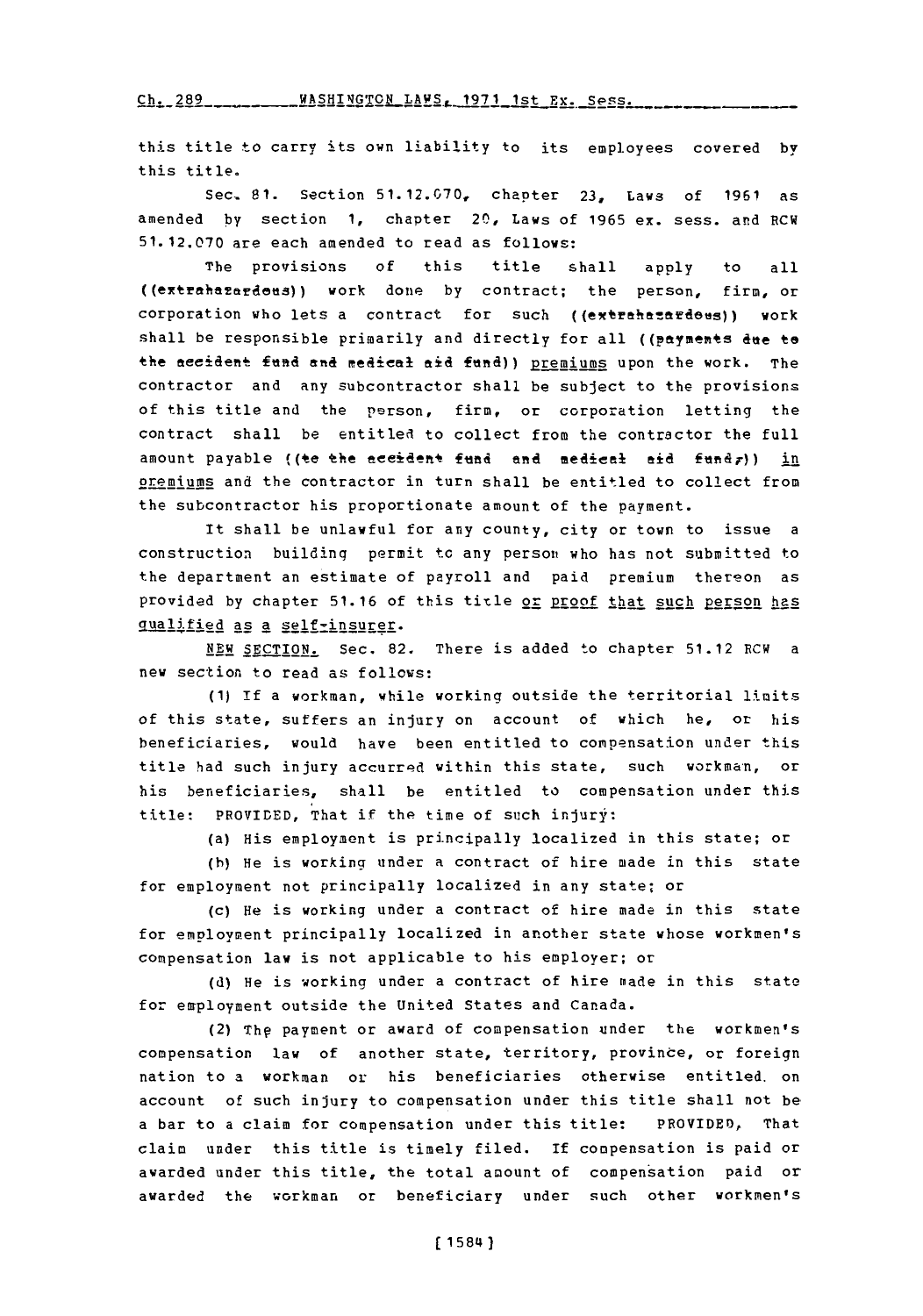compensation law shall be credited against the compensation due the workman or beneficiary under this title.

**(3) if** a workman or beneficiary is entitled to compensation under this title **by** reason of an injury sustained in tis state while in the employ of an employer who is domiciled in another state and who has either opened an account with the department nor qualified as a self-insurer under this title, such an employer or his insurance carrier shall file with the director a certificate issued **by** the agency which administers the workmen's compensation law in the state of the employer's domicile, certifying that such employer has secured the payment of compensation under the workmen's compensation law of such other state and that with respect to said injury such workman or beneficiary is entitled to the benefits provided under such law. In such event:

(a) The filing of such certificate shall constitute appointment **by** the employer or his insurance carrier of the director as its agent for acceptance of the service of process in any proceeding brought by any claimant to enforce rights under this title;

**(b)** The director shall send to such employer or his insurance carrier, **by** registered or certified mail to the address shown on such certificate, a true copy of any notice of claim or other process served on the director **by** the claimant in any proceeding brought to enforce rights under this title;

(c) (i) If such employer is a self-insurer under the workmen's compensation law of such other state, such employer shall, upon submission of evidence or security, satisfactory to the director, of his ability to meet his liability to such claimant under this title, be deemed to be a qualified self-insurer under this title;

(ii) **if** such employer's liability under the workmen's compensation law of such other state is insured, such employer's carrier, as to such claimant only, shall be deemed to he subject to this title: PROVIDED, That unless its contract with said employer requires it to pay an amount equivalent to the compensation benefits provided **by** this title, the insurer's liability for compensation shall not exceed its liability under the workmen's compensation law of such other state;

**(d)** If the total amount for which such employer's insurer is liable under (c) (ii) above is less than the total of the compensation to which such claimant is entitled under this title, the director may require the employer to file security satisfactory to the director to secure the payment of compensation under this title; and

(e) **If** such employer has neither qualified as a self-insurer nor secured insurance coverage under the workmen's compensation law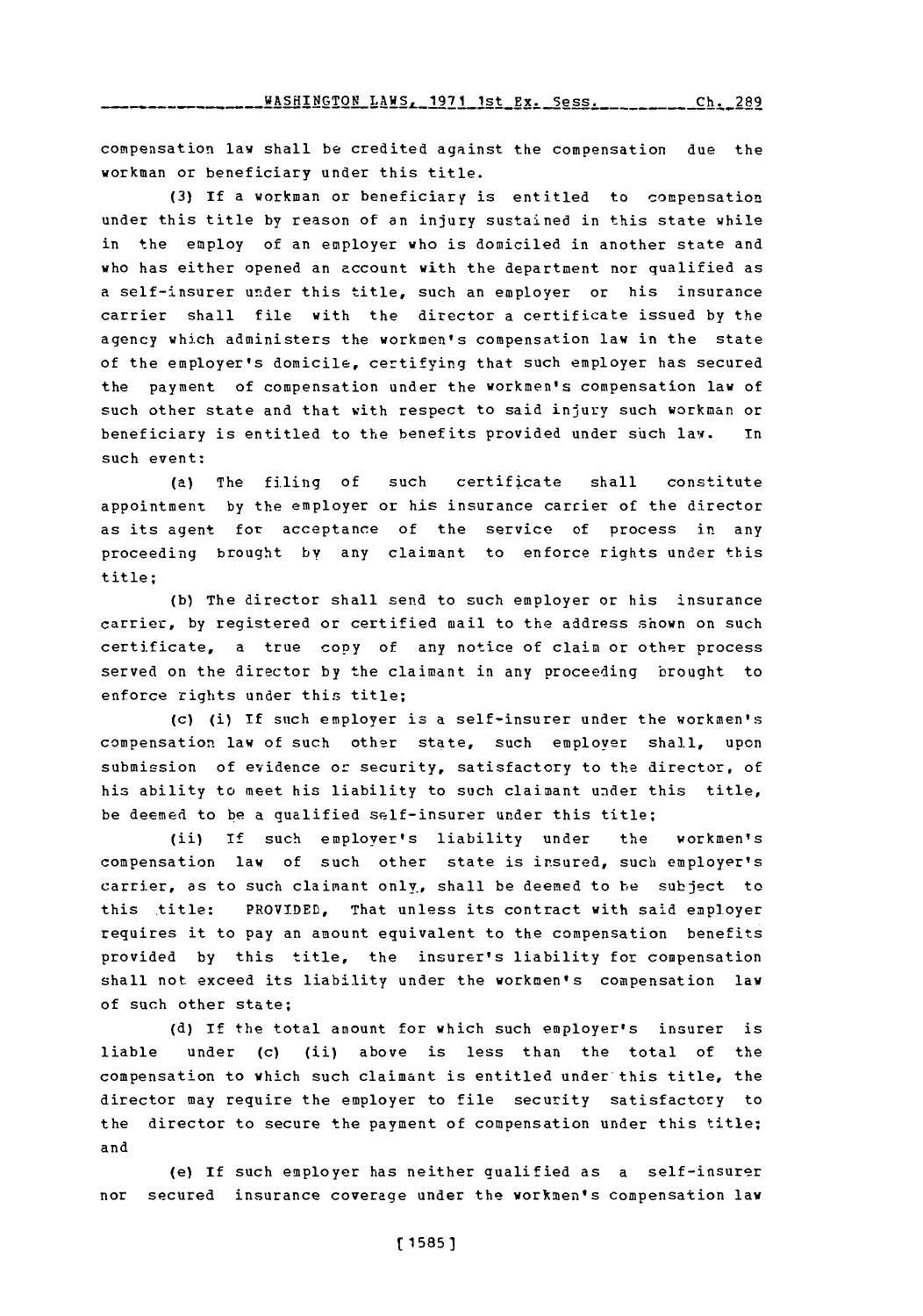rh- *7RQ* WBQUTMrrrnM **T.AWq-** 14471 **1Q+** *VY* **qo -Q**

of another state, such claimant shall be paid compensation **by** the department;

**(f)** Any such employer shall have the same rights and obligations as other employers subject to this title and where he has not provided coverage or sufficient coverage to secure the compensation provided **by** this title to such claimant, the director may impose a penalty payable to the department of a sum not to exceed fifty percent of the cost to the department of any deficiency between the compensation provided **by** this title and that afforded such claimant **by** such employer or his insurance carrier if any.

**(14)** As used in this section:

(a) **A** person's employment is principally localized in this or another state when (i) his employer has a place of business in this or such other state and he regularly works at or from such place of business, or (ii) if clause (i) foregoing is not applicable, he is domiciled in and spends a substantial part of his working time in the service of his employer in this or such other state;

(b) "Workmen's compensation law" includes "occupational disease law" for the purposes of this section.

**(5) A** workman whose duties require him to travel regularly in the service of his employer in this and one or more other states may agree in writing with his employer that his employment is principally localized in this or another state, and, unless such other state refuses jurisdiction, such agreement shall govern as to any injury occurring after the effective date of the agreement.

**(6)** The director shall be authorized to enter into agreements with the appropriate agencies of other states and provinces of Canada which administer their workmen's compensation Law with respect to conflicts of jurisdiction and the assumption of jurisdiction in cases where the contract of employment arises in one state or province and the injury occurs in another, and when any such agreement has been executed and promulgated as a regulation of the department under chapter 34s.04 RCW, it shall bind all employers and workmen subject to this title and the jurisdiction of this title shall be governed **by** this regulation.

Sec. **83.** Section 51.16.040, chapter **23,** Laws of **1961** and RCW 51.16.040 are each amended to read as follows:

The compensation and benefits provided for occupational diseases shall be paid ((frem the same **funds))** and in the same manner as compensation and benefits for injuries under ((the industrial insurance and medical aid acts and the contributions of employers to pay for occupational diseases shall be determined<sub>7</sub> assessed<sub>7</sub> and collected **in** the same manner and as a part **of** the premiums for employment under the manatory **or** elective adertien previsions of this title)) this title.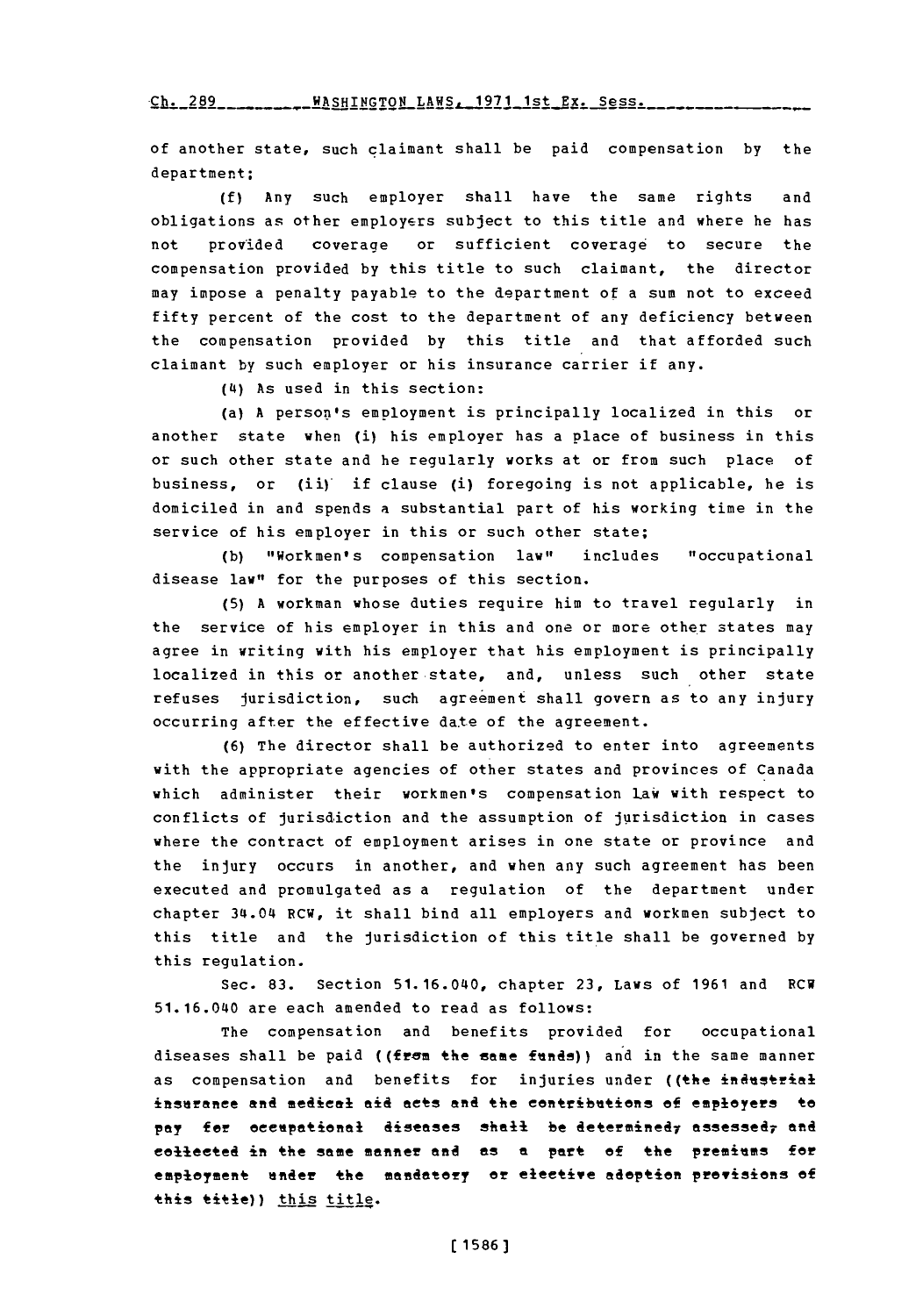.. . WASHINGTON LAHSL **1971** 1st Ex.-ess. **Ch. 289**

Sec. 84. Section 2, chapter **151,** Laws of **1963** and RCW 51.16.042 are each amended to read as follows:

Inasmuch as business, industry and labor desire to provide for testing, research, training and teaching facilities and consulting services at the University of Washington for industrial and occupational health for workmen in the environmental research facility thereat, ((each elass **of** indastry)) **all** emploYers shall bear ((its)) their proportionate share of the cost therefor ((aeerned during any fiseal year based en average werkman hears **of** exposure over the preceding two year calendar period)). The director may require payments to the department from all employers under this title and may make rules and regulations in connection therewith. which costs shall be paid from the department, in lieu of the 2eg 2gg Provisin2s **of** RCW 28B.20.458.

Sec. **85.** Section **51.12.110,** chapter **23,** Laws of **1961** and RCW **51.12.110** are each amended to read as follows:

Any employer ((engaged in any occupation other than those enumerated or declared to be under this title, may make written application to the director to fix rates of contribution for such eeeupation **for** industrial insurance **and** for medicael aid **and** thereupon the director, through the division of industrial insurance, shall fix such rates, which shall be based on the hazard of such ecupation in relation to the hazards **of** the oeeupations for which rates are prescribed. When such rate is fixed the applicant)) who has in his employment any exempt person may file notice in writing with the ((superviser of industrial insurance)) director of his ((or its)) election to ((contribute under)) be subject to this title, and shall forthwith display in a conspicuous manner about his  $((er *its*))$ works and in a sufficient number of places to reasonably inform his ((or its)) workmen of the fact, printed notices furnished **by** the department stating that he **((or** it)) has so elected ((to contribute to the eecident fund and the medical aid **fund))** and stating when said electioh will become effective. Any workman in the employ of such applicant shall be entitled at any time within five days after the posting of said notice **by** his employer, or within five days after he has been employed **by** an employer who has elected to become subject to this title as herein provided, to give a written notice to such employer and to the department of his election not to become subject to this title. At the expiration of the time fixed **by** the notice of the employer, the employer and such of his ((or its)) workmen as shall not have given such written notice of their election to the contrary shall be subject to all the provisions of this title and entitled to all of the benefits thereof: PROVIDED, That those who have heretofore complied with the foregoing conditions and are carried and considered **by** the department as within the purview of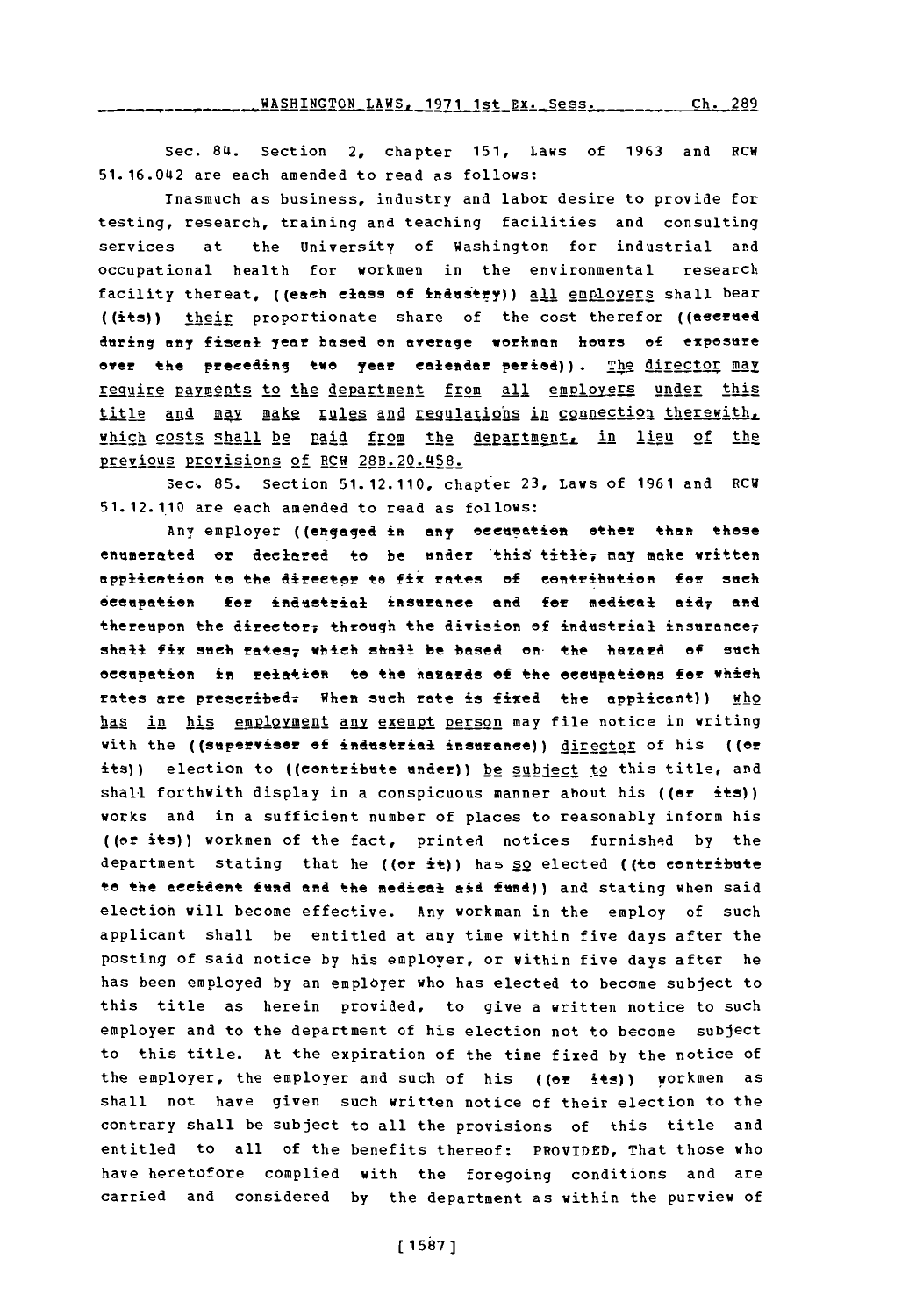**Ch. 289 WASHINGTON LAWS, 1971 1st Ex. Sess.** 

this title shall be deemed and considered as having fully complied with its terms and shall **be** continued **by** the department as entitled to all of the benefits and subject to all **of** the liabilities without other or further action. Any employer who has complied with this section may withdraw his acceptance of liability under this title by filinq written notice with the director **of** the withdrawal of his asceptance. Such withdrawal shall become effective thirty **ays afte** the filing of such notice or on the date of the termination of the security for payment of compensation, whichever last occurs. The employer shall, at least thrity days before the effective date of the withdrawal, post reasonable notice of such withdrawal where the affected workman or workmen work and shall otherwise notify Personally the affected workmen. Withdrawal of acceptance of this title shall not affect the liability of the department or self-insurer for compensation for any injury occurring during the period of acceptance.

Sec, **86.** Section **51.16.105,** chapter **23,** Laws of **1961** and RCW **51.16.105** are each amended to read as follows:

All ((administrative)) expenses of the safety division of the department ((7 except those incurred by the administration of chapter  $49-28$ )) pertaining to workmen's compensation shall be ((financed from)) paid **by** the ((eembimed receipts **ef** the accident and medical aid fnnds)l A~pAZ1Mgnt **And** financed by Premiums and **by** assessments collected from a self-insurer as Provided in this title. ((The administrative expense paid from the accident fund shall not exceed four percent<sub>7</sub> and from the medical aid fund it shall not exceed one and one-half percent. But in no case shall the total expense paid from the combined receipts of both funds exceed five percent: The percentage shail be computed on the combined average annual receipts for the five previous fiscal years<sub>v</sub>))

NEW SECTIO2N. Sec- **87.** There is added to chapter **51.16** RCU a new section to read as follows:

In every case where an employer insured with the state fails or refuses to file any report of payroll required **by** the department and fails or refuses to pay the premiums due on such unreported payroll, the department shall have authority to estimate such payroll and collect premiums on the basis of such estimate.

**if** the report required and the premiums due thereon are not made within ten days from the mailing of such demand, the employer shall be in default as provided **by** this title and the department may have and recover judgment or file liens for such estimated premium or the actual premium, whichever is greater.

**NEW SECTION.** Sec. **88.** whenever the term "state fund" is used in the provisions **of** this **1971** amendatory act, it shall mean those funds held **by** the state or any agency thereof for the purposes of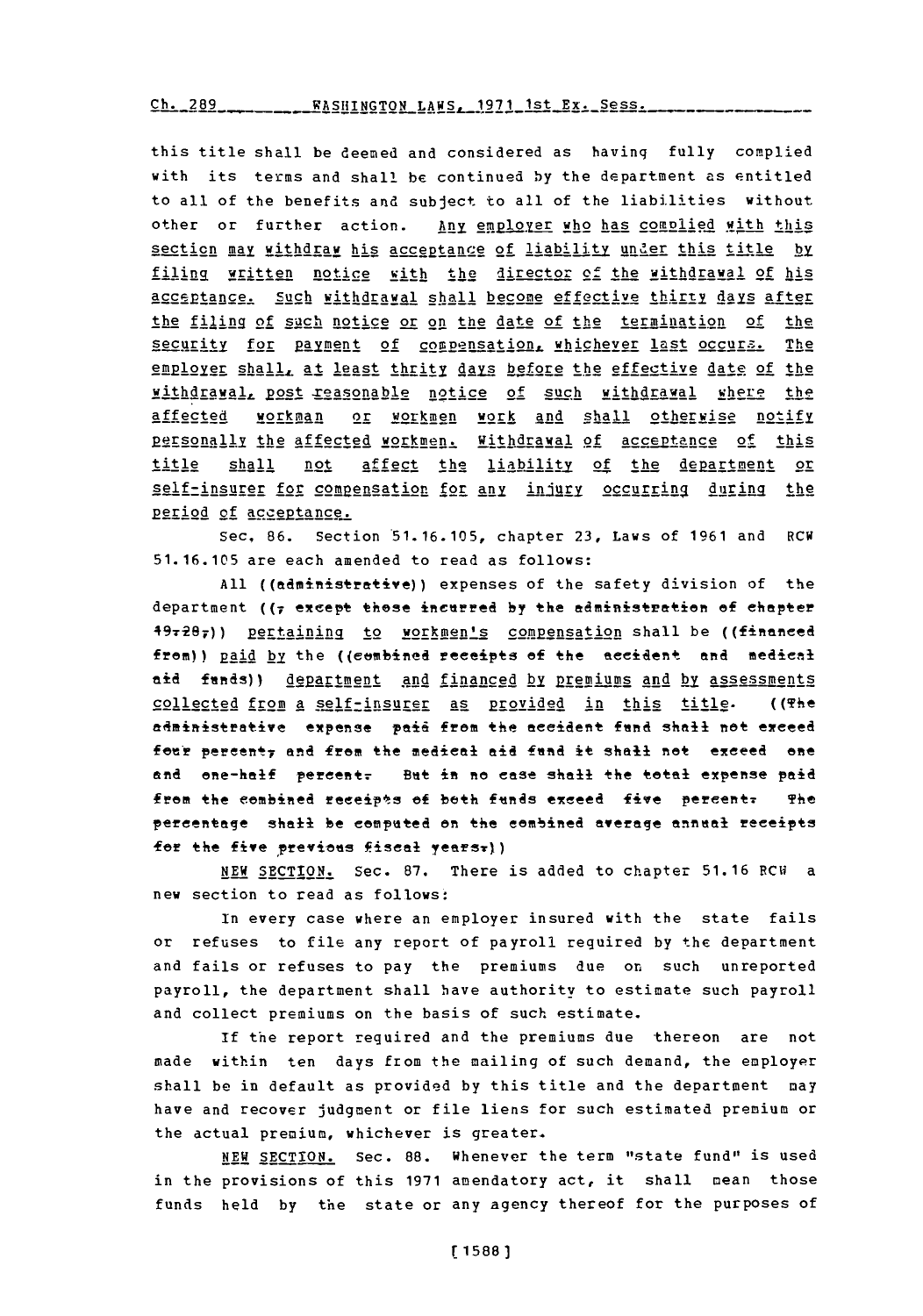WASHINGTON LAWS. **1971 1st Er. SpSS. Ch 2R9 WASHINGTON** LAWS **1971 1---f** Pye **9,-\_qA** rht 7Rq

this title.

**NEW SECTION.** Sec. 89. The following acts or parts of acts are each hereby repealed:

**(1)** Section **51.16.010,** chapter **23,** Laws of **1961** and RCW **51. 16.010;**

(2) Section **51.16.020,** chapter **23,** Laws of **1961,** section **6,** chap ter *274,* Laws of **1961** and RCW **51.16.020;**

**(3)** Section **51.16.030,** chapter **23,** Laws of **1961** and RCW **51. 16.030;**

(4) ISection **51.16.050, 51.16.050;** andl (5) ect ion **51.16.080,** chapter **23,** Laws of **1961** and RCW **51. 16.080.** chapter **23,** Laws of **-1961** and RCW[.-V

**NEW SECTION.** Sec. **90.** The provisions of this **1971** amendatory act are necessary for the immediate preservation of the public peace, health and safety, the support of the state government and its existing public institutions, and shall take effect on July **1, 1971:** PROVIDED, That RCW **51.08.070** as amended **by** section **1** of this **1971** amendatory act, RCW **51.12.010** as amended in section 2 of this **1971** amendatory act, RCW **51.12.'020** as amended in section **3** of this **1971** amendatory act and RCW **51.16.110** as amended in section 4 **of** this **1971** amendatory act shall take effect and become operative without any further action of the legislature on January **1, 1972.**

NEW **SECTION.** Sec. **91.** There is added to chapter **51.98** RCW a new section to read as follows:

**if** any provision of this **1971** amendatory act, or its application to any person or circumstance is held invalid, the remainder of the act, or the application of the provision to other persons or circumstances is not affected; PROVIDED, That nothing in this section shall affect or invalidate any of the provisions of RCW 51.04.090.

> Passed the House May **10, 1971.** Passed the Senate May **10, 1971.** Approved **by** the Governor May 21, **1971** with the exception of certain items and an item in section **89** which are vetoed. Filed in, office of Secretary of State May 21, **1971.** Note: Governor's explanation of partial veto is as follows:

"...This bill makes major and far-reaching revisions **Veto Message** in the industrial insurance program administered **by** the Department of Labor and Industries. Upon my review of this complex bill, I have found it advisable to veto a number of items.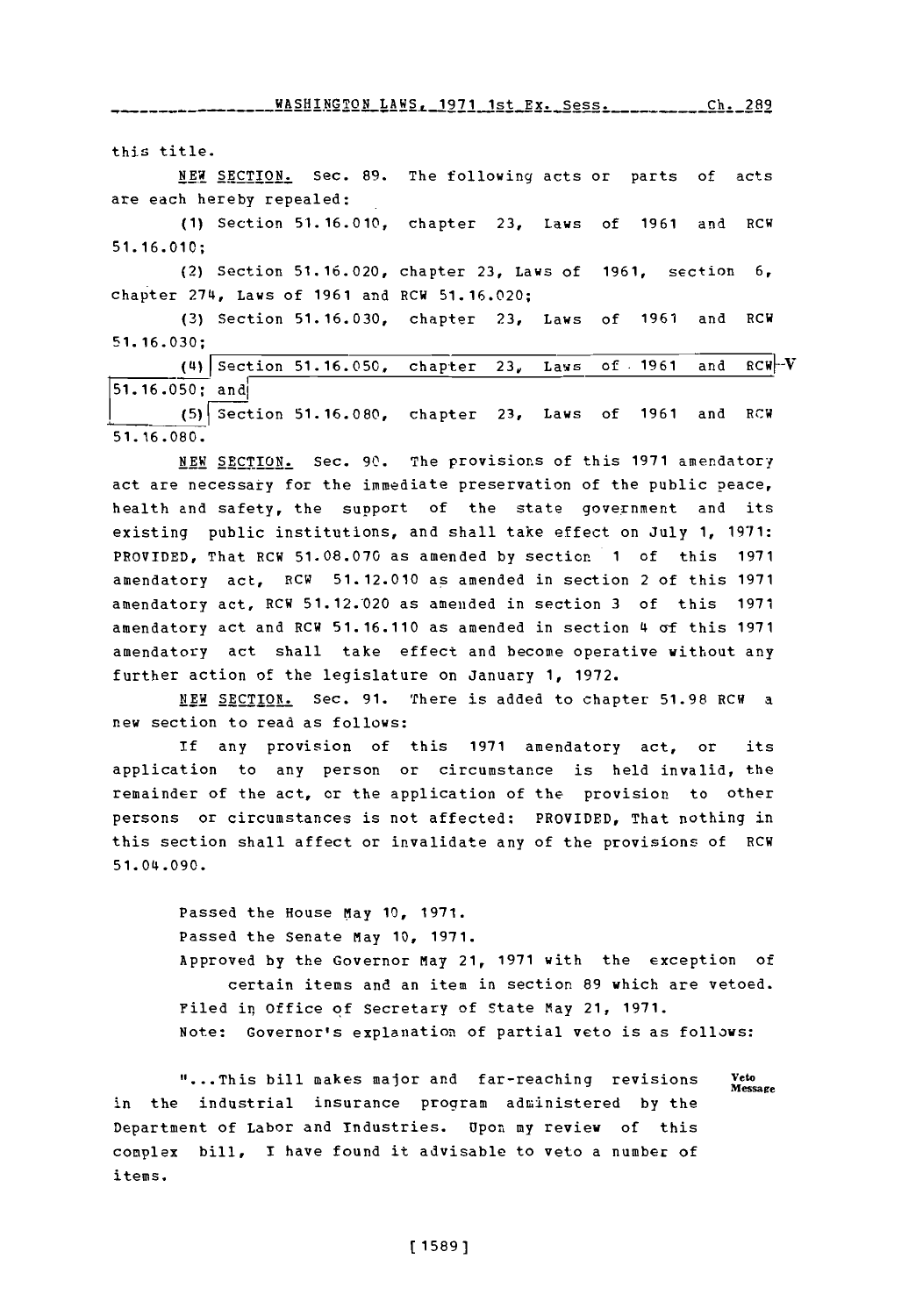Ch. **289WASHINGTON** LAWS. **1971** 1st **Ex.** Sess. **Ch. 289**

Section 3 requires that the \$150 earnings requirement Veto to qualify an agricultural laborer for mandatory coverage would expire at the end of **1972.** Elimination of this earnings requirement would thus result in no difference between workers who are only temporarily and casually attached to an agricultural employer's work force and those workmen who are regularly a part of such work force. It is important that this minimum qualifying requirement remain in existence because of the uniquely transitory nature of much agricultural labor. Without continuation of this earnings requirement past **1972,** an unduly harsh financial burden may be placed on the agricultural industry. Accordingly, **I** have vetoed the expiration of this qualification.

Section **13** requires, in part, the Department of Labor and Industries to pay., out of the fund contributed to **by** employers other than self-insurers, for traveling expenses of a workman to a medical examination requested **by** his employer as a self-insurer. Since this would be unjust to non-self-insuring employers, I have vetoed this item in Section **13.**

In the new second paragraph of Section **13,** the reference to Subsection **(3)** of RCW **51.32.090** was clearly erroneous and should have referred to Subsection **(4i). 1** have accordingly vetoed a portion of this new paragraph, and the remaining language does not appear to create any conflict with the provisions of any subsections of RCW **51.32.090.**

Section **15** appears to require a rather complicated formula which would create administrative difficulties for the Department of Labor and Industries in determining the statewide average wage for purposes of the workmen's compensation laws. There presently exists a requirement that the Employment Security Department determine the statewide average wage under the Unemployment Compensation Law, and in view of the virtual universal workmen's compensation coverage provided **by** this bill, the statewide average wage **of** employees under workmen's compensation will be quite similar to the statewide average wage under the Unemployment Compensation Law, I see no substantial reason for two departments of state government to be independently calculating this figure, and have accordingly vetoed a large portion of Section 15 so that the Department of Labor and industries nay utilize the calculations nade **by** the